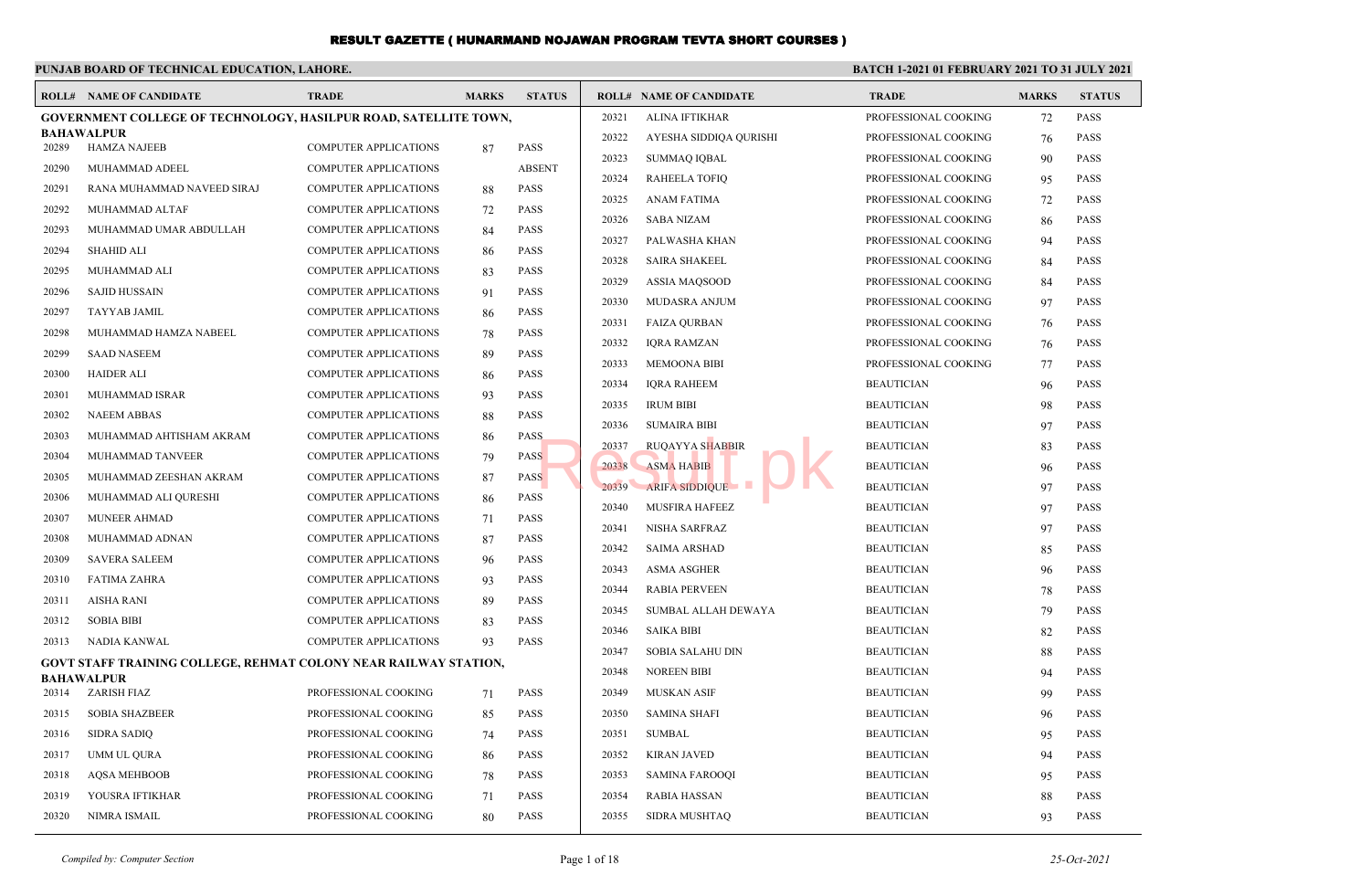|       | PUNJAB BOARD OF TECHNICAL EDUCATION, LAHORE. |                       |              |               |       |                                                            | <b>BATCH 1-2021 01 FEBRUARY 2021 TO 31 JULY 2021</b> |              |               |
|-------|----------------------------------------------|-----------------------|--------------|---------------|-------|------------------------------------------------------------|------------------------------------------------------|--------------|---------------|
|       | <b>ROLL# NAME OF CANDIDATE</b>               | <b>TRADE</b>          | <b>MARKS</b> | <b>STATUS</b> |       | <b>ROLL# NAME OF CANDIDATE</b>                             | <b>TRADE</b>                                         | <b>MARKS</b> | <b>STATUS</b> |
| 20356 | <b>KAINAT BIBI</b>                           | <b>BEAUTICIAN</b>     | 99           | PASS          | 20391 | <b>MARIYAM RAMZAN</b>                                      | <b>FASHION DESIGN</b>                                | 99           | <b>PASS</b>   |
| 20357 | <b>RABIA SADIQ</b>                           | <b>BEAUTICIAN</b>     | 97           | PASS          | 20392 | <b>RABIA RAHIM</b>                                         | <b>FASHION DESIGN</b>                                | 97           | <b>PASS</b>   |
| 20358 | <b>KIRAN HAFEEZ</b>                          | <b>BEAUTICIAN</b>     | 88           | PASS          | 20393 | <b>RABIA BIBI</b>                                          | <b>FASHION DESIGN</b>                                | 97           | <b>PASS</b>   |
| 20359 | <b>SHAKEELA AYOUB</b>                        | <b>BEAUTICIAN</b>     | 90           | <b>PASS</b>   | 20394 | ZANIB MUBARAK                                              | <b>DOMESTIC TAILORING</b>                            | 90           | <b>PASS</b>   |
| 20360 | <b>AMBREEN BIBI</b>                          | <b>BEAUTICIAN</b>     | 99           | PASS          | 20395 | <b>SHABNAM AZIZ</b>                                        | DOMESTIC TAILORING                                   | 93           | <b>PASS</b>   |
| 20361 | <b>SAIMA HAMEED</b>                          | <b>BEAUTICIAN</b>     | 75           | PASS          | 20396 | <b>ASMA TARIQ</b>                                          | DOMESTIC TAILORING                                   | 94           | <b>PASS</b>   |
| 20362 | <b>ESHA ASHIQ</b>                            | <b>BEAUTICIAN</b>     | 98           | <b>PASS</b>   | 20397 | <b>NIMRA NASEEM</b>                                        | <b>DOMESTIC TAILORING</b>                            | 88           | <b>PASS</b>   |
| 20363 | <b>AREEBA JAWED</b>                          | <b>BEAUTICIAN</b>     | 94           | <b>PASS</b>   | 20398 | <b>AYESHA TARIQ</b>                                        | <b>DOMESTIC TAILORING</b>                            | 94           | <b>PASS</b>   |
| 20364 | <b>AYESHA ZAHID</b>                          | <b>BEAUTICIAN</b>     | 90           | PASS          | 20399 | AMBER                                                      | DOMESTIC TAILORING                                   | 90           | <b>PASS</b>   |
| 20365 | <b>ASIA ANWAR</b>                            | <b>BEAUTICIAN</b>     | 96           | PASS          | 20400 | <b>SUMAYYA SALEEM</b>                                      | DOMESTIC TAILORING                                   | 81           | <b>PASS</b>   |
| 20366 | <b>MAKKIA BIBI</b>                           | <b>BEAUTICIAN</b>     | 80           | <b>PASS</b>   | 20401 | <b>SAVERA AFZAL</b>                                        | DOMESTIC TAILORING                                   | 94           | <b>PASS</b>   |
| 20367 | <b>RABIA ISMAIL</b>                          | <b>BEAUTICIAN</b>     | 98           | PASS          | 20402 | AYESHA IQBAL                                               | DOMESTIC TAILORING                                   | 96           | PASS          |
| 20368 | MUNAZA FAYYAZ                                | <b>BEAUTICIAN</b>     | 98           | PASS          | 20403 | AFSHAN GHULAM MUSTAFA                                      | DOMESTIC TAILORING                                   | 93           | <b>PASS</b>   |
| 20369 | <b>SIDRA BASHEER</b>                         | <b>BEAUTICIAN</b>     | 95           | <b>PASS</b>   | 20404 | <b>RIZWANA BIBI</b>                                        | <b>DOMESTIC TAILORING</b>                            | 80           | PASS          |
| 20370 | <b>ASMA SIRAJ</b>                            | <b>BEAUTICIAN</b>     | 98           | PASS          | 20405 | <b>FIZA JAVAID</b>                                         | DOMESTIC TAILORING                                   | 80           | PASS          |
| 20371 | <b>MUQDAS TOHEED</b>                         | <b>BEAUTICIAN</b>     | 94           | <b>PASS</b>   | 20406 | <b>IORA DILSHAD</b>                                        | <b>DOMESTIC TAILORING</b>                            | 93           | <b>PASS</b>   |
| 20372 | <b>HINA SALEEM</b>                           | <b>BEAUTICIAN</b>     | 86           | <b>PASS</b>   | 20407 | <b>BISMA ABDULLAH</b>                                      | <b>DOMESTIC TAILORING</b>                            | 96           | <b>PASS</b>   |
| 20373 | <b>SIDRA RASHEED</b>                         | <b>BEAUTICIAN</b>     | 90           | <b>PASS</b>   | 20408 | <b>HASEEBA ASHIQ</b>                                       | <b>DOMESTIC TAILORING</b>                            | 92           | <b>PASS</b>   |
| 20374 | <b>MISBAH ASHIQ</b>                          | <b>FASHION DESIGN</b> | 98           | <b>PASS</b>   | 20409 | SAMREEN SHARIF                                             | <b>DOMESTIC TAILORING</b>                            | 93           | <b>PASS</b>   |
| 20375 | <b>EESHA MUSTAFA</b>                         | <b>FASHION DESIGN</b> | 99           | <b>PASS</b>   | 20410 | KAINAT ABDULLAH                                            | <b>DOMESTIC TAILORING</b>                            | 80           | <b>PASS</b>   |
| 20376 | <b>RIFFAT OURESHI</b>                        | <b>FASHION DESIGN</b> | 98           | <b>PASS</b>   | 20411 | KHADIJA FAROOO                                             | <b>DOMESTIC TAILORING</b>                            | 88           | <b>PASS</b>   |
| 20377 | MAHJABEEN CHOUHAN                            | <b>FASHION DESIGN</b> | 97           | <b>PASS</b>   | 20412 | <b>IQRA HANIF</b>                                          | <b>DOMESTIC TAILORING</b>                            | 96           | <b>PASS</b>   |
| 20378 | <b>AFSHAN AHMED</b>                          | <b>FASHION DESIGN</b> | 100          | <b>PASS</b>   | 20413 | <b>AIMAN SHAHID</b>                                        | <b>DOMESTIC TAILORING</b>                            | 83           | <b>PASS</b>   |
| 20379 | <b>SAIMA MAZHAR</b>                          | <b>FASHION DESIGN</b> | 98           | <b>PASS</b>   |       | <b>GOVT. COLLEGE OF TECHNOLOGY FOR WOMEN, , BAHAWALPUR</b> |                                                      |              |               |
| 20380 | MUDSIRA KOUSAR                               | <b>FASHION DESIGN</b> | 99           | PASS          | 20414 | MARRYAM HUSNAIN BUKHARI                                    | DOMESTIC TAILORING                                   |              | <b>ABSENT</b> |
| 20381 | <b>KOMAL NASIR</b>                           | <b>FASHION DESIGN</b> | 95           | PASS          | 20415 | <b>AZRA FIAZ</b>                                           | <b>DOMESTIC TAILORING</b>                            | 97           | <b>PASS</b>   |
| 20382 | <b>SAWERA SALEEM</b>                         | <b>FASHION DESIGN</b> | 98           | PASS          | 20416 | TEHMEENA MALOOK                                            | DOMESTIC TAILORING                                   | 90           | <b>PASS</b>   |
| 20383 | <b>SADAF IQBAL</b>                           | <b>FASHION DESIGN</b> | 96           | <b>PASS</b>   | 20417 | <b>UZMA SHABEER</b>                                        | DOMESTIC TAILORING                                   | 89           | <b>PASS</b>   |
| 20384 | <b>RUBINA NOOR</b>                           | <b>FASHION DESIGN</b> | 98           | PASS          | 20418 | <b>AROOBA BIBI</b>                                         | <b>DOMESTIC TAILORING</b>                            | 85           | <b>PASS</b>   |
| 20385 | <b>KALSOOM NOOR</b>                          | <b>FASHION DESIGN</b> | 98           | <b>PASS</b>   | 20419 | <b>IORA JAMEEL</b>                                         | <b>DOMESTIC TAILORING</b>                            | 87           | <b>PASS</b>   |
| 20386 | <b>SALEHA NOOR</b>                           | <b>FASHION DESIGN</b> | 99           | PASS          | 20420 | <b>AQSA JAMEEL</b>                                         | DOMESTIC TAILORING                                   | 88           | <b>PASS</b>   |
| 20387 | <b>ZEENAT HUSSAIN</b>                        | <b>FASHION DESIGN</b> | 96           | PASS          | 20421 | <b>IFRA PARVEEN</b>                                        | <b>DOMESTIC TAILORING</b>                            | 96           | <b>PASS</b>   |
| 20388 | <b>NEEHA YASIN</b>                           | <b>FASHION DESIGN</b> | 95           | PASS          | 20422 | HAFIZA HUMAIRA SAEED                                       | <b>DOMESTIC TAILORING</b>                            |              | <b>ABSENT</b> |
| 20389 | <b>IORA MUSTAFA</b>                          | <b>FASHION DESIGN</b> | 98           | <b>PASS</b>   | 20423 | <b>BUSHRA FAROOQ</b>                                       | DOMESTIC TAILORING                                   | 87           | <b>PASS</b>   |
| 20390 | <b>BUSHRA KHALIL</b>                         | <b>FASHION DESIGN</b> | 95           | PASS          | 20424 | <b>ZUNAIRA NAEEM</b>                                       | <b>DOMESTIC TAILORING</b>                            | 88           | <b>PASS</b>   |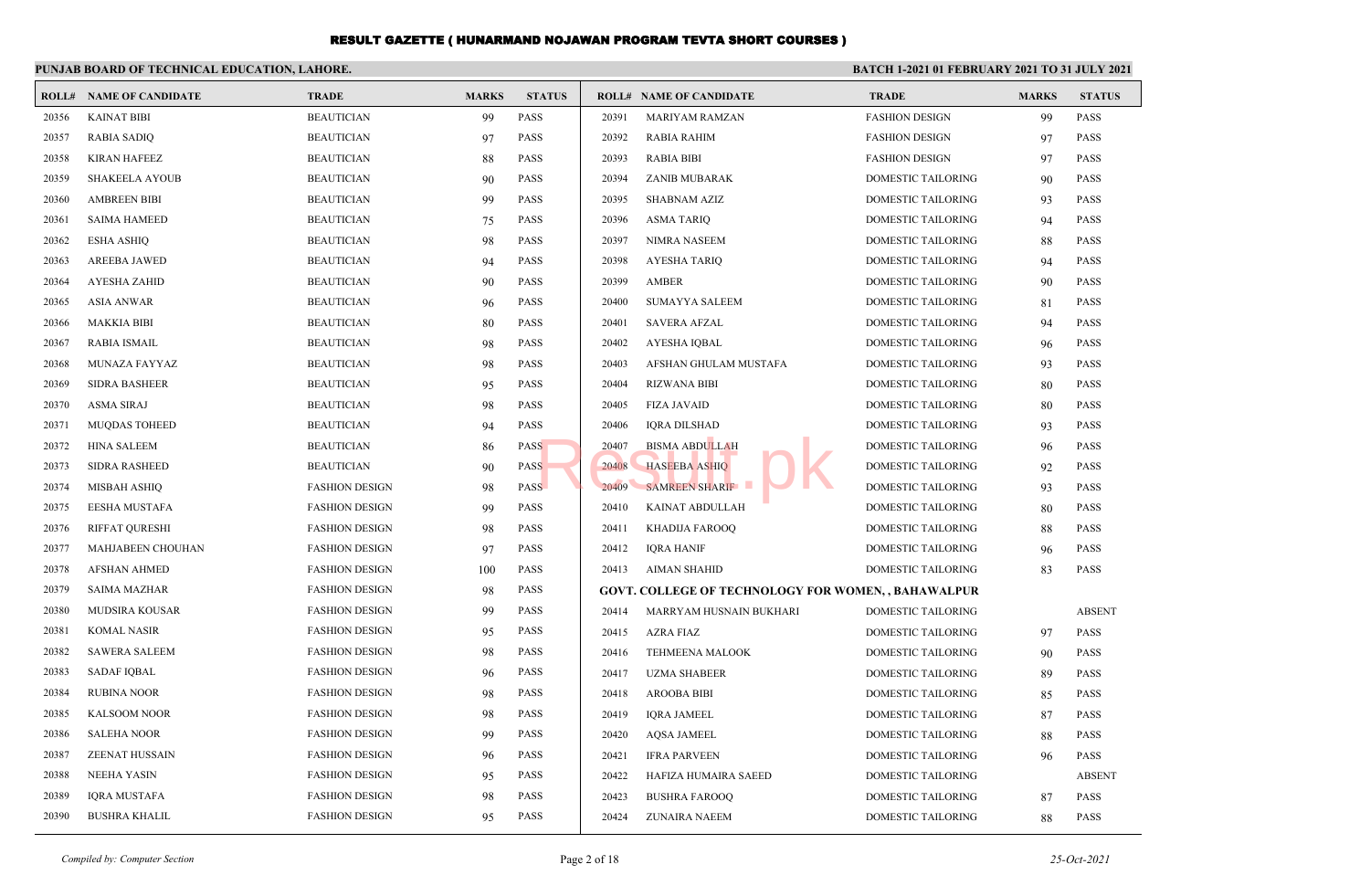|       | PUNJAB BOARD OF TECHNICAL EDUCATION, LAHORE. |                      |              |               | <b>BATCH 1-2021 01 FEBRUARY 2021 TO 31 JULY 2021</b> |                                                                |                              |              |               |
|-------|----------------------------------------------|----------------------|--------------|---------------|------------------------------------------------------|----------------------------------------------------------------|------------------------------|--------------|---------------|
|       | <b>ROLL# NAME OF CANDIDATE</b>               | <b>TRADE</b>         | <b>MARKS</b> | <b>STATUS</b> |                                                      | <b>ROLL# NAME OF CANDIDATE</b>                                 | <b>TRADE</b>                 | <b>MARKS</b> | <b>STATUS</b> |
| 20425 | <b>SHANZA YASEEN</b>                         | DOMESTIC TAILORING   | 89           | PASS          | 20460                                                | <b>MUSFIRA ABID</b>                                            | PROFESSIONAL COOKING         |              | <b>ABSENT</b> |
| 20426 | <b>RUQIYA IRSHAD</b>                         | DOMESTIC TAILORING   |              | <b>ABSENT</b> | 20461                                                | FATIMA SAFDAR                                                  | PROFESSIONAL COOKING         |              | <b>ABSENT</b> |
| 20427 | <b>WARISHA BIBI</b>                          | DOMESTIC TAILORING   | 87           | <b>PASS</b>   | 20462                                                | <b>MEHNAZ NOOR</b>                                             | DOMESTIC TAILORING           | 91           | <b>PASS</b>   |
| 20428 | <b>WASFA KHALID</b>                          | DOMESTIC TAILORING   | 84           | <b>PASS</b>   | 20463                                                | ASMA YOUSAF                                                    | DOMESTIC TAILORING           |              | <b>ABSENT</b> |
| 20429 | <b>SAJIDA BIBI</b>                           | DOMESTIC TAILORING   | 82           | <b>PASS</b>   |                                                      | GOVT. COLLEGE OF TECHNOLOGY, , BHAKKAR                         |                              |              |               |
| 20430 | <b>SHISTA WAHID</b>                          | DOMESTIC TAILORING   | 91           | <b>PASS</b>   | 20464                                                | MUHAMMAD ZAHEER BABAR                                          | <b>COMPUTER APPLICATIONS</b> | 90           | <b>PASS</b>   |
| 20431 | <b>SANA AKRAM</b>                            | DOMESTIC TAILORING   | 83           | PASS          | 20465                                                | UMAIR ABBAS                                                    | <b>COMPUTER APPLICATIONS</b> | 85           | <b>PASS</b>   |
| 20432 | <b>SAIRA SAJJAD</b>                          | DOMESTIC TAILORING   | 87           | <b>PASS</b>   | 20466                                                | <b>MUDASIR HUSSAIN</b>                                         | <b>COMPUTER APPLICATIONS</b> | 90           | <b>PASS</b>   |
| 20433 | <b>RABIA RASHEED</b>                         | DOMESTIC TAILORING   | 95           | <b>PASS</b>   | 20467                                                | <b>TASEER MEHDI</b>                                            | <b>COMPUTER APPLICATIONS</b> | 90           | <b>PASS</b>   |
| 20434 | <b>SHAHAR BANO</b>                           | DOMESTIC TAILORING   | 87           | <b>PASS</b>   | 20468                                                | ABDUL REHMAN                                                   | <b>COMPUTER APPLICATIONS</b> | 85           | <b>PASS</b>   |
| 20435 | ESHA TUR RAZIA                               | DOMESTIC TAILORING   | 85           | <b>PASS</b>   | 20469                                                | <b>RASHID MINHAS</b>                                           | <b>COMPUTER APPLICATIONS</b> | 75           | PASS          |
| 20436 | <b>SANA REHMAN</b>                           | DOMESTIC TAILORING   | 84           | <b>PASS</b>   | 20470                                                | <b>IMRAN HAIDER</b>                                            | <b>COMPUTER APPLICATIONS</b> | 89           | <b>PASS</b>   |
| 20437 | <b>KANWAL AKBAR</b>                          | PROFESSIONAL COOKING | 93           | <b>PASS</b>   | 20471                                                | MUHAMMAD NAVEED AHSAN GUL                                      | <b>COMPUTER APPLICATIONS</b> | 80           | <b>PASS</b>   |
| 20438 | KIRAN AKBAR                                  | PROFESSIONAL COOKING | 92           | <b>PASS</b>   | 20472                                                | MUHAMMAD MAHBOOB                                               | <b>COMPUTER APPLICATIONS</b> |              | <b>ABSENT</b> |
| 20439 | HUMIRA IRSHAD                                | PROFESSIONAL COOKING | 91           | <b>PASS</b>   | 20473                                                | AZIZ HUSSAIN                                                   | <b>COMPUTER APPLICATIONS</b> | 67           | <b>PASS</b>   |
| 20440 | <b>MARYAM YASEEN</b>                         | PROFESSIONAL COOKING | 88           | <b>PASS</b>   | 20474                                                | MUHAMMAD TAHIR                                                 | <b>COMPUTER APPLICATIONS</b> | 89           | <b>PASS</b>   |
| 20441 | IQRA RAFIQ                                   | PROFESSIONAL COOKING | 91           | <b>PASS</b>   | 20475                                                | <b>FAIZAN ALI</b>                                              | <b>COMPUTER APPLICATIONS</b> | 66           | <b>PASS</b>   |
| 20442 | RIMSHA KOMAL                                 | PROFESSIONAL COOKING | 96           | <b>PASS</b>   | 20476                                                | MUHAMMAD NOMAN NADEEM                                          | <b>COMPUTER APPLICATIONS</b> | 85           | <b>PASS</b>   |
| 20443 | <b>MAHA EJAZ</b>                             | PROFESSIONAL COOKING | 92           | PASS          | 20477                                                | <b>SABIR HUSSAIN</b>                                           | <b>COMPUTER APPLICATIONS</b> | 85           | <b>PASS</b>   |
| 20444 | <b>MAMONA FIYAZ</b>                          | PROFESSIONAL COOKING |              | <b>ABSENT</b> | 20478                                                | <b>GHAZANFAR ABBAS</b>                                         | <b>COMPUTER APPLICATIONS</b> | 95           | <b>PASS</b>   |
| 20445 | <b>MUQADAS FATIMA</b>                        | PROFESSIONAL COOKING |              | <b>ABSENT</b> | 20479                                                | MUHAMMAD GULZIAF                                               | <b>COMPUTER APPLICATIONS</b> | 94           | <b>PASS</b>   |
| 20446 | ANAM RAZIA GUL                               | PROFESSIONAL COOKING | 85           | <b>PASS</b>   | 20480                                                | <b>SABIR HUSSAIN</b>                                           | <b>COMPUTER APPLICATIONS</b> | 76           | <b>PASS</b>   |
| 20447 | <b>ANILA ZAIN</b>                            | PROFESSIONAL COOKING |              | <b>ABSENT</b> | 20481                                                | ASAD ALI                                                       | <b>COMPUTER APPLICATIONS</b> | 65           | PASS          |
| 20448 | ANAM BAHAR                                   | PROFESSIONAL COOKING | 88           | <b>PASS</b>   | 20482                                                | MUHAMMAD BABAR KHAN                                            | <b>COMPUTER APPLICATIONS</b> | 75           | <b>PASS</b>   |
| 20449 | <b>ERUM NAZ</b>                              | PROFESSIONAL COOKING | 90           | <b>PASS</b>   | 20483                                                | <b>SHERWANI</b><br>AQEEL ABBAS JAFARI                          | <b>COMPUTER APPLICATIONS</b> | 82           | <b>PASS</b>   |
| 20450 | <b>BUSHRA TARIQ</b>                          | PROFESSIONAL COOKING |              | <b>ABSENT</b> | 20484                                                | MUHAMMAD INAM                                                  | <b>COMPUTER APPLICATIONS</b> | 95           | <b>PASS</b>   |
| 20451 | AIMAN MAQBOOL                                | PROFESSIONAL COOKING | 90           | <b>PASS</b>   | 20485                                                | <b>TAUQEER ABBAS</b>                                           | <b>COMPUTER APPLICATIONS</b> | 66           | PASS          |
| 20452 | <b>SONIA SAEED</b>                           | PROFESSIONAL COOKING |              | <b>ABSENT</b> | 20486                                                | MUHAMMAD YOUSAF                                                | <b>COMPUTER APPLICATIONS</b> |              | <b>ABSENT</b> |
| 20453 | <b>RABIYA PERVAIZ</b>                        | PROFESSIONAL COOKING |              | <b>ABSENT</b> | 20487                                                | MUHAMMAD UMAR FAROOQ                                           | <b>COMPUTER APPLICATIONS</b> |              | <b>ABSENT</b> |
| 20454 | SANA TABASSUM                                | PROFESSIONAL COOKING | 83           | <b>PASS</b>   | 20488                                                | MUHAMMAD WASEEM                                                | <b>COMPUTER APPLICATIONS</b> |              | <b>ABSENT</b> |
| 20455 | <b>AQSA SAEED</b>                            | PROFESSIONAL COOKING | 91           | PASS          |                                                      | <b>GOVERNMENT COLLEGE OF TECHNOLOGY, SAMANABAD, FAISALABAD</b> |                              |              |               |
| 20456 | <b>ASIA MUNIR</b>                            | PROFESSIONAL COOKING | 90           | PASS          | 20489                                                | <b>IORA MUNAWER</b>                                            | <b>FASHION DESIGN</b>        | 99           | PASS          |
| 20457 | <b>SAMINA NOREEN</b>                         | PROFESSIONAL COOKING | 92           | <b>PASS</b>   | 20490                                                | <b>SAIRA IJAZ</b>                                              | <b>FASHION DESIGN</b>        | 96           | PASS          |
| 20458 | RABIA RAFIQ                                  | PROFESSIONAL COOKING | 90           | PASS          | 20491                                                | MAHAM RAZA                                                     | <b>FASHION DESIGN</b>        | 96           | PASS          |
| 20459 | <b>RIMSHA AKBAR</b>                          | PROFESSIONAL COOKING |              | <b>ABSENT</b> |                                                      |                                                                |                              |              |               |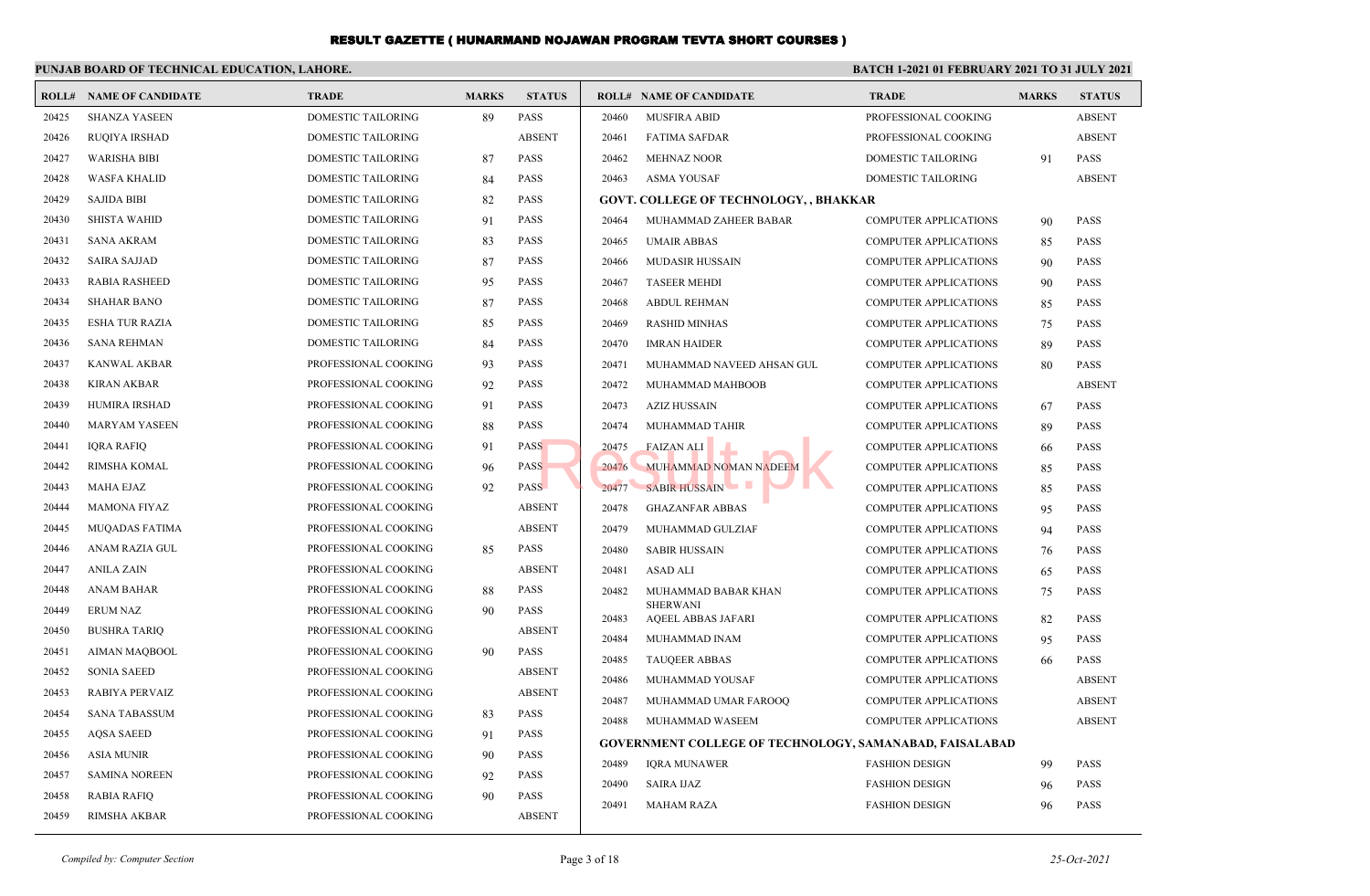|       | PUNJAB BOARD OF TECHNICAL EDUCATION, LAHORE. |                       |              |               | <b>BATCH 1-2021 01 FEBRUARY 2021 TO 31 JULY 2021</b> |                                |                              |              |               |  |  |
|-------|----------------------------------------------|-----------------------|--------------|---------------|------------------------------------------------------|--------------------------------|------------------------------|--------------|---------------|--|--|
| ROLL# | <b>NAME OF CANDIDATE</b>                     | <b>TRADE</b>          | <b>MARKS</b> | <b>STATUS</b> |                                                      | <b>ROLL# NAME OF CANDIDATE</b> | <b>TRADE</b>                 | <b>MARKS</b> | <b>STATUS</b> |  |  |
| 20492 | <b>AREEBA AMEEN</b>                          | <b>FASHION DESIGN</b> | 95           | <b>PASS</b>   | 20527                                                | HUSSNAIN AHMAD                 | PROFESSIONAL COOKING         | 93           | <b>PASS</b>   |  |  |
| 20493 | <b>ANIBA ALAM</b>                            | <b>FASHION DESIGN</b> | 73           | <b>PASS</b>   | 20528                                                | <b>NAMRA ZAHID</b>             | PROFESSIONAL COOKING         | 97           | <b>PASS</b>   |  |  |
| 20494 | <b>IORA RIAZ</b>                             | <b>FASHION DESIGN</b> | 95           | <b>PASS</b>   | 20529                                                | <b>KAMRAN SARWAR</b>           | PROFESSIONAL COOKING         | 90           | <b>PASS</b>   |  |  |
| 20495 | <b>GHULAM MUSTAFA</b>                        | <b>FASHION DESIGN</b> | 90           | <b>PASS</b>   | 20530                                                | <b>FAIZAN SHAFIQUE</b>         | PROFESSIONAL COOKING         | 93           | <b>PASS</b>   |  |  |
| 20496 | MUHAMMAD MUBEEN                              | <b>FASHION DESIGN</b> | 98           | <b>PASS</b>   | 20531                                                | <b>UZAIR AHMAD</b>             | PROFESSIONAL COOKING         | 98           | <b>PASS</b>   |  |  |
| 20497 | <b>AHMAD RAZA</b>                            | <b>FASHION DESIGN</b> | 96           | <b>PASS</b>   | 20532                                                | MUHAMMAD AHMAD                 | PROFESSIONAL COOKING         | 93           | <b>PASS</b>   |  |  |
| 20498 | <b>AZKA SHAUKAT</b>                          | <b>FASHION DESIGN</b> | 97           | <b>PASS</b>   | 20533                                                | MUHAMMAD USMAN                 | PROFESSIONAL COOKING         | 71           | <b>PASS</b>   |  |  |
| 20499 | <b>ESHA TARIO</b>                            | <b>FASHION DESIGN</b> | 95           | <b>PASS</b>   | 20534                                                | <b>FOZIA</b>                   | PROFESSIONAL COOKING         | 86           | <b>PASS</b>   |  |  |
| 20500 | <b>KHADIJA AHSAN</b>                         | <b>FASHION DESIGN</b> | 95           | <b>PASS</b>   | 20535                                                | AROOJ AHMAD                    | PROFESSIONAL COOKING         | 96           | <b>PASS</b>   |  |  |
| 20501 | <b>NIDA AMEEN</b>                            | <b>FASHION DESIGN</b> | 75           | <b>PASS</b>   | 20536                                                | ZULOURNAIN                     | PROFESSIONAL COOKING         | 76           | <b>PASS</b>   |  |  |
| 20502 | <b>ESHA MUDASSIR</b>                         | <b>FASHION DESIGN</b> | 94           | <b>PASS</b>   | 20537                                                | <b>HABIB UR RAHMAN</b>         | PROFESSIONAL COOKING         | 90           | <b>PASS</b>   |  |  |
| 20503 | ROZEENA SHAUKAT                              | <b>FASHION DESIGN</b> | 96           | <b>PASS</b>   | 20538                                                | MUHAMMAD RIZWAN                | PROFESSIONAL COOKING         | 94           | <b>PASS</b>   |  |  |
| 20504 | <b>AASMA BIBI</b>                            | <b>FASHION DESIGN</b> | 96           | <b>PASS</b>   | 20539                                                | MUHAMMAD ZAIN                  | <b>COMPUTER APPLICATIONS</b> | 65           | <b>PASS</b>   |  |  |
| 20505 | <b>IORA RASHID</b>                           | <b>FASHION DESIGN</b> | 96           | <b>PASS</b>   | 20540                                                | MUHAMMAD REHAN                 | <b>COMPUTER APPLICATIONS</b> | 85           | <b>PASS</b>   |  |  |
| 20506 | <b>MOHAMMAD UZAIR</b>                        | <b>FASHION DESIGN</b> | 95           | <b>PASS</b>   | 20541                                                | <b>SYEDA UMME KALSOOM</b>      | <b>COMPUTER APPLICATIONS</b> | 92           | <b>PASS</b>   |  |  |
| 20507 | <b>NEELAM PARI</b>                           | <b>FASHION DESIGN</b> | 96           | <b>PASS</b>   | 20542                                                | MUHAMMAD SADAM HUSSAIN         | <b>COMPUTER APPLICATIONS</b> | 95           | <b>PASS</b>   |  |  |
| 20508 | <b>AQSA</b>                                  | <b>FASHION DESIGN</b> | 74           | <b>PASS</b>   | 20543                                                | <b>QUMRAN KHALID</b>           | <b>COMPUTER APPLICATIONS</b> | 85           | <b>PASS</b>   |  |  |
| 20509 | <b>IRAM MANZOOR</b>                          | <b>FASHION DESIGN</b> | 95           | <b>PASS</b>   | 20544                                                | MUHAMMAD KASHIF ALI            | <b>COMPUTER APPLICATIONS</b> | 89           | <b>PASS</b>   |  |  |
| 20510 | <b>SADIA SADDIQUE</b>                        | <b>FASHION DESIGN</b> | 74           | <b>PASS</b>   | 20545                                                | MUBASHAR ALI                   | <b>COMPUTER APPLICATIONS</b> | 91           | <b>PASS</b>   |  |  |
| 20511 | <b>AFIA LIAQAT</b>                           | <b>FASHION DESIGN</b> | 94           | <b>PASS</b>   | 20546                                                | <b>TAYBA KHATOON</b>           | <b>COMPUTER APPLICATIONS</b> | 65           | <b>PASS</b>   |  |  |
| 20512 | <b>SOMAN</b>                                 | <b>FASHION DESIGN</b> | 80           | <b>PASS</b>   | 20547                                                | <b>KOMAL FAIZA</b>             | <b>COMPUTER APPLICATIONS</b> | 83           | <b>PASS</b>   |  |  |
| 20513 | MUHAMMAD AHMAD                               | <b>FASHION DESIGN</b> | 77           | <b>PASS</b>   | 20548                                                | <b>TAYYABA SHAHZADI</b>        | <b>COMPUTER APPLICATIONS</b> | 82           | <b>PASS</b>   |  |  |
| 20514 | MUHAMMAD AQIB                                | PROFESSIONAL COOKING  | 92           | <b>PASS</b>   | 20549                                                | <b>MARIYAM WAHEED</b>          | <b>COMPUTER APPLICATIONS</b> | 91           | <b>PASS</b>   |  |  |
| 20515 | <b>BILAL BASHIR</b>                          | PROFESSIONAL COOKING  | 97           | <b>PASS</b>   | 20550                                                | <b>MARRIUM JAVAED</b>          | <b>COMPUTER APPLICATIONS</b> | 82           | <b>PASS</b>   |  |  |
| 20516 | SYED AFAQ ALI SHAH                           | PROFESSIONAL COOKING  | 93           | <b>PASS</b>   | 20551                                                | <b>FATIMA WAHEED</b>           | <b>COMPUTER APPLICATIONS</b> | 88           | <b>PASS</b>   |  |  |
| 20517 | <b>UZAIR ALAM</b>                            | PROFESSIONAL COOKING  | 93           | <b>PASS</b>   | 20552                                                | <b>MEHVISH AKRAM</b>           | <b>COMPUTER APPLICATIONS</b> | 85           | <b>PASS</b>   |  |  |
| 20518 | MUHAMMAD QASIM                               | PROFESSIONAL COOKING  | 90           | <b>PASS</b>   | 20553                                                | MUHAMMAD WALEED                | <b>COMPUTER APPLICATIONS</b> | 91           | <b>PASS</b>   |  |  |
| 20519 | ZARAR UL HASSAN                              | PROFESSIONAL COOKING  | 97           | <b>PASS</b>   | 20554                                                | <b>IQRA ISMAEEL</b>            | <b>COMPUTER APPLICATIONS</b> | 90           | <b>PASS</b>   |  |  |
| 20520 | <b>AMMARA AFZAL</b>                          | PROFESSIONAL COOKING  | 96           | <b>PASS</b>   | 20555                                                | <b>SIDRAH KHALIQ</b>           | <b>COMPUTER APPLICATIONS</b> | 81           | <b>PASS</b>   |  |  |
| 20521 | <b>MAHAM TARIQ</b>                           | PROFESSIONAL COOKING  | 96           | <b>PASS</b>   | 20556                                                | NOSHEEN GULL                   | <b>COMPUTER APPLICATIONS</b> | 83           | <b>PASS</b>   |  |  |
| 20522 | <b>SIDRA KANWAL</b>                          | PROFESSIONAL COOKING  | 98           | <b>PASS</b>   | 20557                                                | <b>HUMA NASIR</b>              | <b>COMPUTER APPLICATIONS</b> | -90          | <b>PASS</b>   |  |  |
| 20523 | <b>KIRAN SABA</b>                            | PROFESSIONAL COOKING  | 99           | <b>PASS</b>   | 20558                                                | <b>AREEJ FATIMA</b>            | <b>COMPUTER APPLICATIONS</b> | 93           | <b>PASS</b>   |  |  |
| 20524 | MUHAMMAD AWAIS                               | PROFESSIONAL COOKING  | 88           | <b>PASS</b>   | 20559                                                | NIKHAR FATIMA                  | <b>COMPUTER APPLICATIONS</b> | 93           | <b>PASS</b>   |  |  |
| 20525 | MUHAMMAD ARSLAN KHALID                       | PROFESSIONAL COOKING  | 76           | <b>PASS</b>   | 20560                                                | SHAHZEELA KHIZAR               | <b>COMPUTER APPLICATIONS</b> | 92           | <b>PASS</b>   |  |  |
| 20526 | MUHAMMAD JILANI                              | PROFESSIONAL COOKING  | 92           | <b>PASS</b>   | 20561                                                | <b>ATIOA ABBAS</b>             | <b>COMPUTER APPLICATIONS</b> | 82           | <b>PASS</b>   |  |  |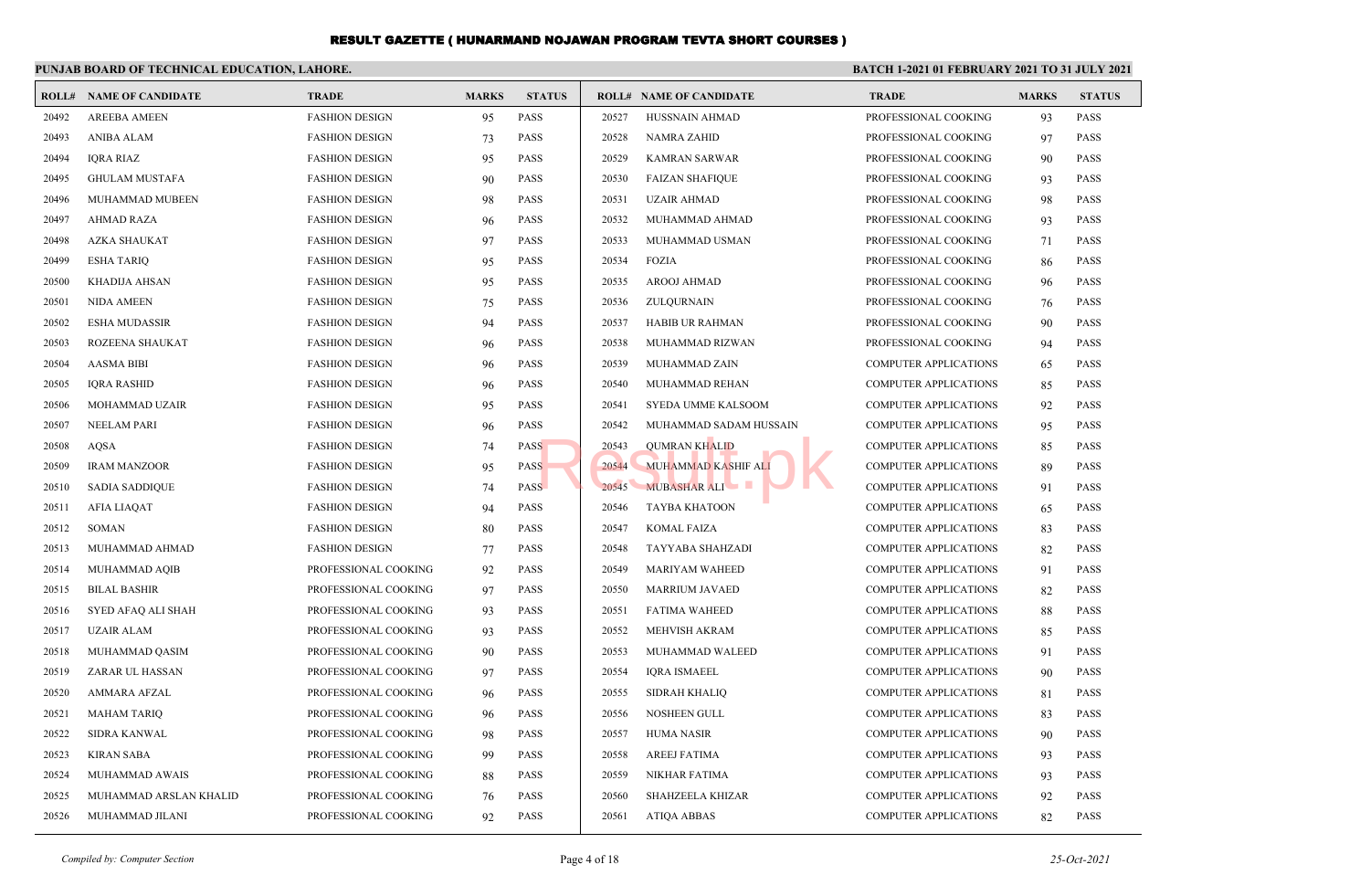#### **PUNJAB BOARD OF TECHNICAL EDUCATION, LAHORE. BATCH 1-2021 01 FEBRUARY 2021 TO 31 JULY 2021 ROLL# NAME OF CANDIDATE TRADE MARKS STATUS ROLL# NAME OF CANDIDATE TRADE MARKS STATUS** 20562 GULZAR FATIMA COMPUTER APPLICATIONS 90 PASS 20563 RABIA AFZAL COMPUTER APPLICATIONS 90 PASS **GOVERNMENT COLLEGE OF TECHNOLOGY FOR WOMEN, PEOPLE COLONY, FAISALABAD** 20564 KHADIJA RIZWAN BEAUTICIAN 95 PASS 20565 AYESHA RASOOL BEAUTICIAN ABSENT 20566 FARZANA AKHTAR BEAUTICIAN 97 PASS 20567 FATIMA SAJIDA BEAUTICIAN 99 PASS 20568 MAHNOOR BEAUTICIAN ABSENT 20569 INSHA BEAUTICIAN 95 PASS 20570 HIRA AKRAM BEAUTICIAN ABSENT 20571 ZAINAB ZUBAIR BEAUTICIAN 95 PASS 20572 RIMZA QADOOS BEAUTICIAN 97 PASS 20573 MARYAM YASEEN BEAUTICIAN 96 PASS 20574 SADIA SATTAR BEAUTICIAN ABSENT 20575 QURAT UL AIN BEAUTICIAN 99 PASS 20576 ZOBIA NAUREEN BEAUTICIAN 99 PASS 20577 FARZANA KOUSAR BEAUTICIAN 96 PASS 20578 FATIMA ZULFIQAR BEAUTICIAN 99 PASS 20579 KAINAT BEAUTICIAN 95 PASS 20580 SABA TUHEED BEAUTICIAN 98 PASS 20581 HAFSA JAVED BEAUTICIAN 96 PASS 20582 MEHWISH BABAR BEAUTICIAN BEAUTICIAN 100 PASS 20583 ISMA ROOHI BEAUTICIAN 99 PASS 20584 ALISHA BEAUTICIAN 99 PASS 20585 MEHNAZ MAQBOOL BEAUTICIAN 99 PASS 20586 FATIMA FAIZAN BEAUTICIAN 99 PASS 20587 RAHAT PARVEEN BEAUTICIAN 95 PASS 20588 NOSHEEN MAJEED BEAUTICIAN 99 PASS **GOVT. HOSIERY KNITTING TRAINING CENTRE, Z-BLOCK MADIANA TOWN,, FAISALABAD** INDUSTRIAL STITCHING 65 PASS MACHINE OPERATOR (FOR DENIM) 20589 SUMRA BATOOL INDUSTRIAL STITCHING 78 PASS MACHINE OPERATOR (FOR DENIM) 20590 MONIBA YASEEN INDUSTRIAL STITCHING 96 PASS MACHINE OPERATOR (FOR DENIM) 20591 MUQADDAS YASEEN INDUSTRIAL STITCHING 64 PASS MACHINE OPERATOR (FOR DENIM) 20592 SADIA SALEEM INDUSTRIAL STITCHING 63 PASS MACHINE OPERATOR (FOR DENIM) 20593 ASMA INDUSTRIAL STITCHING 64 PASS MACHINE OPERATOR (FOR DENIM) 20594 SANIYA MUSHTAQ INDUSTRIAL STITCHING 97 PASS MACHINE OPERATOR (FOR DENIM) 20595 TAHIRA NASEEM INDUSTRIAL STITCHING 98 PASS MACHINE OPERATOR (FOR DENIM) 20596 SAJIDA PARVEEN INDUSTRIAL STITCHING 74 PASS MACHINE OPERATOR (FOR DENIM) 20597 ARZOO INDUSTRIAL STITCHING 96 PASS MACHINE OPERATOR (FOR DENIM) 20598 ABIDA PARVEEN INDUSTRIAL STITCHING 90 PASS MACHINE OPERATOR (FOR DENIM) 20599 ALEEZA INDUSTRIAL STITCHING 99 PASS MACHINE OPERATOR (FOR DENIM) 20600 ASIA INDUSTRIAL STITCHING 65 PASS MACHINE OPERATOR (FOR DENIM) 20601 IQRA MUBEEN INDUSTRIAL STITCHING 100 PASS MACHINE OPERATOR (FOR DENIM) 20602 NOOR UL HUDA INDUSTRIAL STITCHING 69 PASS MACHINE OPERATOR (FOR DENIM) 20603 AYESHA PARVEEN INDUSTRIAL STITCHING 86 PASS MACHINE OPERATOR (FOR DENIM) 20604 SANIA INDUSTRIAL STITCHING 100 PASS MACHINE OPERATOR (FOR DENIM) 20605 AIZAK INDUSTRIAL STITCHING 80 PASS MACHINE OPERATOR (FOR DENIM) 20606 HAFIZA FARAH ZAHID INDUSTRIAL STITCHING 82 PASS MACHINE OPERATOR (FOR DENIM) 20607 SYED MUHAMMAD AQEEL ZAIDI Results of the Cost of the Sun of the Sun of the Sun of the Sun of the Sun of the Sun of the Sun of the Sun of the Sun of the Sun of the Sun of the Sun of the Sun of the Sun of the Sun of the Sun of the Sun of the Sun of t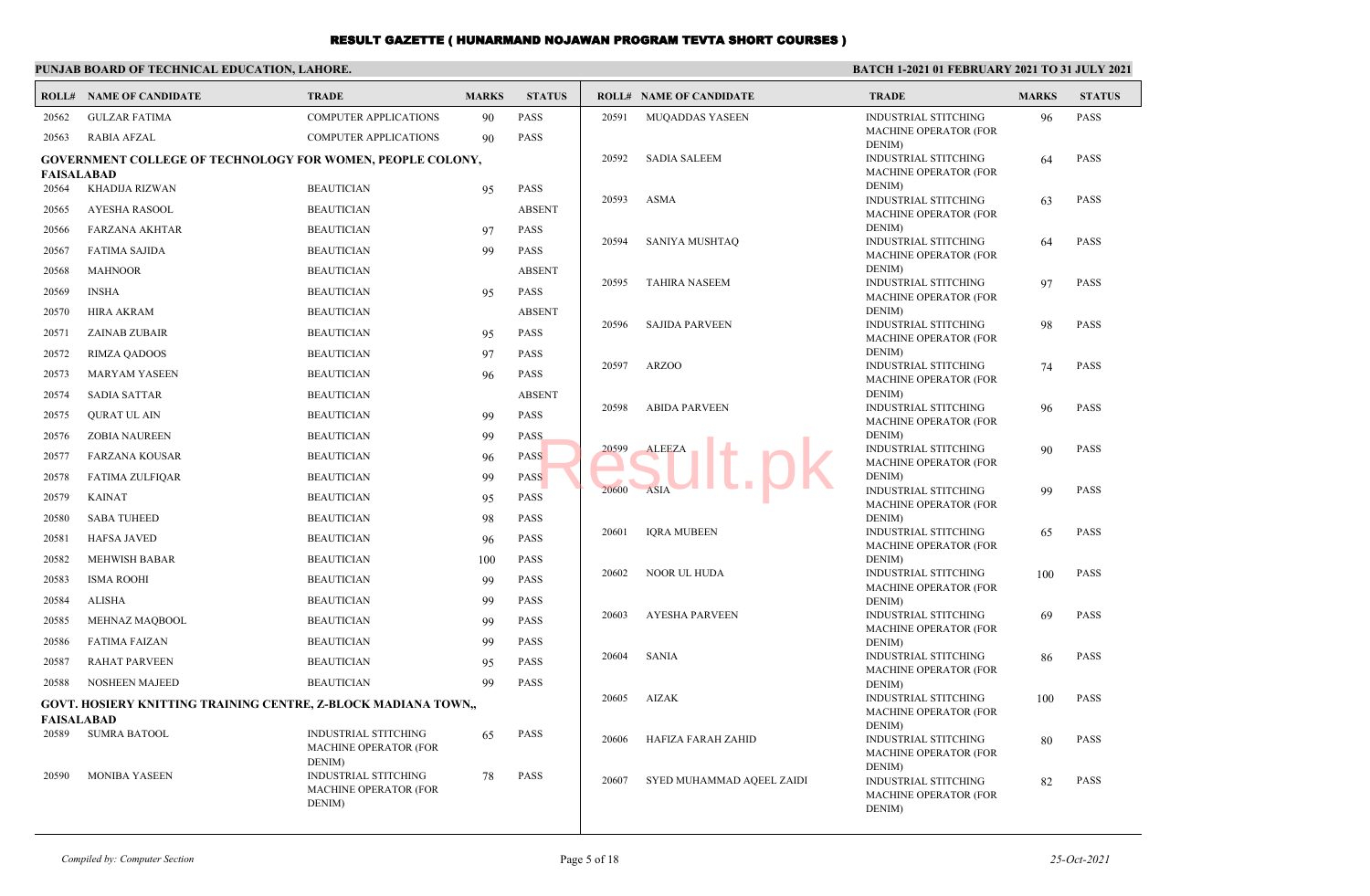|                | PUNJAB BOARD OF TECHNICAL EDUCATION, LAHORE.             |                                        |              |                            | <b>BATCH 1-2021 01 FEBRUARY 2021 TO 31 JULY 2021</b> |                                |                       |              |               |
|----------------|----------------------------------------------------------|----------------------------------------|--------------|----------------------------|------------------------------------------------------|--------------------------------|-----------------------|--------------|---------------|
| ROLL#          | <b>NAME OF CANDIDATE</b>                                 | <b>TRADE</b>                           | <b>MARKS</b> | <b>STATUS</b>              |                                                      | <b>ROLL# NAME OF CANDIDATE</b> | <b>TRADE</b>          | <b>MARKS</b> | <b>STATUS</b> |
| 20608          | <b>SHAHIDA YAQOOB</b>                                    | <b>INDUSTRIAL STITCHING</b>            | 71           | <b>PASS</b>                | 20630                                                | MUHAMMAD GOHAR                 | <b>AUTOCAD</b>        | 87           | <b>PASS</b>   |
|                |                                                          | <b>MACHINE OPERATOR (FOR</b><br>DENIM) |              |                            | 20631                                                | <b>MATEE UR RAHMAN</b>         | <b>AUTOCAD</b>        | 87           | <b>PASS</b>   |
| 20609          | <b>KIRAN SHEHZADI</b>                                    | <b>INDUSTRIAL STITCHING</b>            | 68           | <b>PASS</b>                | 20632                                                | MUHAMMAD UZMAN BASHIR          | <b>AUTOCAD</b>        | 87           | <b>PASS</b>   |
|                |                                                          | <b>MACHINE OPERATOR (FOR</b><br>DENIM) |              |                            | 20633                                                | <b>SAIF UR REHMAN</b>          | <b>AUTOCAD</b>        | 80           | <b>PASS</b>   |
| 20610          | SYED ALI MUHAMMAD ZAIDI                                  | <b>INDUSTRIAL STITCHING</b>            | 91           | <b>PASS</b>                | 20634                                                | <b>MUHAMMAD</b>                | <b>AUTOCAD</b>        | 93           | <b>PASS</b>   |
|                |                                                          | <b>MACHINE OPERATOR (FOR</b><br>DENIM) |              |                            | 20635                                                | <b>SAADOON SAIF</b>            | <b>AUTOCAD</b>        | 68           | <b>PASS</b>   |
| 20611          | MUHAMMAD UMAR                                            | <b>INDUSTRIAL STITCHING</b>            | 78           | <b>PASS</b>                | 20636                                                | MUHAMMAD SHAKEEL               | <b>AUTOCAD</b>        | 80           | <b>PASS</b>   |
|                |                                                          | <b>MACHINE OPERATOR (FOR</b><br>DENIM) |              |                            | 20637                                                | <b>AHTISHAM ABID</b>           | <b>AUTOCAD</b>        | 80           | <b>PASS</b>   |
| 20612          | <b>IQRA</b>                                              | <b>INDUSTRIAL STITCHING</b>            | 98           | <b>PASS</b>                | 20638                                                | MUHAMMAD UMAIR SAJJAD          | <b>AUTOCAD</b>        |              | <b>ABSENT</b> |
|                |                                                          | <b>MACHINE OPERATOR (FOR</b>           |              |                            | 20639                                                | MUHAMMAD NADEEM                | <b>ELECTRICIAN</b>    | 88           | <b>PASS</b>   |
| 20613          | <b>TAHIRA YOUNUS</b>                                     | DENIM)<br><b>INDUSTRIAL STITCHING</b>  | 69           | <b>PASS</b>                | 20640                                                | MUHAMMAD ZAIDAN KHAN           | <b>ELECTRICIAN</b>    | 90           | <b>PASS</b>   |
|                |                                                          | <b>MACHINE OPERATOR (FOR</b>           |              |                            | 20641                                                | MUHAMMAD SAJJAD                | <b>ELECTRICIAN</b>    | 88           | <b>PASS</b>   |
| 20614          | SAIMA                                                    | DENIM)<br><b>INDUSTRIAL STITCHING</b>  | 77           | <b>PASS</b>                | 20642                                                | AWAIS AHMAD BUTT               | <b>ELECTRICIAN</b>    | 88           | <b>PASS</b>   |
|                |                                                          | <b>MACHINE OPERATOR (FOR</b>           |              |                            | 20643                                                | MUHAMMAD HASAN RAZA            | <b>ELECTRICIAN</b>    | 88           | <b>PASS</b>   |
| 20615          | <b>ULFAT JABEEN</b>                                      | DENIM)<br><b>INDUSTRIAL STITCHING</b>  | 100          | <b>PASS</b>                | 20644                                                | <b>UMAR ALI</b>                | <b>ELECTRICIAN</b>    | 76           | <b>PASS</b>   |
|                |                                                          | <b>MACHINE OPERATOR (FOR</b>           |              |                            | 20645                                                | <b>SHAHZAIB</b>                | <b>ELECTRICIAN</b>    | 89           | <b>PASS</b>   |
| 20616          | <b>JAVERIA SAEED</b>                                     | DENIM)<br><b>INDUSTRIAL STITCHING</b>  | 97           | <b>PASS</b>                | 20646                                                | RAMISH SAJAWAL                 | <b>ELECTRICIAN</b>    | 84           | <b>PASS</b>   |
|                |                                                          | <b>MACHINE OPERATOR (FOR</b>           |              |                            | 20647                                                | <b>HAMZA MAQSOOD</b>           | <b>ELECTRICIAN</b>    | 83           | <b>PASS</b>   |
| 20617          | <b>SADAF IJAZ</b>                                        | DENIM)<br><b>INDUSTRIAL STITCHING</b>  | 96           | <b>PASS</b>                | 20648                                                | <b>SYED MUHAMMAD USMAN</b>     | <b>ELECTRICIAN</b>    | 87           | <b>PASS</b>   |
|                |                                                          | <b>MACHINE OPERATOR (FOR</b>           |              |                            | 20649                                                | HUSSNAIN FAROOQ                | <b>ELECTRICIAN</b>    | 82           | <b>PASS</b>   |
| 20618          | SYED SAKHAWAT ALI                                        | DENIM)<br><b>INDUSTRIAL STITCHING</b>  | 80           | <b>PASS</b>                | 20650                                                | MUHAMMAD USAMA                 | <b>ELECTRICIAN</b>    | 96           | <b>PASS</b>   |
|                |                                                          | <b>MACHINE OPERATOR (FOR</b>           |              |                            | 20651                                                | MUHAMMAD BILAL                 | <b>ELECTRICIAN</b>    | 90           | <b>PASS</b>   |
|                | GOVT. STAFF TRAINING COLLEGE, PEOPLES COLONY, FAISALABAD | DENIM)                                 |              |                            | 20652                                                | <b>UZAIR ZAIB</b>              | <b>ELECTRICIAN</b>    | 87           | <b>PASS</b>   |
| 20619          | MUHAMMAD AHMAD FARIDI                                    | <b>AUTOCAD</b>                         | 90           | PASS                       | 20653                                                | <b>FARMAN ALI</b>              | <b>ELECTRICIAN</b>    | 95           | <b>PASS</b>   |
| 20620          | MUHAMMAD SUFYAN SHARIF                                   | <b>AUTOCAD</b>                         | 96           | <b>PASS</b>                | 20654                                                | MUHAMMAD AHMAD                 | <b>ELECTRICIAN</b>    | 90           | <b>PASS</b>   |
| 20621          | <b>ASIF ALI</b>                                          | <b>AUTOCAD</b>                         | 74           | <b>PASS</b>                | 20655                                                | MUHAMMAD NUMAN                 | <b>ELECTRICIAN</b>    |              | <b>ABSENT</b> |
| 20622          | SARDAR MEHMMOR TASADDUQ                                  | <b>AUTOCAD</b>                         | 86           | <b>PASS</b>                | 20656                                                | MUHAMMAD UMAIR                 | <b>ELECTRICIAN</b>    | 87           | <b>PASS</b>   |
| 20623          | SYED MUHAMMAD ALI BUKHARI                                | <b>AUTOCAD</b>                         | 96           | <b>PASS</b>                | 20657                                                | <b>MIR HAMZA</b>               | <b>ELECTRICIAN</b>    | 87           | <b>PASS</b>   |
| 20624          | MUHAMMAD BILAL                                           | <b>AUTOCAD</b>                         |              | <b>PASS</b>                | 20658                                                | MUHAMMAD MOBEEN ABBAS          | <b>ELECTRICIAN</b>    | 96           | <b>PASS</b>   |
| 20625          | <b>NAVEED AHMAD</b>                                      | <b>AUTOCAD</b>                         | 95           | <b>PASS</b>                | 20659                                                | <b>MUHAMMAD ALI</b>            | <b>CIVIL SURVEYOR</b> | 96           | <b>PASS</b>   |
|                |                                                          |                                        | 93           |                            | 20660                                                | <b>SHAHRAM NAZIR</b>           | <b>CIVIL SURVEYOR</b> | 95           | <b>PASS</b>   |
| 20626          | MUHAMMAD HASSAN ALI                                      | <b>AUTOCAD</b>                         | 98           | <b>PASS</b>                | 20661                                                | <b>DANISH ALI</b>              | <b>CIVIL SURVEYOR</b> | 80           | <b>PASS</b>   |
| 20627          | <b>AHMAD SALMAN</b>                                      | <b>AUTOCAD</b>                         | 92           | <b>PASS</b>                | 20662                                                | MUHAMMAD SUBHAN KHAN           | <b>CIVIL SURVEYOR</b> | 95           | <b>PASS</b>   |
| 20628<br>20629 | <b>USAMA ABDULLAH</b><br><b>ALI RAZA</b>                 | <b>AUTOCAD</b><br><b>AUTOCAD</b>       | 76           | <b>PASS</b><br><b>PASS</b> | 20663                                                | MUHAMMAD BILAL AHMAD           | <b>CIVIL SURVEYOR</b> | 90           | <b>PASS</b>   |
|                |                                                          |                                        | 71           |                            | 20664                                                | MUHAMMAD WALEED                | <b>CIVIL SURVEYOR</b> | 79           | <b>PASS</b>   |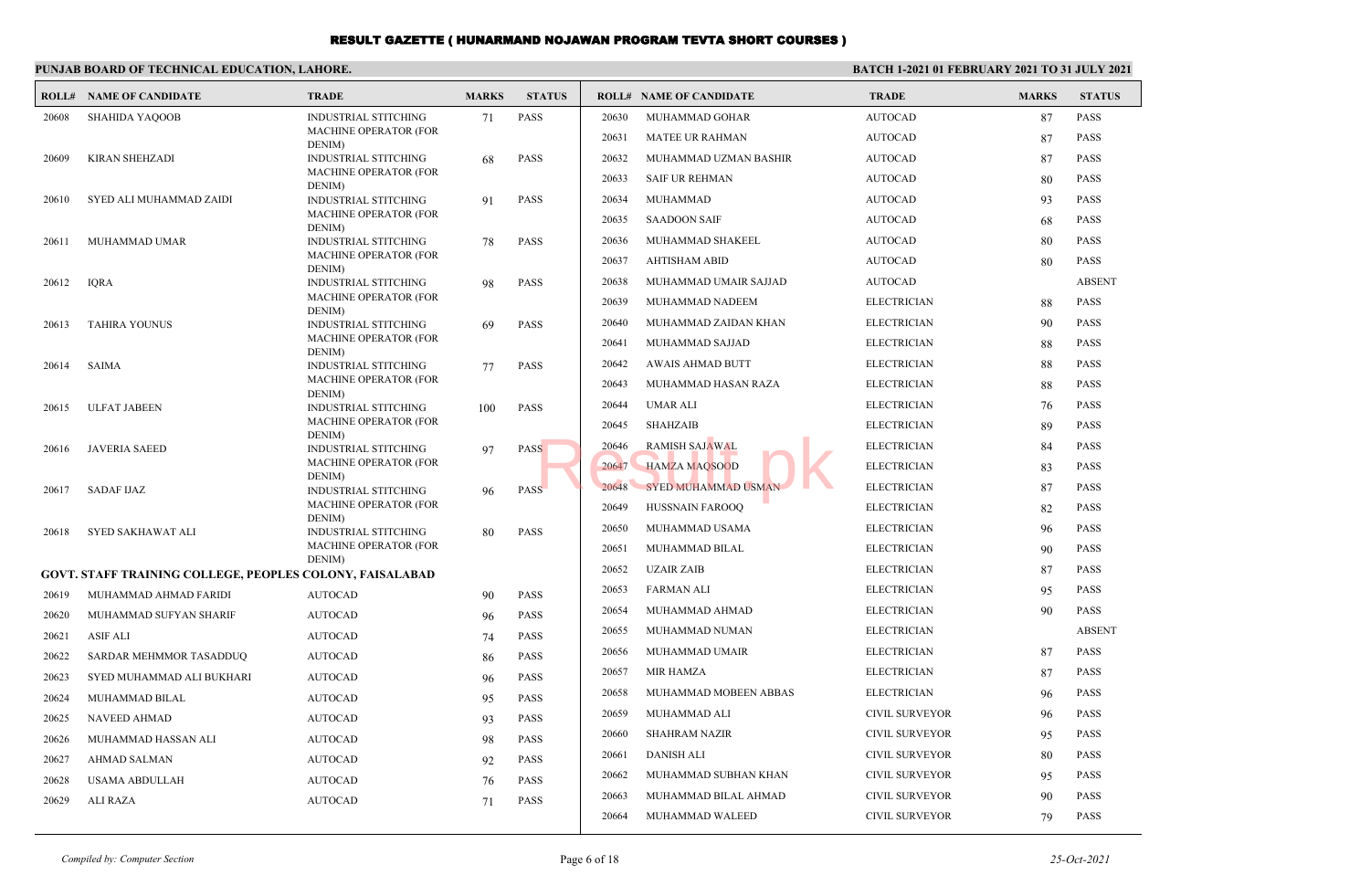|       | PUNJAB BOARD OF TECHNICAL EDUCATION, LAHORE. |                              |              |               |       |                                | <b>BATCH 1-2021 01 FEBRUARY 2021 TO 31 JULY 2021</b> |              |               |  |
|-------|----------------------------------------------|------------------------------|--------------|---------------|-------|--------------------------------|------------------------------------------------------|--------------|---------------|--|
|       | <b>ROLL# NAME OF CANDIDATE</b>               | <b>TRADE</b>                 | <b>MARKS</b> | <b>STATUS</b> |       | <b>ROLL# NAME OF CANDIDATE</b> | <b>TRADE</b>                                         | <b>MARKS</b> | <b>STATUS</b> |  |
| 20665 | MUHAMMAD WAJJAHAT SAJJAD                     | <b>CIVIL SURVEYOR</b>        | 75           | <b>PASS</b>   | 20699 | TAYYIBA ZAKA                   | PROFESSIONAL COOKING                                 | 73           | <b>PASS</b>   |  |
| 20666 | <b>SARMAD ALI</b>                            | <b>CIVIL SURVEYOR</b>        | 97           | <b>PASS</b>   | 20700 | <b>MARYAM ASHRAF</b>           | PROFESSIONAL COOKING                                 | 69           | <b>PASS</b>   |  |
| 20667 | <b>TAYYAB ALI</b>                            | <b>CIVIL SURVEYOR</b>        | 92           | <b>PASS</b>   | 20701 | <b>RIMSHA SHABIR</b>           | PROFESSIONAL COOKING                                 | 80           | <b>PASS</b>   |  |
| 20668 | MUHAMMAD QAMAR MUNIR                         | <b>CIVIL SURVEYOR</b>        | 89           | <b>PASS</b>   | 20702 | FAIZA                          | PROFESSIONAL COOKING                                 | 84           | <b>PASS</b>   |  |
| 20669 | <b>HASNAIN YASEEN</b>                        | <b>CIVIL SURVEYOR</b>        | 96           | <b>PASS</b>   | 20703 | <b>LARAIB JAVED</b>            | PROFESSIONAL COOKING                                 | 69           | <b>PASS</b>   |  |
| 20670 | MUHAMMAD SHEHROZ RAMZAN                      | <b>CIVIL SURVEYOR</b>        | 97           | <b>PASS</b>   | 20704 | MUHAMMAD AMMAD UMER            | PROFESSIONAL COOKING                                 | 68           | <b>PASS</b>   |  |
| 20671 | <b>AWAIS RAZZAQ</b>                          | <b>CIVIL SURVEYOR</b>        | 75           | <b>PASS</b>   | 20705 | <b>AMIR GULZAR</b>             | PROFESSIONAL COOKING                                 | 73           | <b>PASS</b>   |  |
| 20672 | <b>ABDUL REHMAN</b>                          | <b>CIVIL SURVEYOR</b>        | 97           | <b>PASS</b>   | 20706 | <b>SAJAWAL BUTT</b>            | PROFESSIONAL COOKING                                 | 75           | <b>PASS</b>   |  |
| 20673 | MUHAMMAD TAYYAB                              | <b>CIVIL SURVEYOR</b>        | 75           | <b>PASS</b>   | 20707 | <b>FAISAL ASLAM</b>            | PROFESSIONAL COOKING                                 | 92           | <b>PASS</b>   |  |
| 20674 | MUHAMMAD UMER IFTIKHAR                       | <b>CIVIL SURVEYOR</b>        | 78           | <b>PASS</b>   | 20708 | HURAIRA WALEED                 | PROFESSIONAL COOKING                                 | 81           | <b>PASS</b>   |  |
| 20675 | ALI ABBAS KHAN                               | <b>CIVIL SURVEYOR</b>        | 94           | <b>PASS</b>   | 20709 | <b>ABDULLAH ASSAD</b>          | PROFESSIONAL COOKING                                 | 74           | <b>PASS</b>   |  |
| 20676 | ABUBAKAR                                     | <b>CIVIL SURVEYOR</b>        | 75           | <b>PASS</b>   | 20710 | <b>AHSAN ALI</b>               | PROFESSIONAL COOKING                                 | 76           | <b>PASS</b>   |  |
| 20677 | <b>FAHAD FAROOO</b>                          | <b>CIVIL SURVEYOR</b>        | 86           | <b>PASS</b>   | 20711 | <b>FAIZAN ASIF</b>             | PROFESSIONAL COOKING                                 | 76           | <b>PASS</b>   |  |
| 20678 | <b>ZAIN UL ABIDEEN</b>                       | <b>CIVIL SURVEYOR</b>        | 75           | <b>PASS</b>   | 20712 | MUHAMMAD WAQAR                 | PROFESSIONAL COOKING                                 | 82           | <b>PASS</b>   |  |
| 20679 | MUHAMMAD ADEEL                               | <b>COMPUTER APPLICATIONS</b> | 83           | <b>PASS</b>   | 20713 | MUHAMMAD TALHA RAZA            | PROFESSIONAL COOKING                                 | 77           | <b>PASS</b>   |  |
| 20680 | <b>USAMA HAFEEZ</b>                          | <b>COMPUTER APPLICATIONS</b> | 85           | <b>PASS</b>   | 20714 | <b>AFFAN ADIL HASHMI</b>       | PROFESSIONAL COOKING                                 | 88           | <b>PASS</b>   |  |
| 20681 | MUHAMMAD ZAIN                                | <b>COMPUTER APPLICATIONS</b> | 95           | <b>PASS</b>   | 20715 | <b>MUHAMMAD HUSNAIN</b>        | PROFESSIONAL COOKING                                 | 84           | <b>PASS</b>   |  |
| 20682 | MUHAMMAD AHTSHAM                             | <b>COMPUTER APPLICATIONS</b> | 89           | <b>PASS</b>   | 20716 | <b>MUHAMMAD OUDOOS</b>         | PROFESSIONAL COOKING                                 | 82           | <b>PASS</b>   |  |
| 20683 | MUHAMMAD BURHAN UL                           | <b>COMPUTER APPLICATIONS</b> | 85           | <b>PASS</b>   | 20717 | WAQAS AZAM                     | PROFESSIONAL COOKING                                 | 87           | <b>PASS</b>   |  |
| 20684 | <b>MUDASSAR</b><br>MUHAMMAD NASIR            | <b>COMPUTER APPLICATIONS</b> | 94           | <b>PASS</b>   | 20718 | MUHAMMAD NADEEM                | PROFESSIONAL COOKING                                 | 88           | <b>PASS</b>   |  |
| 20685 | MUHAMMAD UMER                                | <b>COMPUTER APPLICATIONS</b> | 95           | <b>PASS</b>   | 20719 | <b>SUMERA CHAUHDARY</b>        | PROFESSIONAL COOKING                                 |              | <b>ABSENT</b> |  |
| 20686 | MUHAMMAD AHMED HAYAT                         | <b>COMPUTER APPLICATIONS</b> | 79           | <b>PASS</b>   | 20720 | <b>AYESHA ADREES</b>           | PROFESSIONAL COOKING                                 | 80           | <b>PASS</b>   |  |
| 20687 | MUHAMMAD SOHAIL KHALID                       | <b>COMPUTER APPLICATIONS</b> | 80           | <b>PASS</b>   | 20721 | <b>SAMRA CHAUDHARY</b>         | PROFESSIONAL COOKING                                 | 87           | <b>PASS</b>   |  |
| 20688 | MOAZAM MUSHTAQ                               | <b>COMPUTER APPLICATIONS</b> |              | <b>ABSENT</b> | 20722 | MUHAMMAD USMAN KHALID          | PROFESSIONAL COOKING                                 | 90           | <b>PASS</b>   |  |
| 20689 | <b>SALMAN</b>                                | <b>COMPUTER APPLICATIONS</b> | 91           | <b>PASS</b>   | 20723 | <b>ABDUL MOIZ</b>              | PROFESSIONAL COOKING                                 | 73           | <b>PASS</b>   |  |
| 20690 | MUHAMMAD ABUBAKAR                            | <b>COMPUTER APPLICATIONS</b> | 95           | <b>PASS</b>   | 20724 | MUBBASHIR RASHID               | PROFESSIONAL COOKING                                 | 73           | <b>PASS</b>   |  |
| 20691 | MUHAMMAD TAIMOOR UL HASSAN                   | <b>COMPUTER APPLICATIONS</b> | 90           | <b>PASS</b>   | 20725 | MUHAMMAD SHAHZAD               | PROFESSIONAL COOKING                                 | 81           | <b>PASS</b>   |  |
| 20692 | MUHAMMAD HASSAAN ANWAR                       | <b>COMPUTER APPLICATIONS</b> |              | <b>ABSENT</b> | 20726 | SARDAR MANSAB ALI              | PROFESSIONAL COOKING                                 | 70           | <b>PASS</b>   |  |
| 20693 | MUHAMMAD SALMAN ANWAR                        | <b>COMPUTER APPLICATIONS</b> |              | <b>ABSENT</b> | 20727 | TALHA ASLAM KHAN               | PROFESSIONAL COOKING                                 | 82           | <b>PASS</b>   |  |
| 20694 | <b>NAVEED HUSNAIN</b>                        | <b>COMPUTER APPLICATIONS</b> | 94           | <b>PASS</b>   | 20728 | MUHAMMAD IJAZ                  | PROFESSIONAL COOKING                                 | 84           | <b>PASS</b>   |  |
| 20695 | MUHAMMAD AMIN                                | <b>COMPUTER APPLICATIONS</b> | 89           | <b>PASS</b>   | 20729 | MUHAMMAD HASSAN MUHI UD DIN    | PROFESSIONAL COOKING                                 |              | <b>ABSENT</b> |  |
| 20696 | <b>MOHSIN MUBARAR</b>                        | <b>COMPUTER APPLICATIONS</b> | 93           | <b>PASS</b>   | 20730 | KHURRAM SAJJAD                 | PROFESSIONAL COOKING                                 |              | <b>ABSENT</b> |  |
| 20697 | MUHAMMAD REHAN KHAN                          | <b>COMPUTER APPLICATIONS</b> | 87           | <b>PASS</b>   | 20731 | MUHAMMAD AFZAAL                | PROFESSIONAL COOKING                                 | 86           | <b>PASS</b>   |  |
| 20698 | FARAZ SARWAR                                 | <b>COMPUTER APPLICATIONS</b> | 93           | <b>PASS</b>   | 20732 | <b>SADIA BASHIR</b>            | PROFESSIONAL COOKING                                 | 83           | <b>PASS</b>   |  |
|       |                                              |                              |              |               | 20733 | ZAHIDA MUNAWWAR                | PROFESSIONAL COOKING                                 | 72           | <b>PASS</b>   |  |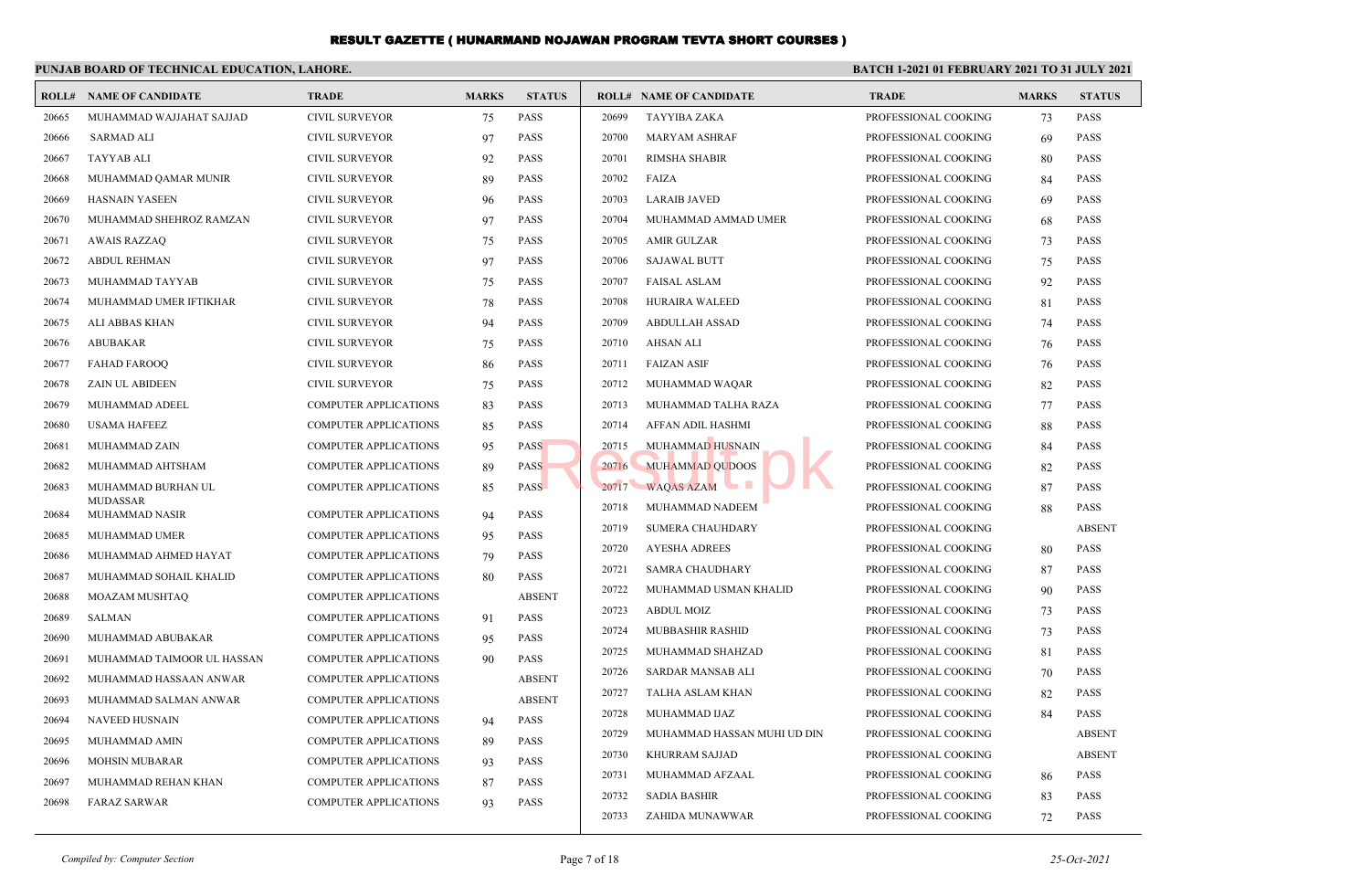|       | PUNJAB BOARD OF TECHNICAL EDUCATION, LAHORE. |                      |              |               | <b>BATCH 1-2021 01 FEBRUARY 2021 TO 31 JULY 2021</b> |                                                                |                                                        |              |                            |  |
|-------|----------------------------------------------|----------------------|--------------|---------------|------------------------------------------------------|----------------------------------------------------------------|--------------------------------------------------------|--------------|----------------------------|--|
|       | <b>ROLL# NAME OF CANDIDATE</b>               | <b>TRADE</b>         | <b>MARKS</b> | <b>STATUS</b> |                                                      | <b>ROLL# NAME OF CANDIDATE</b>                                 | <b>TRADE</b>                                           | <b>MARKS</b> | <b>STATUS</b>              |  |
| 20734 | <b>KAINAT</b>                                | PROFESSIONAL COOKING | 73           | <b>PASS</b>   | 20768                                                | <b>AHMAD RAZA</b>                                              | PROFESSIONAL COOKING                                   | 84           | <b>PASS</b>                |  |
| 20735 | <b>FAIZA SEHAR</b>                           | PROFESSIONAL COOKING | 75           | <b>PASS</b>   | 20769                                                | MIRZA MUHAMMAD FAWAD                                           | PROFESSIONAL COOKING                                   | 72           | <b>PASS</b>                |  |
| 20736 | <b>RIMSHA BASHIR</b>                         | PROFESSIONAL COOKING | 81           | <b>PASS</b>   | 20770                                                | MUHAMMAD SHAHZAD                                               | PROFESSIONAL COOKING                                   | 84           | <b>PASS</b>                |  |
| 20737 | ALI RAZA                                     | PROFESSIONAL COOKING | 85           | <b>PASS</b>   | 20771                                                | NIMRA MEHMOOD                                                  | PROFESSIONAL COOKING                                   | 90           | <b>PASS</b>                |  |
| 20738 | <b>SHAHZAD HUSSAIN</b>                       | PROFESSIONAL COOKING | 71           | <b>PASS</b>   | 20772                                                | <b>NAGEENAH BABAR</b>                                          | PROFESSIONAL COOKING                                   | 90           | <b>PASS</b>                |  |
| 20739 | <b>MOMNA RIZWAN</b>                          | PROFESSIONAL COOKING | 87           | PASS          | 20773                                                | <b>MAHNOOR</b>                                                 | PROFESSIONAL COOKING                                   | 80           | PASS                       |  |
| 20740 | HAZAIFA ASLAM                                | PROFESSIONAL COOKING | 90           | <b>PASS</b>   | 20774                                                | <b>ANAM SHARIF</b>                                             | PROFESSIONAL COOKING                                   | 70           | <b>PASS</b>                |  |
| 20741 | <b>TAHSEEN ARIF</b>                          | PROFESSIONAL COOKING | 86           | <b>PASS</b>   | 20775                                                | <b>MARYAM ASLAM</b>                                            | PROFESSIONAL COOKING                                   |              | <b>ABSENT</b>              |  |
| 20742 | <b>RABIA RAFIQUE</b>                         | PROFESSIONAL COOKING | 72           | <b>PASS</b>   | 20776                                                | <b>AOSA RAMZAN</b>                                             | PROFESSIONAL COOKING                                   | 90           | <b>PASS</b>                |  |
| 20743 | YOUSRA ASHRAF                                | PROFESSIONAL COOKING | 90           | <b>PASS</b>   | 20777                                                | <b>MEHROSH SALEEM</b>                                          | PROFESSIONAL COOKING                                   | 70           | <b>PASS</b>                |  |
| 20744 | <b>SUMERA HAMEED</b>                         | PROFESSIONAL COOKING | 73           | <b>PASS</b>   | 20778                                                | MIRZA ASAD RAMZAN                                              | PROFESSIONAL COOKING                                   | 72           | <b>PASS</b>                |  |
| 20745 | <b>OADRA ABID</b>                            | PROFESSIONAL COOKING | 84           | <b>PASS</b>   |                                                      | <b>GOVT. COLLEGE OF TECHNOLOGY FOR WOMEN, NEAR TMA OFFICE,</b> |                                                        |              |                            |  |
| 20746 | <b>JAVERIYA ADREES</b>                       | PROFESSIONAL COOKING | 90           | <b>PASS</b>   | 20779                                                | <b>JARANWALA</b>                                               | <b>DOMESTIC TAILORING</b>                              |              | <b>PASS</b>                |  |
| 20747 | HAMAMA FATIMA                                | PROFESSIONAL COOKING | 80           | <b>PASS</b>   | 20780                                                | <b>ZAINAB SHOAIB</b>                                           |                                                        | 98           |                            |  |
| 20748 | <b>MUHAMMAD UMER</b>                         | PROFESSIONAL COOKING | 82           | <b>PASS</b>   | 20781                                                | <b>AREEJ FATIMA</b><br><b>ASIMA</b>                            | <b>DOMESTIC TAILORING</b><br><b>DOMESTIC TAILORING</b> | 93           | <b>PASS</b>                |  |
| 20749 | <b>SYED WASI HAIDER NAOVI</b>                | PROFESSIONAL COOKING | 83           | <b>PASS</b>   |                                                      |                                                                |                                                        | 91           | <b>PASS</b>                |  |
| 20750 | <b>FAIZAN ANWAR</b>                          | PROFESSIONAL COOKING | 84           | <b>PASS</b>   | 20782<br>20783                                       | <b>MARYUAM SATTAR</b>                                          | <b>DOMESTIC TAILORING</b>                              | 85           | <b>PASS</b><br><b>PASS</b> |  |
| 20751 | MUHAMMAD ASWAD                               | PROFESSIONAL COOKING | 94           | <b>PASS</b>   | 20784                                                | <b>BARRIRA KAMAR</b><br><b>ASMA QAMAR</b>                      | <b>DOMESTIC TAILORING</b><br><b>DOMESTIC TAILORING</b> | 98           | <b>PASS</b>                |  |
| 20752 | MUHAMMAD YASIR ALI                           | PROFESSIONAL COOKING | 73           | <b>PASS</b>   |                                                      |                                                                |                                                        | 89           | <b>PASS</b>                |  |
| 20753 | MUHAMMAD AZEEM                               | PROFESSIONAL COOKING | 94           | PASS          | 20785<br>20786                                       | <b>SIDRA ZEENAT</b><br>ANISA KHANAM                            | DOMESTIC TAILORING<br>DOMESTIC TAILORING               | 91<br>98     | <b>PASS</b>                |  |
| 20754 | MUZZAMMIL NASEEM                             | PROFESSIONAL COOKING | 72           | <b>PASS</b>   | 20787                                                | <b>MEHWISH</b>                                                 | DOMESTIC TAILORING                                     | 85           | <b>PASS</b>                |  |
| 20755 | ASFAND YAR ALI KHAN                          | PROFESSIONAL COOKING | 76           | <b>PASS</b>   | 20788                                                | <b>IRAM SHAHZADI</b>                                           | DOMESTIC TAILORING                                     |              | <b>PASS</b>                |  |
| 20756 | SYED MUHAMMAD ASGHAR SHAH                    | PROFESSIONAL COOKING | 71           | <b>PASS</b>   | 20789                                                | <b>IZBA MAHBOOB</b>                                            | DOMESTIC TAILORING                                     | 86<br>85     | <b>PASS</b>                |  |
| 20757 | <b>GILLANI</b><br><b>WALEED ALI</b>          | PROFESSIONAL COOKING | 74           | <b>PASS</b>   | 20790                                                | <b>LAIBA JAFAR</b>                                             | DOMESTIC TAILORING                                     |              | <b>PASS</b>                |  |
| 20758 | <b>QAISER SHAHZAD</b>                        | PROFESSIONAL COOKING | 72           | <b>PASS</b>   | 20791                                                | <b>RIMSHA</b>                                                  | DOMESTIC TAILORING                                     | 81<br>98     | PASS                       |  |
| 20759 | <b>SAEEDA MARYEM</b>                         | PROFESSIONAL COOKING | 73           | <b>PASS</b>   | 20792                                                | <b>DANIA</b>                                                   | DOMESTIC TAILORING                                     | 89           | PASS                       |  |
| 20760 | <b>SAIRA AMEEN</b>                           | PROFESSIONAL COOKING | 78           | <b>PASS</b>   | 20793                                                | <b>NIDA IRSHAD</b>                                             | <b>DOMESTIC TAILORING</b>                              | 86           | <b>PASS</b>                |  |
| 20761 | MALAIKA RAMZAN                               | PROFESSIONAL COOKING | 80           | <b>PASS</b>   | 20794                                                | <b>AYESHA</b>                                                  | <b>DOMESTIC TAILORING</b>                              | 86           | <b>PASS</b>                |  |
| 20762 | <b>SAIRA AKRAM</b>                           | PROFESSIONAL COOKING | 71           | <b>PASS</b>   | 20795                                                | AYESHA MANZOOR                                                 | DOMESTIC TAILORING                                     | 87           | <b>PASS</b>                |  |
| 20763 | <b>DUA RASHEED</b>                           | PROFESSIONAL COOKING |              | <b>ABSENT</b> | 20796                                                | HUMAIRA KALSOOM                                                | DOMESTIC TAILORING                                     |              | <b>PASS</b>                |  |
| 20764 | <b>NAZIR HUSSAIN</b>                         | PROFESSIONAL COOKING | 71           | <b>PASS</b>   | 20797                                                | <b>RABIA SHAUKAT</b>                                           | <b>DOMESTIC TAILORING</b>                              | 98           | <b>PASS</b>                |  |
| 20765 | ZAHID IQBAL                                  | PROFESSIONAL COOKING | 70           | PASS          | 20798                                                | MEHVISH MUSHTAQ                                                | DOMESTIC TAILORING                                     | 91           | <b>PASS</b>                |  |
| 20766 | MUHAMMAD HAROON                              | PROFESSIONAL COOKING | 87           | <b>PASS</b>   | 20799                                                | <b>MARIAM</b>                                                  | DOMESTIC TAILORING                                     | 87           | <b>PASS</b>                |  |
| 20767 | <b>JIBRAN YOUNAS</b>                         | PROFESSIONAL COOKING | 71           | <b>PASS</b>   | 20800                                                | <b>MALAIKA FAROOO</b>                                          | DOMESTIC TAILORING                                     | 95           | <b>PASS</b>                |  |
|       |                                              |                      |              |               |                                                      |                                                                |                                                        | 90           |                            |  |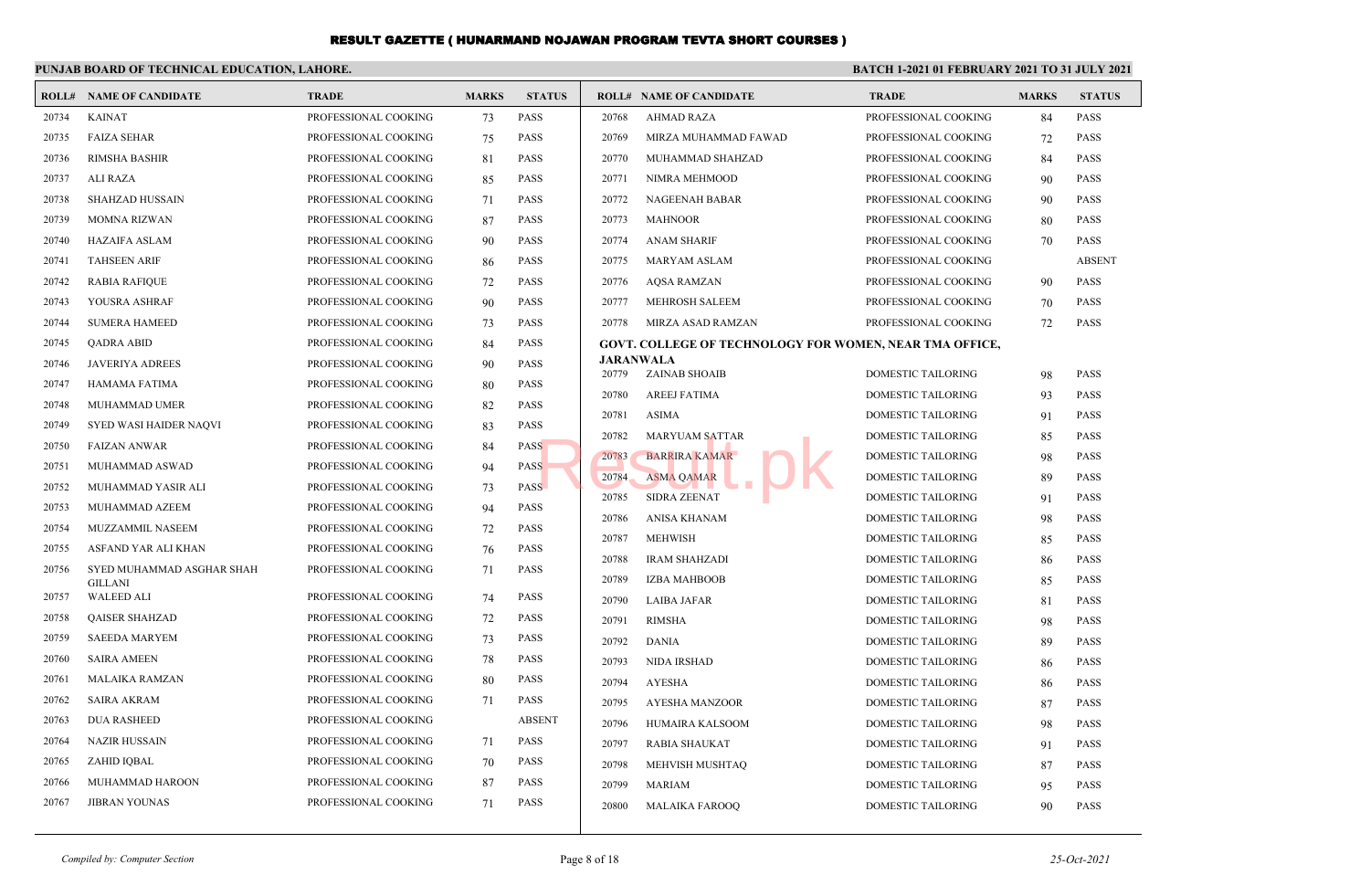## **PUNJAB BOARD OF TECHNICAL EDUCATION, LAHORE.**

## **BATCH 1-2021 01 FEBRUARY 2021 TO 31 JULY 2021**

|       | <b>ROLL# NAME OF CANDIDATE</b>                                      | <b>TRADE</b>                                     | <b>MARKS</b> | <b>STATUS</b> |       | <b>ROLL# NAME OF CANDIDATE</b>                                     | <b>TRADE</b>                                 | <b>MARKS</b> | <b>STATUS</b> |
|-------|---------------------------------------------------------------------|--------------------------------------------------|--------------|---------------|-------|--------------------------------------------------------------------|----------------------------------------------|--------------|---------------|
| 20801 | <b>MEHWISH ANJUM</b>                                                | <b>DOMESTIC TAILORING</b>                        | 89           | <b>PASS</b>   | 20826 | RAEES AHMAD KHOKHAR                                                | CNC PROGRAMMING SETUP                        | 69           | <b>PASS</b>   |
| 20802 | <b>IRAM HAMEED</b>                                                  | <b>DOMESTIC TAILORING</b>                        | 84           | <b>PASS</b>   | 20827 | <b>SAMI ULLAH</b>                                                  | & OPERATIONS<br><b>CNC PROGRAMMING SETUP</b> |              | <b>PASS</b>   |
| 20803 | <b>AYESHA</b>                                                       | <b>DOMESTIC TAILORING</b>                        | 83           | <b>PASS</b>   |       |                                                                    | & OPERATIONS                                 | 73           |               |
|       | LIGHT ENGINEERING SERVICE CENTRE, SMALL INDUSTRIES ESTATE NO.1, G.T |                                                  |              |               | 20828 | <b>JUNAID</b>                                                      | CNC PROGRAMMING SETUP                        | 97           | <b>PASS</b>   |
|       | <b>ROAD., GUJRANWALA</b>                                            |                                                  |              |               |       |                                                                    | & OPERATIONS                                 |              |               |
| 20804 | MUHAMMAD SALMAN                                                     | <b>CNC PROGRAMMING SETUP</b>                     |              | <b>ABSENT</b> | 20829 | <b>AHMAD ALI</b>                                                   | WEB DESIGNING                                | 81           | <b>PASS</b>   |
|       |                                                                     | & OPERATIONS                                     |              |               | 20830 | MUHAMMAD ARSLAN AKHTAR                                             | WEB DESIGNING                                | 91           | <b>PASS</b>   |
| 20805 | MUHAMMAD USMAN MUGHAL                                               | CNC PROGRAMMING SETUP<br>& OPERATIONS            | 92           | <b>PASS</b>   | 20831 | SHAHEER ALI MEER                                                   | <b>WEB DESIGNING</b>                         | 95           | <b>PASS</b>   |
| 20806 | MUHAMMAD ZUBAIR KHALID                                              | CNC PROGRAMMING SETUP                            |              | <b>ABSENT</b> | 20832 | SHAHZAD HASSAN SADIO                                               | <b>WEB DESIGNING</b>                         | 82           | <b>PASS</b>   |
|       |                                                                     | <b>&amp; OPERATIONS</b>                          |              |               | 20833 | RAWAHA ABDULLAH                                                    | <b>WEB DESIGNING</b>                         | 82           | <b>PASS</b>   |
| 20807 | MUHAMMAD MUNEEB AHMAD                                               | CNC PROGRAMMING SETUP                            | 97           | PASS          | 20834 | MUHAMMAD SHOAIB ABBAS                                              | WEB DESIGNING                                | 82           | <b>PASS</b>   |
| 20808 | <b>NAFEES AHMAD</b>                                                 | & OPERATIONS<br>CNC PROGRAMMING SETUP            | 75           | <b>PASS</b>   |       |                                                                    |                                              |              |               |
|       |                                                                     | & OPERATIONS                                     |              |               | 20835 | <b>ABDULLAH</b>                                                    | WEB DESIGNING                                | 79           | <b>PASS</b>   |
| 20809 | <b>ABU HURAIRA</b>                                                  | CNC PROGRAMMING SETUP                            | 79           | <b>PASS</b>   | 20836 | <b>ABDUL MAJID</b>                                                 | <b>WEB DESIGNING</b>                         | 83           | <b>PASS</b>   |
|       |                                                                     | & OPERATIONS                                     |              |               | 20837 | <b>ALI JAAN</b>                                                    | <b>WEB DESIGNING</b>                         |              | <b>ABSENT</b> |
| 20810 | <b>HAMZA AZAM</b>                                                   | CNC PROGRAMMING SETUP<br><b>&amp; OPERATIONS</b> | 96           | <b>PASS</b>   | 20838 | MUBASHAR MEHMOOD                                                   | WEB DESIGNING                                | 78           | <b>PASS</b>   |
| 20811 | <b>ALI AHSAAN</b>                                                   | <b>CNC PROGRAMMING SETUP</b>                     | 85           | <b>PASS</b>   | 20839 | <b>HAMD RIAZ</b>                                                   | WEB DESIGNING                                | 91           | <b>PASS</b>   |
|       |                                                                     | & OPERATIONS                                     |              |               | 20840 | MUHAMMAD QASIM                                                     | <b>WEB DESIGNING</b>                         | 87           | <b>PASS</b>   |
| 20812 | SALMAN TARIQ                                                        | CNC PROGRAMMING SETUP<br>& OPERATIONS            | 97           | <b>PASS</b>   |       |                                                                    | <b>WEB DESIGNING</b>                         |              | <b>ABSENT</b> |
| 20813 | <b>SYED HAMAAD SHAH</b>                                             | CNC PROGRAMMING SETUP                            |              | <b>ABSENT</b> | 20841 | <b>HASAN RAZA</b>                                                  |                                              |              |               |
|       |                                                                     | & OPERATIONS                                     |              |               | 20842 | <b>MUHAMMAD AWAIS</b>                                              | <b>WEB DESIGNING</b>                         | 91           | <b>PASS</b>   |
| 20814 | MUNEEB UR REHMAN                                                    | CNC PROGRAMMING SETUP                            | 92           | <b>PASS</b>   | 20843 | <b>AMEER HAIDER</b>                                                | WEB DESIGNING                                | 93           | <b>PASS</b>   |
| 20815 | <b>ABDULLAH AMEEN</b>                                               | <b>&amp; OPERATIONS</b><br>CNC PROGRAMMING SETUP | 73           | <b>PASS</b>   | 20844 | <b>SHAHZAD ANSAR</b>                                               | WEB DESIGNING                                | 96           | PASS          |
|       |                                                                     | & OPERATIONS                                     |              |               | 20845 | MUGHEERA ABDULLAH                                                  | <b>WEB DESIGNING</b>                         | 86           | <b>PASS</b>   |
| 20816 | <b>MUBEEN HUSSAIN</b>                                               | CNC PROGRAMMING SETUP                            | 74           | <b>PASS</b>   | 20846 | MUHAMMAD SAUD SAEED                                                | WEB DESIGNING                                | 90           | <b>PASS</b>   |
| 20817 | <b>HUSNAIN ARIF</b>                                                 | & OPERATIONS<br>CNC PROGRAMMING SETUP            | 70           | <b>PASS</b>   | 20847 | <b>SAAD HABIB ULLAH</b>                                            | WEB DESIGNING                                |              | <b>PASS</b>   |
|       |                                                                     | & OPERATIONS                                     |              |               |       |                                                                    |                                              | 83           |               |
| 20818 | <b>SAMEER AHMAD</b>                                                 | CNC PROGRAMMING SETUP                            | 87           | <b>PASS</b>   | 20848 | <b>HUSNAIN SARWAR</b>                                              | WEB DESIGNING                                | 79           | <b>PASS</b>   |
| 20819 | <b>MUSA SULTAN</b>                                                  | <b>&amp; OPERATIONS</b>                          |              | <b>PASS</b>   | 20849 | RANA RAHEEL AHMED                                                  | WEB DESIGNING                                | 83           | <b>PASS</b>   |
|       |                                                                     | CNC PROGRAMMING SETUP<br>& OPERATIONS            | 88           |               | 20850 | MUHAMMAD AHMAD                                                     | WEB DESIGNING                                | 87           | <b>PASS</b>   |
| 20820 | MUHAMMAD AHMAD RAZA                                                 | CNC PROGRAMMING SETUP                            | 93           | <b>PASS</b>   | 20851 | <b>SAIF ULLALH</b>                                                 | WEB DESIGNING                                | 89           | <b>PASS</b>   |
|       |                                                                     | & OPERATIONS                                     |              |               | 20852 | <b>ARSLAN NAZIR</b>                                                | WEB DESIGNING                                |              | <b>ABSENT</b> |
| 20821 | <b>HAMMAD AHMAD</b>                                                 | CNC PROGRAMMING SETUP<br>& OPERATIONS            | 92           | <b>PASS</b>   | 20853 | NAJMA GHULAM NABI                                                  | <b>WEB DESIGNING</b>                         | 83           | <b>PASS</b>   |
| 20822 | HUNZALA MEHMOOD                                                     | CNC PROGRAMMING SETUP                            | 71           | <b>PASS</b>   |       |                                                                    |                                              |              |               |
|       |                                                                     | <b>&amp; OPERATIONS</b>                          |              |               |       | WOOD WORKING SERVICE CENTRE, P.O. BOX-95, SMALL INDUSTRIES ESTATE, |                                              |              |               |
| 20823 | <b>WALEED AHMAD</b>                                                 | CNC PROGRAMMING SETUP                            | 70           | <b>PASS</b>   | 20854 | <b>G.T. ROAD., GUJRAT</b><br>SHAHID IQBAL HUSSAIN                  | <b>AUTOCAD</b>                               | 77           | <b>PASS</b>   |
| 20824 | MUHAMMAD SHAHROZ SHAFQAT                                            | & OPERATIONS<br>CNC PROGRAMMING SETUP            | 90           | <b>PASS</b>   |       |                                                                    |                                              |              |               |
|       |                                                                     | & OPERATIONS                                     |              |               | 20855 | <b>ZAIN AHMAD</b>                                                  | <b>AUTOCAD</b>                               |              | <b>ABSENT</b> |
| 20825 | <b>FAIZ MEERAN</b>                                                  | CNC PROGRAMMING SETUP                            | 95           | <b>PASS</b>   | 20856 | <b>ABDUL HANAN</b>                                                 | <b>AUTOCAD</b>                               |              | <b>ABSENT</b> |
|       |                                                                     | & OPERATIONS                                     |              |               | 20857 | ALI HASSAN AWAN                                                    | <b>AUTOCAD</b>                               |              | FAIL          |
|       |                                                                     |                                                  |              |               |       |                                                                    |                                              |              |               |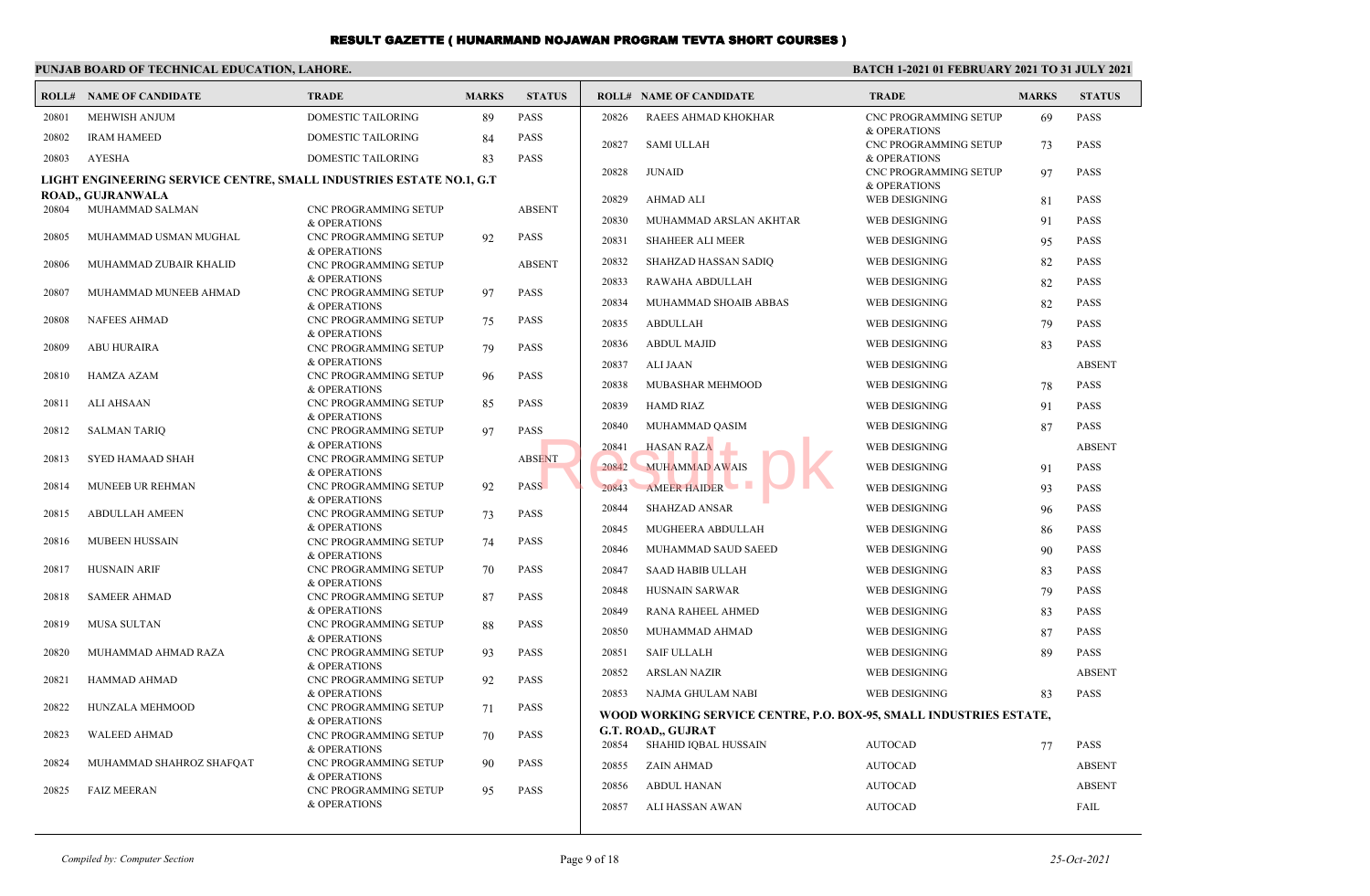|       | PUNJAB BOARD OF TECHNICAL EDUCATION, LAHORE.              |                              |              |               |       | BATCH 1-2021 01 FEBRUARY 2021 TO 31 JULY 2021                 |                              |              |               |
|-------|-----------------------------------------------------------|------------------------------|--------------|---------------|-------|---------------------------------------------------------------|------------------------------|--------------|---------------|
|       | <b>ROLL# NAME OF CANDIDATE</b>                            | <b>TRADE</b>                 | <b>MARKS</b> | <b>STATUS</b> |       | <b>ROLL# NAME OF CANDIDATE</b>                                | <b>TRADE</b>                 | <b>MARKS</b> | <b>STATUS</b> |
| 20858 | <b>BILAL MUJAHID</b>                                      | <b>AUTOCAD</b>               | 66           | <b>PASS</b>   | 20891 | <b>WAQAR HASSAN</b>                                           | <b>COMPUTER APPLICATIONS</b> | 93           | <b>PASS</b>   |
| 20859 | MUHAMMAD ALI HUSSNAIN                                     | <b>AUTOCAD</b>               | 84           | <b>PASS</b>   |       | <b>GOVT. COLLEGE OF TECHNOLOGY,, JHANG</b>                    |                              |              |               |
| 20860 | <b>NABEEL QAISER</b>                                      | <b>AUTOCAD</b>               | 71           | <b>PASS</b>   | 20892 | MUHAMMAD MUSTAFA NOOR                                         | <b>AUTOCAD</b>               | 97           | <b>PASS</b>   |
| 20861 | <b>ASAD SAEED</b>                                         | <b>AUTOCAD</b>               | 84           | <b>PASS</b>   | 20893 | <b>SANA ULLAH</b>                                             | <b>AUTOCAD</b>               | 97           | <b>PASS</b>   |
| 20862 | ALI HASSAN                                                | <b>AUTOCAD</b>               | 81           | <b>PASS</b>   | 20894 | <b>SAIF UR REHMAN</b>                                         | <b>AUTOCAD</b>               | 96           | <b>PASS</b>   |
| 20863 | MUHAMMAD UBAID ULLAH                                      | <b>AUTOCAD</b>               |              | <b>ABSENT</b> | 20895 | MUHAMMAD AAMIR SAEED                                          | <b>AUTOCAD</b>               | 97           | <b>PASS</b>   |
| 20864 | <b>REHMANI</b><br>USAMA BIN LUQMAN                        | <b>AUTOCAD</b>               |              | <b>ABSENT</b> | 20896 | <b>ZOHAIR HUSSAN</b>                                          | <b>AUTOCAD</b>               | 97           | <b>PASS</b>   |
| 20865 | MUHAMMAD UMAR BUTT                                        | <b>AUTOCAD</b>               | 80           | PASS          | 20897 | <b>MUGHEES KHALID</b>                                         | <b>AUTOCAD</b>               | 96           | <b>PASS</b>   |
| 20866 | AZAAN IMRAN                                               | <b>AUTOCAD</b>               |              | <b>ABSENT</b> | 20898 | <b>FARAZ AHMAD</b>                                            | <b>AUTOCAD</b>               | 97           | <b>PASS</b>   |
|       | <b>GOVERNMENT COLLEGE OF TECHNOLOGY, , PINDI BHATTIAN</b> |                              |              |               | 20899 | MUHAMMAD AZHAR                                                | <b>AUTOCAD</b>               | 96           | <b>PASS</b>   |
| 20867 | <b>AMAAR HASSAN</b>                                       | <b>COMPUTER APPLICATIONS</b> | 93           | <b>PASS</b>   | 20900 | MUHAMMAD SHAN                                                 | <b>AUTOCAD</b>               | 96           | <b>PASS</b>   |
| 20868 | <b>ADNAN UMAR</b>                                         | <b>COMPUTER APPLICATIONS</b> | 97           | <b>PASS</b>   | 20901 | <b>TAHIR ABBAS</b>                                            | <b>AUTOCAD</b>               | 96           | <b>PASS</b>   |
| 20869 | <b>ALLAH DITTA</b>                                        | <b>COMPUTER APPLICATIONS</b> | 91           | <b>PASS</b>   | 20902 | <b>NOMAN NOOR</b>                                             | <b>AUTOCAD</b>               | 97           | <b>PASS</b>   |
| 20870 | MUHAMMAD ABBAS                                            | <b>COMPUTER APPLICATIONS</b> | 88           | <b>PASS</b>   | 20903 | <b>AZHAR ABBAS</b>                                            | <b>AUTOCAD</b>               | 96           | <b>PASS</b>   |
| 20871 | WAQAS AHMAD                                               | <b>COMPUTER APPLICATIONS</b> | 90           | <b>PASS</b>   | 20904 | <b>ABDUL MANNAN</b>                                           | <b>AUTOCAD</b>               |              | <b>ABSENT</b> |
| 20872 | MUHAMMAD SHOAIB                                           | <b>COMPUTER APPLICATIONS</b> | 94           | <b>PASS</b>   | 20905 | <b>ADNAN HUSSAIN</b>                                          | <b>AUTOCAD</b>               | 96           | <b>PASS</b>   |
| 20873 | <b>MUJAHID ALI</b>                                        | <b>COMPUTER APPLICATIONS</b> | 89           | <b>PASS</b>   | 20906 | MUAZIM IQBAL                                                  | <b>AUTOCAD</b>               | 96           | <b>PASS</b>   |
| 20874 | MUHAMMAD WAQAS                                            | <b>COMPUTER APPLICATIONS</b> |              | <b>ABSENT</b> | 20907 | <b>UMAR FAROOQ</b>                                            | <b>AUTOCAD</b>               | 96           | <b>PASS</b>   |
| 20875 | <b>CHAND USMAN</b>                                        | <b>COMPUTER APPLICATIONS</b> | 90           | PASS          | 20908 | <b>HASSAN RAZA KHAN</b>                                       | <b>AUTOCAD</b>               |              | <b>ABSENT</b> |
| 20876 | ALI HUSNAIN                                               | <b>COMPUTER APPLICATIONS</b> | 88           | <b>PASS</b>   | 20909 | ANEES UR REHMAN                                               | <b>AUTOCAD</b>               |              | <b>ABSENT</b> |
| 20877 | <b>ABID HUSSAIN</b>                                       | <b>COMPUTER APPLICATIONS</b> | 93           | <b>PASS</b>   | 20910 | ALI WAQAS                                                     | <b>AUTOCAD</b>               | 96           | <b>PASS</b>   |
| 20878 | <b>MOHSIN SHEHZAD</b>                                     | <b>COMPUTER APPLICATIONS</b> | 90           | <b>PASS</b>   | 20911 | ABU HASNAIN                                                   | <b>AUTOCAD</b>               | 96           | <b>PASS</b>   |
| 20879 | MUHAMMAD ASIF                                             | <b>COMPUTER APPLICATIONS</b> | 91           | <b>PASS</b>   | 20912 | USAMA ALI KHAN                                                | <b>AUTOCAD</b>               | 98           | <b>PASS</b>   |
| 20880 | <b>BAWAR HASSAN</b>                                       | <b>COMPUTER APPLICATIONS</b> | 91           | <b>PASS</b>   | 20913 | <b>TOQEER ILYAS</b>                                           | <b>AUTOCAD</b>               | 94           | <b>PASS</b>   |
| 20881 | <b>KHAWAR MUNIR</b>                                       | <b>COMPUTER APPLICATIONS</b> | 88           | <b>PASS</b>   | 20914 | <b>NOMAN RASHEED</b>                                          | <b>AUTOCAD</b>               |              | <b>ABSENT</b> |
| 20882 | <b>TAIMOOR IQBAL</b>                                      | <b>COMPUTER APPLICATIONS</b> | 89           | <b>PASS</b>   | 20915 | <b>MUHAMMAD FAHIM</b>                                         | <b>AUTOCAD</b>               | 95           | <b>PASS</b>   |
| 20883 | <b>SAJID ALI</b>                                          | <b>COMPUTER APPLICATIONS</b> | 87           | <b>PASS</b>   | 20916 | TALHA TARIQ                                                   | <b>AUTOCAD</b>               |              | <b>ABSENT</b> |
| 20884 | YASIR KAMRAN                                              | <b>COMPUTER APPLICATIONS</b> | 85           | <b>PASS</b>   |       | <b>GOVERNMENT COLLEGE OF TECHNOLOGY, RAILWAY ROAD, LAHORE</b> |                              |              |               |
| 20885 | <b>SHAHZAIB</b>                                           | <b>COMPUTER APPLICATIONS</b> | 96           | <b>PASS</b>   | 20917 | MUHAMMAD HAMZA                                                | <b>AUTO ELECTRICIAN</b>      |              | <b>ABSENT</b> |
| 20886 | <b>ALI HASNAIN</b>                                        | COMPUTER APPLICATIONS        | 82           | PASS          |       | 20918 MUHAMMAD HAMID                                          | <b>AUTO ELECTRICIAN</b>      | 91           | PASS          |
| 20887 | MUHAMMAD TAYYAB                                           | <b>COMPUTER APPLICATIONS</b> | 87           | PASS          | 20919 | MUHAMMAD MAJID                                                | <b>AUTO ELECTRICIAN</b>      | 70           | PASS          |
| 20888 | ALI HASSAN                                                | COMPUTER APPLICATIONS        | 89           | PASS          | 20920 | MUHAMMAD AHMAD                                                | AUTO ELECTRICIAN             | 87           | <b>PASS</b>   |
| 20889 | <b>KASHIF ALI</b>                                         | <b>COMPUTER APPLICATIONS</b> | 92           | PASS          | 20921 | <b>BILAL KHALID</b>                                           | <b>AUTO ELECTRICIAN</b>      | 93           | <b>PASS</b>   |
| 20890 | MUHAMMAD HAMZA                                            | <b>COMPUTER APPLICATIONS</b> | 86           | PASS          | 20922 | MUHAMMAD ZAFAR                                                | <b>AUTO ELECTRICIAN</b>      | 93           | <b>PASS</b>   |
|       |                                                           |                              |              |               | 20923 | MUHAMMAD AZLAN RAZA                                           | <b>AUTO ELECTRICIAN</b>      | 76           | <b>PASS</b>   |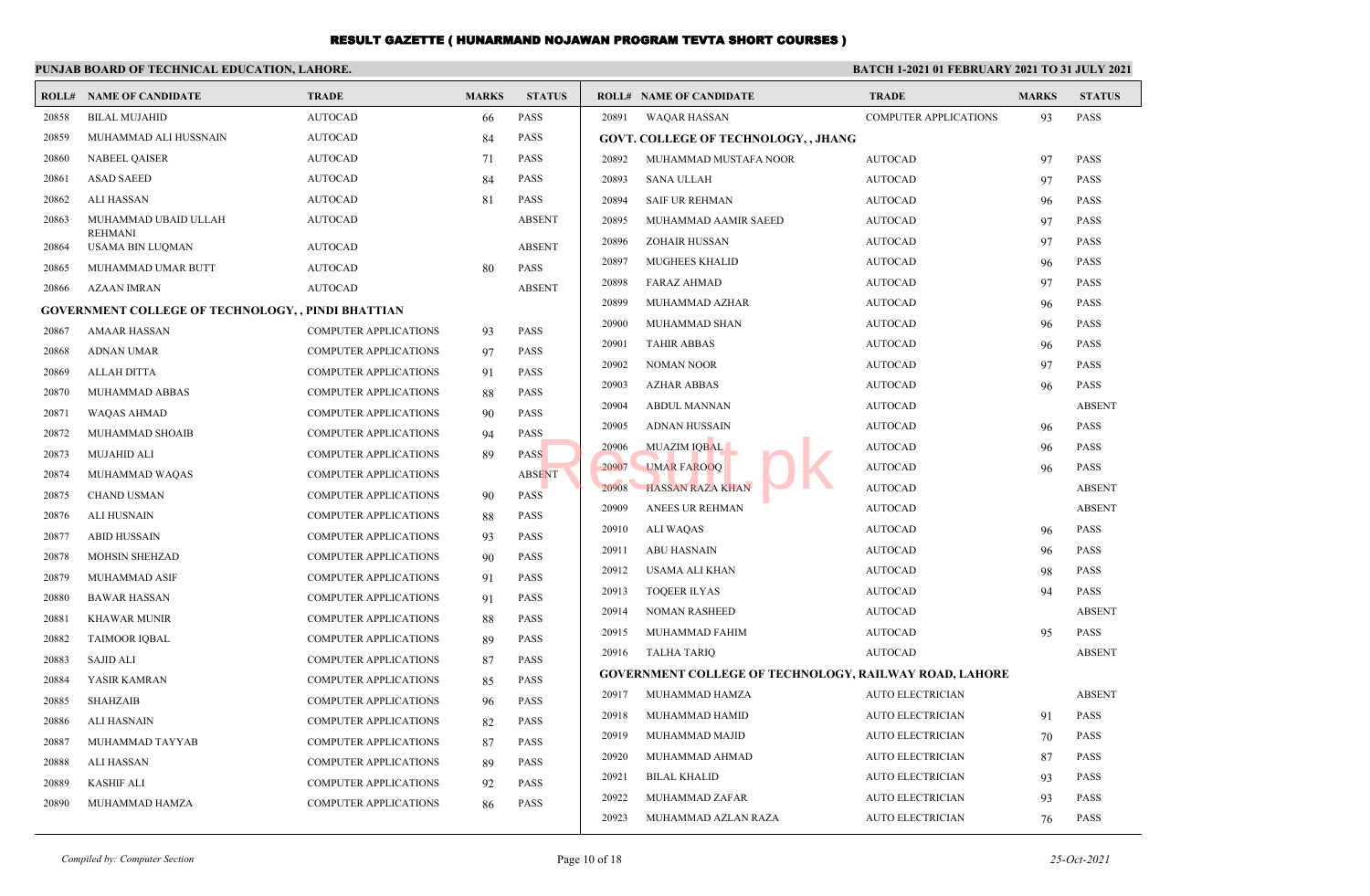|       | PUNJAB BOARD OF TECHNICAL EDUCATION, LAHORE. |                         |              |               |       |                                                                      | BATCH 1-2021 01 FEBRUARY 2021 TO 31 JULY 2021 |              |               |
|-------|----------------------------------------------|-------------------------|--------------|---------------|-------|----------------------------------------------------------------------|-----------------------------------------------|--------------|---------------|
|       | <b>ROLL# NAME OF CANDIDATE</b>               | <b>TRADE</b>            | <b>MARKS</b> | <b>STATUS</b> |       | <b>ROLL# NAME OF CANDIDATE</b>                                       | <b>TRADE</b>                                  | <b>MARKS</b> | <b>STATUS</b> |
| 20924 | <b>KHALID</b>                                | <b>AUTO ELECTRICIAN</b> |              | <b>ABSENT</b> | 20958 | AYAN IMTIAZ                                                          | <b>HVACR</b>                                  | 93           | <b>PASS</b>   |
| 20925 | <b>ABDUL MUNAIM</b>                          | <b>AUTO ELECTRICIAN</b> | 82           | <b>PASS</b>   | 20959 | <b>FIAZ RASHEED</b>                                                  | <b>HVACR</b>                                  | 95           | <b>PASS</b>   |
| 20926 | MUQADDAM MAHMOOD                             | <b>AUTO ELECTRICIAN</b> |              | <b>ABSENT</b> | 20960 | <b>SAMEER KHAN</b>                                                   | <b>HVACR</b>                                  | 95           | <b>PASS</b>   |
| 20927 | <b>USAMA NAEEM</b>                           | <b>AUTO ELECTRICIAN</b> |              | <b>ABSENT</b> | 20961 | HAFIZ MUHAMMAD ANAS                                                  | <b>HVACR</b>                                  |              | <b>ABSENT</b> |
| 20928 | USAMA REHMAN                                 | <b>AUTO ELECTRICIAN</b> | 73           | <b>PASS</b>   | 20962 | ZAMKHAM ABBAS                                                        | <b>HVACR</b>                                  |              | <b>ABSENT</b> |
| 20929 | MUHAMMAD ZAIN AAQIL                          | <b>AUTO ELECTRICIAN</b> | 78           | <b>PASS</b>   | 20963 | ALI RAZA                                                             | <b>HVACR</b>                                  | 83           | <b>PASS</b>   |
| 20930 | MUHAMMAD BILAL KHAN                          | <b>AUTO ELECTRICIAN</b> | 85           | <b>PASS</b>   | 20964 | HAFIZ MUHAMMAD USMAN AKRAM                                           | <b>HVACR</b>                                  | 88           | <b>PASS</b>   |
| 20931 | <b>SHAIR ALI</b>                             | <b>AUTO ELECTRICIAN</b> | 92           | <b>PASS</b>   | 20965 | MUHAMMAD NABEEL                                                      | <b>HVACR</b>                                  |              | <b>ABSENT</b> |
| 20932 | MUHAMMAD AMEER HAMZA                         | <b>AUTO ELECTRICIAN</b> | 86           | PASS          | 20966 | MUHAMMAD MUBASHAR HUSSAIN                                            | <b>HVACR</b>                                  | 93           | <b>PASS</b>   |
| 20933 | MUHAMMAD NOMAN FAROOQ                        | <b>AUTO ELECTRICIAN</b> |              | <b>ABSENT</b> |       | <b>GOVERNMENT COLLEGE OF TECHNOLOGY (WOMEN), LYTTON ROAD, LAHORE</b> |                                               |              |               |
| 20934 | AHMAD<br>MUHAMMAD MUDASIR                    | <b>AUTO ELECTRICIAN</b> | 83           | <b>PASS</b>   | 20967 | AMINA BIBI                                                           | <b>FASHION DESIGN</b>                         | 83           | <b>PASS</b>   |
| 20935 | MUHAMMAD IRFAN                               | <b>AUTO ELECTRICIAN</b> | 76           | <b>PASS</b>   | 20968 | MALEEHA WAHEED                                                       | <b>FASHION DESIGN</b>                         |              | <b>ABSENT</b> |
| 20936 | <b>NAEEM SARWAR</b>                          | <b>AUTO ELECTRICIAN</b> |              | <b>ABSENT</b> | 20969 | <b>MOMINA SAJID</b>                                                  | <b>FASHION DESIGN</b>                         | 84           | <b>PASS</b>   |
| 20937 | MUHAMMAD MOHSIN REHMAN                       | <b>AUTO ELECTRICIAN</b> | 82           | <b>PASS</b>   | 20970 | <b>FAREEHA MAJEED</b>                                                | <b>FASHION DESIGN</b>                         | 84           | <b>PASS</b>   |
| 20938 | MUHAMMAD HASEEB UR REHMAN                    | <b>AUTO ELECTRICIAN</b> | 98           | <b>PASS</b>   | 20971 | <b>SAFINA RUHI</b>                                                   | <b>FASHION DESIGN</b>                         | 78           | <b>PASS</b>   |
| 20939 | MUHAMMAD TAYYAB ABBAS                        | <b>AUTO ELECTRICIAN</b> | 91           | <b>PASS</b>   | 20972 | MEMOONA WAQAR SHAH                                                   | <b>FASHION DESIGN</b>                         | 82           | <b>PASS</b>   |
| 20940 | <b>KHURRAM</b>                               | <b>AUTO ELECTRICIAN</b> |              | <b>ABSENT</b> | 20973 | MUQADAS HAMEED                                                       | <b>FASHION DESIGN</b>                         |              | <b>ABSENT</b> |
| 20941 | <b>AHMAD</b>                                 | <b>AUTO ELECTRICIAN</b> | 91           | <b>PASS</b>   | 20974 | <b>AREEBA AROOJ</b>                                                  | <b>FASHION DESIGN</b>                         | 84           | <b>PASS</b>   |
| 20942 | <b>ALI SHER</b>                              | <b>HVACR</b>            | 89           | PASS          | 20975 | <b>FARIA KHALIL</b>                                                  | <b>FASHION DESIGN</b>                         | 90           | <b>PASS</b>   |
| 20943 | MUHAMMAD AZAM                                | <b>HVACR</b>            | 92           | <b>PASS</b>   | 20976 | MARYAM ARIF                                                          | <b>FASHION DESIGN</b>                         | 90           | <b>PASS</b>   |
| 20944 | AHAMAD HAQ                                   | <b>HVACR</b>            | 80           | <b>PASS</b>   | 20977 | <b>MARIA</b>                                                         | <b>FASHION DESIGN</b>                         | 88           | <b>PASS</b>   |
| 20945 | <b>SHAHMIR KAMRAN</b>                        | <b>HVACR</b>            | 95           | <b>PASS</b>   | 20978 | <b>MARYAM MUNIR</b>                                                  | <b>FASHION DESIGN</b>                         | 92           | <b>PASS</b>   |
| 20946 | <b>FAIZAN ALI</b>                            | <b>HVACR</b>            | 88           | <b>PASS</b>   | 20979 | <b>MARYAM RAHAT</b>                                                  | <b>FASHION DESIGN</b>                         | 84           | <b>PASS</b>   |
| 20947 | <b>MUTAHIR TARIQ</b>                         | <b>HVACR</b>            |              | <b>ABSENT</b> | 20980 | <b>AQSA IRFAN</b>                                                    | <b>FASHION DESIGN</b>                         | 88           | <b>PASS</b>   |
| 20948 | <b>SHAHID ASIF</b>                           | <b>HVACR</b>            |              | <b>ABSENT</b> | 20981 | AYESHA NAZEER                                                        | <b>FASHION DESIGN</b>                         | 90           | <b>PASS</b>   |
| 20949 | MUHAMMAD SHARIF                              | <b>HVACR</b>            | 83           | <b>PASS</b>   | 20982 | <b>IORA FIAZ</b>                                                     | <b>FASHION DESIGN</b>                         | 89           | <b>PASS</b>   |
| 20950 | <b>TOUSEEF AFZAL</b>                         | <b>HVACR</b>            |              | <b>ABSENT</b> | 20983 | <b>UFFAQ SIDDIQUE</b>                                                | <b>FASHION DESIGN</b>                         |              | <b>ABSENT</b> |
| 20951 | <b>ABDUL OADIR</b>                           | <b>HVACR</b>            | 86           | <b>PASS</b>   | 20984 | <b>AMMATA AFZAL</b>                                                  | <b>FASHION DESIGN</b>                         |              | <b>ABSENT</b> |
| 20952 | MUHAMMAD AHMAD ALI                           | <b>HVACR</b>            | 85           | <b>PASS</b>   | 20985 | <b>AFNAN AFZAL</b>                                                   | <b>FASHION DESIGN</b>                         |              | <b>ABSENT</b> |
| 20953 | MUHAMMAD USMAN                               | <b>HVACR</b>            | 89           | PASS          |       | 20986 HAJRAH SHAHID                                                  | <b>FASHION DESIGN</b>                         | 91           | PASS          |
| 20954 | ANS SABEEL                                   | <b>HVACR</b>            | 86           | PASS          | 20987 | <b>AQSA SHAHID</b>                                                   | <b>FASHION DESIGN</b>                         | 82           | PASS          |
| 20955 | MUHAMMAD FAIZAN ALI                          | <b>HVACR</b>            | 87           | PASS          | 20988 | <b>QURAT UL AIN</b>                                                  | <b>FASHION DESIGN</b>                         | 78           | <b>PASS</b>   |
| 20956 | <b>DAWOOD</b>                                | <b>HVACR</b>            | 84           | PASS          | 20989 | <b>HAMNA GULL</b>                                                    | <b>FASHION DESIGN</b>                         |              | <b>ABSENT</b> |
| 20957 | MUHAMMAD ANAS BUTT                           | <b>HVACR</b>            | 85           | PASS          | 20990 | <b>HUMA QADEER</b>                                                   | <b>FASHION DESIGN</b>                         |              | <b>ABSENT</b> |
|       |                                              |                         |              |               | 20991 | <b>OURAT UL AIN</b>                                                  | <b>FASHION DESIGN</b>                         | 90           | <b>PASS</b>   |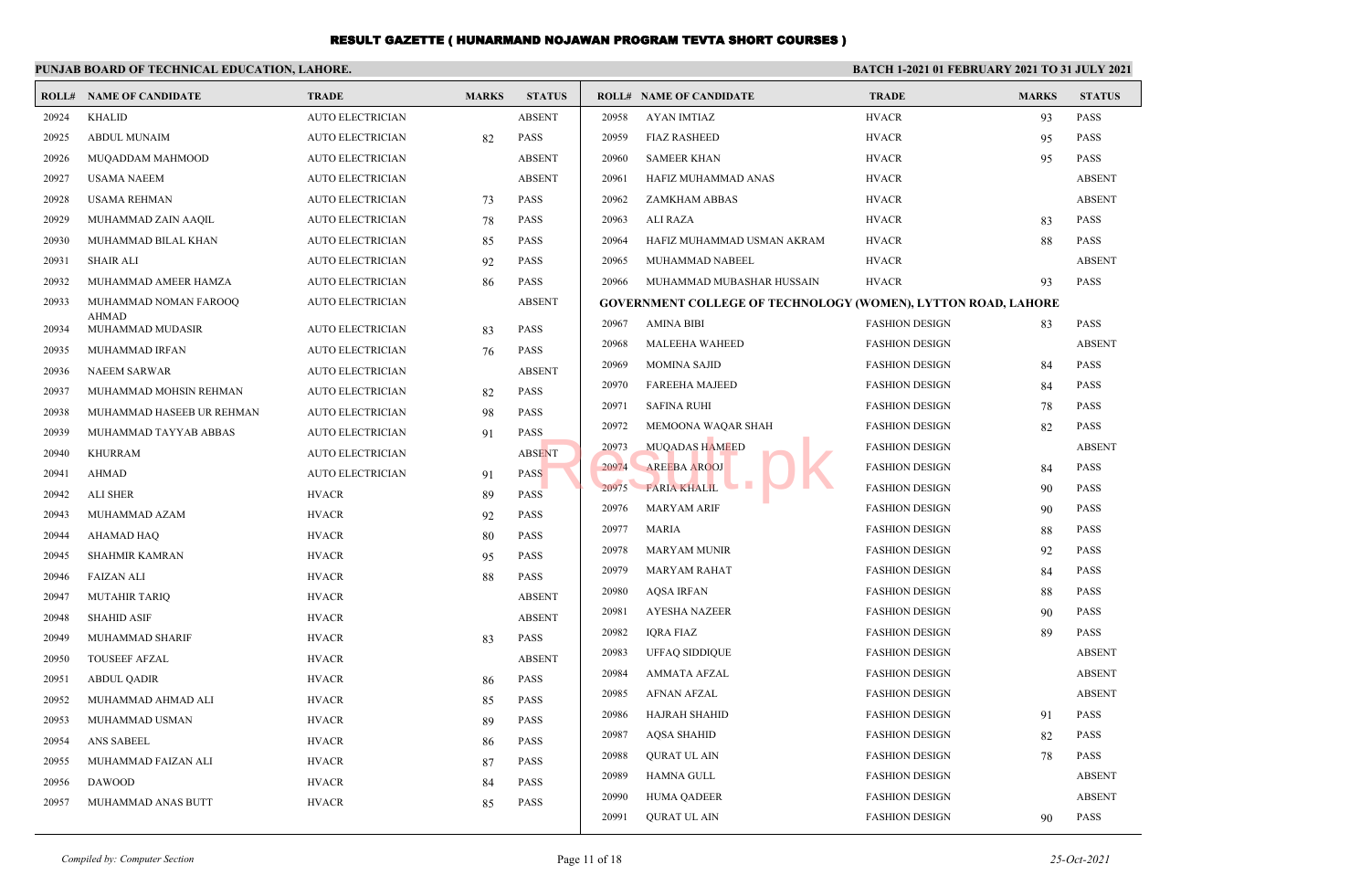|       | PUNJAB BOARD OF TECHNICAL EDUCATION, LAHORE.                          |                       |              |               | BATCH 1-2021 01 FEBRUARY 2021 TO 31 JULY 2021 |                                                   |                       |              |               |  |  |
|-------|-----------------------------------------------------------------------|-----------------------|--------------|---------------|-----------------------------------------------|---------------------------------------------------|-----------------------|--------------|---------------|--|--|
|       | <b>ROLL# NAME OF CANDIDATE</b>                                        | <b>TRADE</b>          | <b>MARKS</b> | <b>STATUS</b> |                                               | <b>ROLL# NAME OF CANDIDATE</b>                    | <b>TRADE</b>          | <b>MARKS</b> | <b>STATUS</b> |  |  |
|       | <b>GOVT. STAFF TRAINING COLLEGE FOR WOMEN, DEV SAMAJ ROAD, LAHORE</b> |                       |              |               | 21026                                         | <b>AYESHA AROOJ</b>                               | <b>FASHION DESIGN</b> | 99           | <b>PASS</b>   |  |  |
| 20992 | <b>YUSRA</b>                                                          | <b>BEAUTICIAN</b>     | 92           | <b>PASS</b>   | 21027                                         | <b>FAIZA MALIK</b>                                | <b>FASHION DESIGN</b> | 99           | <b>PASS</b>   |  |  |
| 20993 | ZAIMA SOHAIL                                                          | <b>BEAUTICIAN</b>     | 92           | <b>PASS</b>   | 21028                                         | <b>TAYYBA NOREEN</b>                              | <b>FASHION DESIGN</b> | 95           | <b>PASS</b>   |  |  |
| 20994 | <b>RIMSHA</b>                                                         | <b>BEAUTICIAN</b>     | 90           | <b>PASS</b>   | 21029                                         | SHUMAILA KANWAL                                   | <b>FASHION DESIGN</b> |              | <b>ABSENT</b> |  |  |
| 20995 | MARIA SHAFIQ UR REHMAN                                                | <b>BEAUTICIAN</b>     | 92           | <b>PASS</b>   | 21030                                         | <b>SADAF SHEHZADI</b>                             | <b>FASHION DESIGN</b> |              | <b>ABSENT</b> |  |  |
| 20996 | SANNIA MUSHTAQ AHMED                                                  | <b>BEAUTICIAN</b>     | 98           | <b>PASS</b>   | 21031                                         | <b>TAYYABA GHAFOOR</b>                            | <b>FASHION DESIGN</b> | 95           | <b>PASS</b>   |  |  |
| 20997 | MUQADAS IFTIKHAR                                                      | <b>BEAUTICIAN</b>     | 97           | <b>PASS</b>   | 21032                                         | <b>SIDRA IFFAT</b>                                | PROFESSIONAL COOKING  | 80           | <b>PASS</b>   |  |  |
| 20998 | <b>GHOUSIA</b>                                                        | <b>BEAUTICIAN</b>     | 97           | <b>PASS</b>   | 21033                                         | <b>RUBY</b>                                       | PROFESSIONAL COOKING  |              | <b>ABSENT</b> |  |  |
| 20999 | <b>MUSKAN</b>                                                         | <b>BEAUTICIAN</b>     | 95           | PASS          | 21034                                         | HINA RAFIQ                                        | PROFESSIONAL COOKING  | 90           | <b>PASS</b>   |  |  |
| 21000 | <b>NIDA</b>                                                           | <b>BEAUTICIAN</b>     |              | <b>ABSENT</b> | 21035                                         | <b>SHAHEEN BASHIR</b>                             | PROFESSIONAL COOKING  |              | <b>ABSENT</b> |  |  |
| 21001 | <b>FAIZA JAMSHAID</b>                                                 | <b>BEAUTICIAN</b>     |              | <b>ABSENT</b> | 21036                                         | <b>MAHNOOR</b>                                    | PROFESSIONAL COOKING  |              | <b>ABSENT</b> |  |  |
| 21002 | <b>SONIA</b>                                                          | <b>BEAUTICIAN</b>     | 95           | <b>PASS</b>   | 21037                                         | <b>HUMAIRA YASIN</b>                              | PROFESSIONAL COOKING  | 90           | <b>PASS</b>   |  |  |
| 21003 | MADEHA ASGHAR                                                         | <b>BEAUTICIAN</b>     | 93           | <b>PASS</b>   | 21038                                         | <b>ANAM NAEEM</b>                                 | PROFESSIONAL COOKING  | 90           | <b>PASS</b>   |  |  |
| 21004 | <b>HINA CHOHAN</b>                                                    | <b>BEAUTICIAN</b>     | 92           | <b>PASS</b>   | 21039                                         | AYESHA MAHNOOR                                    | PROFESSIONAL COOKING  | 90           | <b>PASS</b>   |  |  |
| 21005 | NAYAB AZAM                                                            | <b>BEAUTICIAN</b>     | 96           | <b>PASS</b>   | 21040                                         | <b>SANA TAYYAB</b>                                | PROFESSIONAL COOKING  | 90           | <b>PASS</b>   |  |  |
| 21006 | <b>MAHNOOR JAVED</b>                                                  | <b>BEAUTICIAN</b>     | 95           | <b>PASS</b>   | 21041                                         | <b>AMNA SAMREEN</b>                               | PROFESSIONAL COOKING  | 90           | <b>PASS</b>   |  |  |
| 21007 | <b>MISBAH GHAFOOR</b>                                                 | <b>BEAUTICIAN</b>     | 94           | <b>PASS</b>   | 21042                                         | <b>MARYAM BABAR</b>                               | PROFESSIONAL COOKING  |              | <b>ABSENT</b> |  |  |
| 21008 | <b>NAJIHA</b>                                                         | <b>BEAUTICIAN</b>     | 96           | <b>PASS</b>   | 21043                                         | MARYAM AFZAL                                      | PROFESSIONAL COOKING  | 90           | <b>PASS</b>   |  |  |
| 21009 | <b>SOBIA HANIF</b>                                                    | <b>BEAUTICIAN</b>     | 98           | <b>PASS</b>   | 21044                                         | <b>AZOA FATIMA</b>                                | PROFESSIONAL COOKING  | 85           | <b>PASS</b>   |  |  |
| 21010 | KAINAT SAKHI GOHAR                                                    | <b>BEAUTICIAN</b>     | 96           | <b>PASS</b>   | 21045                                         | <b>MAHNOOR</b>                                    | PROFESSIONAL COOKING  | 85           | <b>PASS</b>   |  |  |
| 21011 | <b>SHAMEEM MERAJ</b>                                                  | <b>BEAUTICIAN</b>     | 94           | <b>PASS</b>   | 21046                                         | AYESHA FAROOQI                                    | PROFESSIONAL COOKING  | 99           | <b>PASS</b>   |  |  |
| 21012 | <b>AMBAR NAZ</b>                                                      | <b>FASHION DESIGN</b> |              | <b>ABSENT</b> | 21047                                         | <b>SONAI SHEHZADI</b>                             | PROFESSIONAL COOKING  |              | <b>ABSENT</b> |  |  |
| 21013 | <b>AIMEN QAISER</b>                                                   | <b>FASHION DESIGN</b> |              | <b>ABSENT</b> | 21048                                         | AYESHA IJAZ                                       | PROFESSIONAL COOKING  | 80           | <b>PASS</b>   |  |  |
| 21014 | <b>FAIZA TARIQ</b>                                                    | <b>FASHION DESIGN</b> |              | <b>ABSENT</b> | 21049                                         | <b>MAMOONA FAROOQI</b>                            | PROFESSIONAL COOKING  | 99           | <b>PASS</b>   |  |  |
| 21015 | <b>RIDA FATIMA</b>                                                    | <b>FASHION DESIGN</b> |              | <b>ABSENT</b> | 21050                                         | <b>SAMRA SHAHZADI</b>                             | PROFESSIONAL COOKING  | 90           | <b>PASS</b>   |  |  |
| 21016 | <b>TASBEHA</b>                                                        | <b>FASHION DESIGN</b> | 96           | PASS          | 21051                                         | <b>SANA SHAHBAZ</b>                               | PROFESSIONAL COOKING  |              | <b>ABSENT</b> |  |  |
| 21017 | <b>NIMRA ZAHEER</b>                                                   | <b>FASHION DESIGN</b> | 95           | <b>PASS</b>   |                                               | <b>GOVERNMENT COLLEGE OF TECHNOLOGY, , LAYYAH</b> |                       |              |               |  |  |
| 21018 | ZAINAB RASHID QURESHI                                                 | <b>FASHION DESIGN</b> |              | <b>ABSENT</b> | 21052                                         | <b>JUNAID RAMZAN</b>                              | PROFESSIONAL COOKING  |              | <b>ABSENT</b> |  |  |
| 21019 | <b>SOBIA FAZAL</b>                                                    | <b>FASHION DESIGN</b> | 99           | <b>PASS</b>   | 21053                                         | <b>DANISH AHMAD</b>                               | PROFESSIONAL COOKING  | 97           | <b>PASS</b>   |  |  |
| 21020 | <b>NAILA KHAN</b>                                                     | <b>FASHION DESIGN</b> | 90           | <b>PASS</b>   | 21054                                         | <b>MOHAMMED SAQIB</b>                             | PROFESSIONAL COOKING  | 96           | <b>PASS</b>   |  |  |
| 21021 | <b>FATIMA FAZAL</b>                                                   | <b>FASHION DESIGN</b> | 96           | PASS          | 21055                                         | MUHAMMAD SALMAN ARSHAD                            | PROFESSIONAL COOKING  | 96           | <b>PASS</b>   |  |  |
| 21022 | <b>HINA AMJAD</b>                                                     | <b>FASHION DESIGN</b> | 96           | <b>PASS</b>   | 21056                                         | MUHAMMAD BILAL KHAN                               | PROFESSIONAL COOKING  | 100          | <b>PASS</b>   |  |  |
| 21023 | <b>SAMINA KOUSER</b>                                                  | <b>FASHION DESIGN</b> |              | <b>ABSENT</b> | 21057                                         | MUHAMMAD EJAZ                                     | PROFESSIONAL COOKING  | 93           | <b>PASS</b>   |  |  |
| 21024 | <b>MEMONA</b>                                                         | <b>FASHION DESIGN</b> | 94           | <b>PASS</b>   | 21058                                         | <b>QASIR ABBAS</b>                                | PROFESSIONAL COOKING  | 98           | <b>PASS</b>   |  |  |
| 21025 | AYESHA BOKHARI                                                        | <b>FASHION DESIGN</b> | 89           | <b>PASS</b>   | 21059                                         | MUHAMMAD MUJAHID SHAH                             | PROFESSIONAL COOKING  | 99           | <b>PASS</b>   |  |  |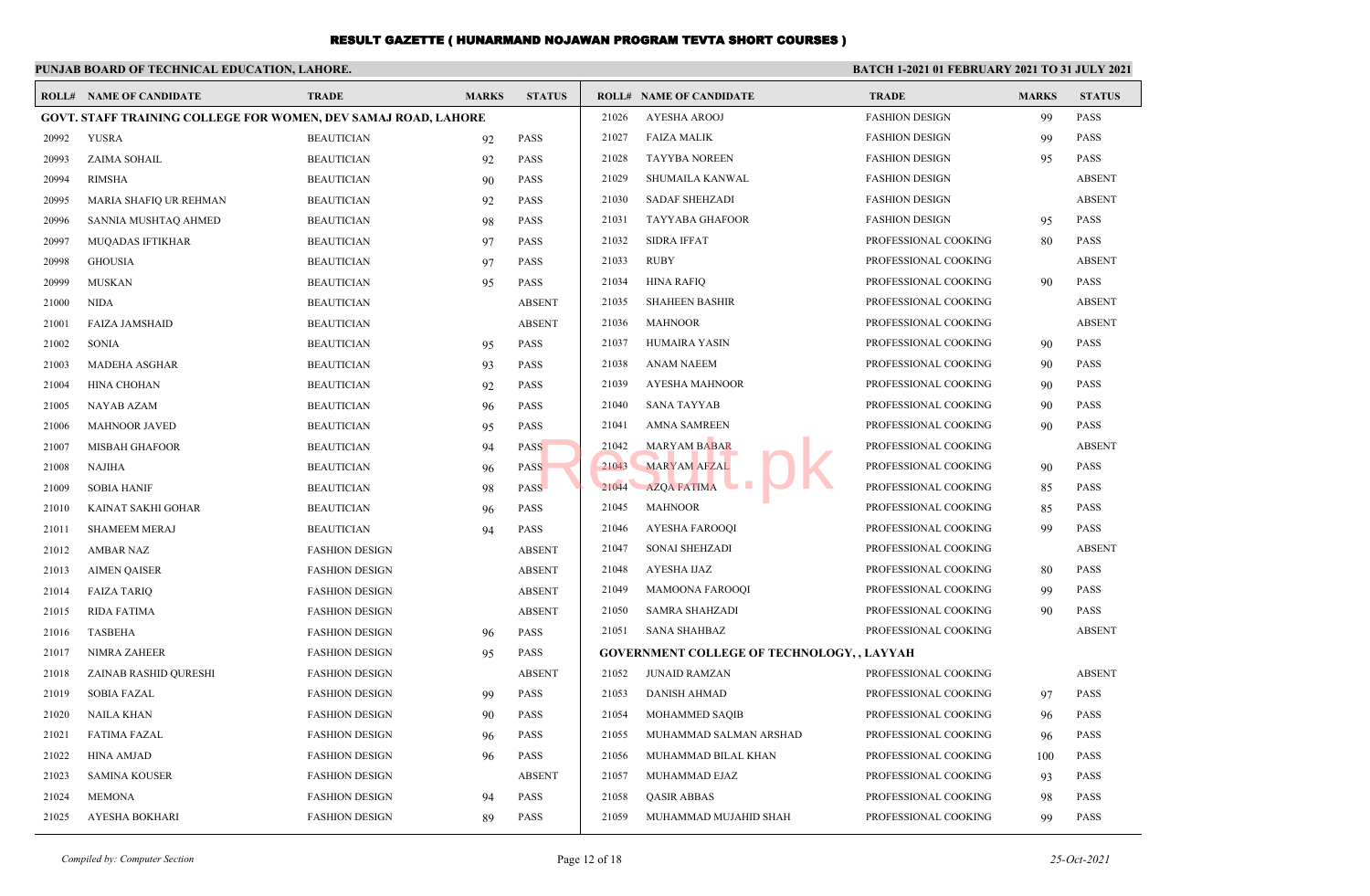|       | PUNJAB BOARD OF TECHNICAL EDUCATION, LAHORE.            |                      |              |               |       |                                |                              | <b>BATCH 1-2021 01 FEBRUARY 2021 TO 31 JULY 2021</b> |               |  |
|-------|---------------------------------------------------------|----------------------|--------------|---------------|-------|--------------------------------|------------------------------|------------------------------------------------------|---------------|--|
|       | <b>ROLL# NAME OF CANDIDATE</b>                          | <b>TRADE</b>         | <b>MARKS</b> | <b>STATUS</b> |       | <b>ROLL# NAME OF CANDIDATE</b> | <b>TRADE</b>                 | <b>MARKS</b>                                         | <b>STATUS</b> |  |
| 21060 | <b>ZOHAIB SAJID</b>                                     | PROFESSIONAL COOKING | 95           | PASS          | 21094 | <b>NIMRA BIBI</b>              | <b>BEAUTICIAN</b>            | 93                                                   | <b>PASS</b>   |  |
| 21061 | MUHAMMAD NOMAN KHAN                                     | PROFESSIONAL COOKING | 92           | <b>PASS</b>   | 21095 | <b>JAVERIA NAZEER</b>          | <b>BEAUTICIAN</b>            | 96                                                   | <b>PASS</b>   |  |
| 21062 | <b>SAAD MANSOOR</b>                                     | PROFESSIONAL COOKING | 100          | <b>PASS</b>   | 21096 | <b>AAMNA JABAR</b>             | <b>BEAUTICIAN</b>            | 96                                                   | <b>PASS</b>   |  |
| 21063 | MUHAMMAD WAQAR UL HASSAN                                | PROFESSIONAL COOKING | 100          | <b>PASS</b>   | 21097 | <b>FAZILA KAZMI</b>            | <b>BEAUTICIAN</b>            | 94                                                   | PASS          |  |
| 21064 | MUHAMMAD BILAL                                          | PROFESSIONAL COOKING | 96           | <b>PASS</b>   | 21098 | <b>FARIA RIAZ</b>              | <b>BEAUTICIAN</b>            | 96                                                   | <b>PASS</b>   |  |
| 21065 | <b>IRFAN HAIDER ABIDI</b>                               | PROFESSIONAL COOKING | 98           | <b>PASS</b>   | 21099 | <b>SHAMIM AKHTAR</b>           | <b>BEAUTICIAN</b>            | 93                                                   | <b>PASS</b>   |  |
| 21066 | <b>ASAD IQBAL</b>                                       | PROFESSIONAL COOKING | 90           | <b>PASS</b>   | 21100 | NAGEENA ZAFAR                  | <b>BEAUTICIAN</b>            | 92                                                   | <b>PASS</b>   |  |
| 21067 | MUHAMMAD JAHAN ZEB                                      | PROFESSIONAL COOKING |              | <b>ABSENT</b> | 21101 | <b>MARIAM SARWAWR</b>          | <b>BEAUTICIAN</b>            | 68                                                   | <b>PASS</b>   |  |
| 21068 | ZEESHAN AHMAD                                           | PROFESSIONAL COOKING | 82           | <b>PASS</b>   | 21102 | <b>SIBGHA SARWAR</b>           | <b>BEAUTICIAN</b>            | 89                                                   | <b>PASS</b>   |  |
| 21069 | MALIK SALMAN AHMAD                                      | PROFESSIONAL COOKING | 98           | <b>PASS</b>   | 21103 | <b>WAREESHA AKHTER</b>         | <b>BEAUTICIAN</b>            | 78                                                   | <b>PASS</b>   |  |
| 21070 | <b>MARIA WASEEM</b>                                     | PROFESSIONAL COOKING | 95           | <b>PASS</b>   | 21104 | <b>SAMREEN NOOR</b>            | <b>BEAUTICIAN</b>            | 94                                                   | <b>PASS</b>   |  |
| 21071 | <b>SADIA KHALID</b>                                     | PROFESSIONAL COOKING | 100          | <b>PASS</b>   | 21105 | <b>SABILA RAZZAQ</b>           | <b>BEAUTICIAN</b>            | 95                                                   | <b>PASS</b>   |  |
| 21072 | <b>TEHMEENA BIBI</b>                                    | PROFESSIONAL COOKING | 95           | <b>PASS</b>   | 21106 | <b>SADIA ANMOL</b>             | <b>BEAUTICIAN</b>            | 95                                                   | <b>PASS</b>   |  |
| 21073 | <b>SAIRA HASHIM</b>                                     | PROFESSIONAL COOKING | 96           | <b>PASS</b>   | 21107 | <b>KASHMALA RIDA</b>           | <b>COMPUTER APPLICATIONS</b> | 93                                                   | <b>PASS</b>   |  |
| 21074 | <b>TASBEEH ZAHRA</b>                                    | PROFESSIONAL COOKING | 96           | <b>PASS</b>   | 21108 | KIRAN CHAUHDRY                 | <b>COMPUTER APPLICATIONS</b> | 97                                                   | <b>PASS</b>   |  |
| 21075 | <b>NAGINA NAZ</b>                                       | PROFESSIONAL COOKING | 97           | <b>PASS</b>   | 21109 | <b>SHUMAILA BIBI</b>           | <b>COMPUTER APPLICATIONS</b> | 95                                                   | <b>PASS</b>   |  |
| 21076 | <b>GHAZALA ANJUM</b>                                    | PROFESSIONAL COOKING | 98           | <b>PASS</b>   | 21110 | <b>IORA MUMTAZ</b>             | <b>COMPUTER APPLICATIONS</b> | 95                                                   | <b>PASS</b>   |  |
| 21077 | MUSKAN ZAHRA                                            | PROFESSIONAL COOKING | 95           | <b>PASS</b>   | 21111 | <b>FATIMA TUL ZOHRA</b>        | <b>COMPUTER APPLICATIONS</b> |                                                      | FAIL          |  |
| 21078 | <b>SADIA RIAZ</b>                                       | PROFESSIONAL COOKING | 98           | <b>PASS</b>   | 21112 | . .<br>SANIA RANI              | <b>COMPUTER APPLICATIONS</b> | 95                                                   | <b>PASS</b>   |  |
| 21079 | <b>SHAH ZAIB FAREED</b>                                 | PROFESSIONAL COOKING | 94           | <b>PASS</b>   | 21113 | <b>BUSHRA BIBI</b>             | <b>COMPUTER APPLICATIONS</b> | 94                                                   | <b>PASS</b>   |  |
| 21080 | MUHAMMAD ASIF                                           | PROFESSIONAL COOKING | 92           | <b>PASS</b>   | 21114 | <b>KASHAF NASEER</b>           | <b>COMPUTER APPLICATIONS</b> | 95                                                   | <b>PASS</b>   |  |
| 21081 | <b>MOSAYYAB HUSSAIN</b>                                 | PROFESSIONAL COOKING | 98           | <b>PASS</b>   | 21115 | <b>SHAFAQ ASGHAR</b>           | <b>COMPUTER APPLICATIONS</b> | 95                                                   | <b>PASS</b>   |  |
|       | <b>GOVT. COLLEGE OF TECHNOLOGY FOR WOMEN, ., LAYYAH</b> |                      |              |               | 21116 | AMNA SHAHZAD                   | <b>COMPUTER APPLICATIONS</b> | 98                                                   | <b>PASS</b>   |  |
| 21082 | <b>SANIA BATOOL</b>                                     | <b>BEAUTICIAN</b>    | 95           | <b>PASS</b>   | 21117 | KIRAAN SHAHZADI                | <b>COMPUTER APPLICATIONS</b> | 95                                                   | <b>PASS</b>   |  |
| 21083 | <b>SARA KHAN</b>                                        | <b>BEAUTICIAN</b>    | 94           | <b>PASS</b>   | 21118 | <b>ASIA SIDDIQUE</b>           | <b>COMPUTER APPLICATIONS</b> | 98                                                   | <b>PASS</b>   |  |
| 21084 | MUSKAN GULL                                             | <b>BEAUTICIAN</b>    | 90           | PASS          | 21119 | <b>KIRAN SALEEM</b>            | <b>COMPUTER APPLICATIONS</b> | 93                                                   | <b>PASS</b>   |  |
| 21085 | <b>MARIA ZAHOOR</b>                                     | <b>BEAUTICIAN</b>    | 98           | <b>PASS</b>   | 21120 | <b>HUMAIRA BIBI</b>            | <b>COMPUTER APPLICATIONS</b> | 98                                                   | <b>PASS</b>   |  |
| 21086 | AYESHA YOUSAF                                           | <b>BEAUTICIAN</b>    | 96           | <b>PASS</b>   | 21121 | <b>SALMA NAZISH</b>            | <b>COMPUTER APPLICATIONS</b> | 98                                                   | <b>PASS</b>   |  |
| 21087 | <b>SAHER REHMAN</b>                                     | <b>BEAUTICIAN</b>    | 90           | <b>PASS</b>   | 21122 | <b>TASLEEM BIBI</b>            | <b>COMPUTER APPLICATIONS</b> | 95                                                   | <b>PASS</b>   |  |
| 21088 | RAO TAHMINA CHANDNI                                     | <b>BEAUTICIAN</b>    | 92           | <b>PASS</b>   | 21123 | <b>IQRA NOOR</b>               | <b>COMPUTER APPLICATIONS</b> | 98                                                   | <b>PASS</b>   |  |
| 21089 | <b>SUMARA KHAN</b>                                      | <b>BEAUTICIAN</b>    | 95           | <b>PASS</b>   | 21124 | <b>SAFIA SAEED KHAN</b>        | <b>COMPUTER APPLICATIONS</b> | 96                                                   | <b>PASS</b>   |  |
| 21090 | <b>SAMINA REHMAN</b>                                    | <b>BEAUTICIAN</b>    | 98           | <b>PASS</b>   | 21125 | NATAISHA IJAZ                  | <b>COMPUTER APPLICATIONS</b> | 96                                                   | <b>PASS</b>   |  |
| 21091 | <b>ANOSHA NARGIS</b>                                    | <b>BEAUTICIAN</b>    | 85           | <b>PASS</b>   | 21126 | <b>UMEZAINAB</b>               | <b>COMPUTER APPLICATIONS</b> |                                                      | FAIL          |  |
| 21092 | <b>MANISHA MARYAM</b>                                   | <b>BEAUTICIAN</b>    | 94           | <b>PASS</b>   | 21127 | <b>SIMRA JAMSHAID</b>          | <b>COMPUTER APPLICATIONS</b> |                                                      | FAIL          |  |
| 21093 | <b>SAHER AKRAM</b>                                      | <b>BEAUTICIAN</b>    | 94           | <b>PASS</b>   | 21128 | NATASHA SALEEM                 | <b>COMPUTER APPLICATIONS</b> | 98                                                   | <b>PASS</b>   |  |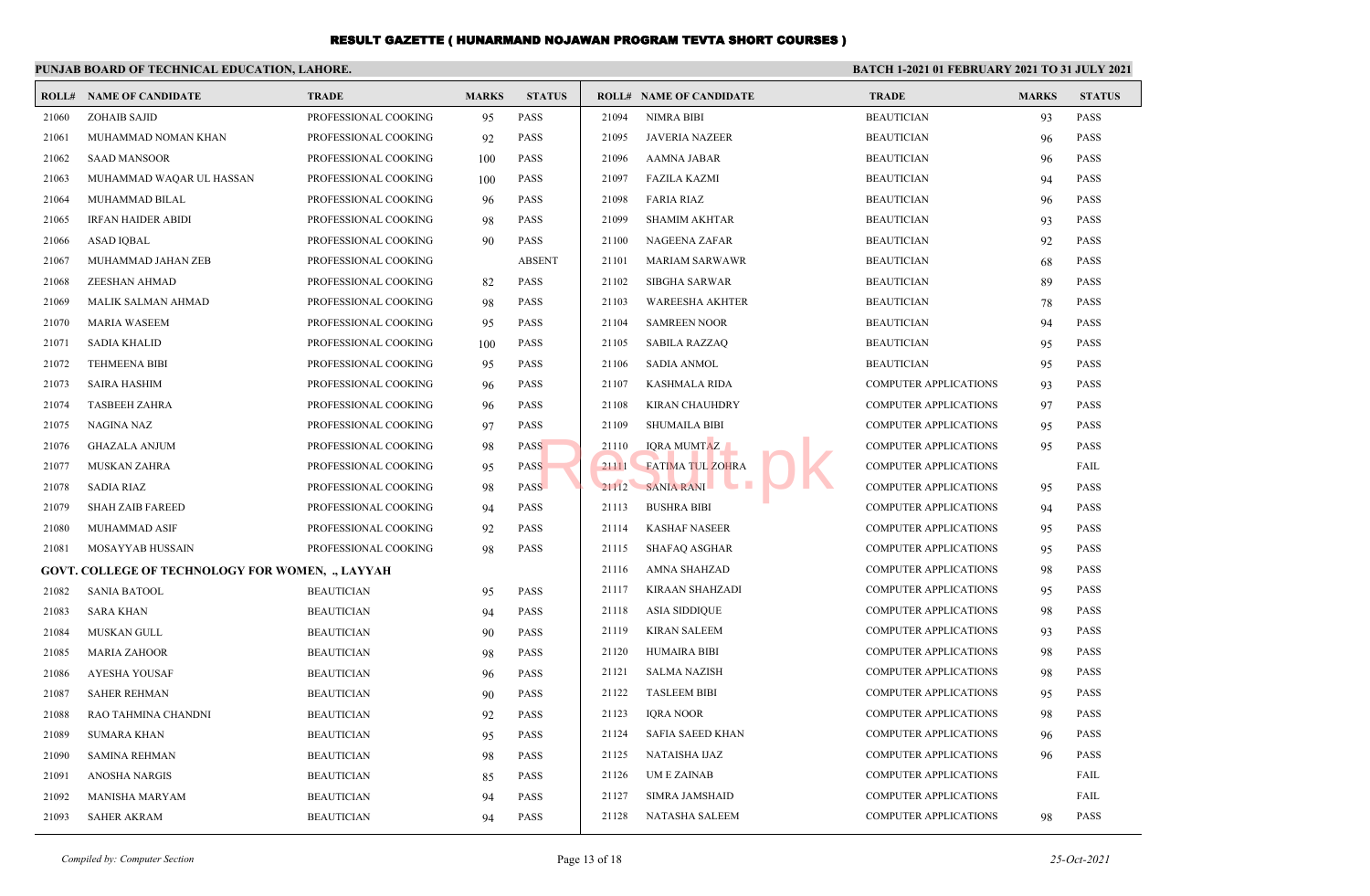|               | PUNJAB BOARD OF TECHNICAL EDUCATION, LAHORE.                         |                              |              |               |       |                                                                 | <b>BATCH 1-2021 01 FEBRUARY 2021 TO 31 JULY 2021</b> |              |               |
|---------------|----------------------------------------------------------------------|------------------------------|--------------|---------------|-------|-----------------------------------------------------------------|------------------------------------------------------|--------------|---------------|
|               | <b>ROLL# NAME OF CANDIDATE</b>                                       | <b>TRADE</b>                 | <b>MARKS</b> | <b>STATUS</b> |       | <b>ROLL# NAME OF CANDIDATE</b>                                  | <b>TRADE</b>                                         | <b>MARKS</b> | <b>STATUS</b> |
| 21129         | <b>SABA ASLAM</b>                                                    | <b>COMPUTER APPLICATIONS</b> | 85           | PASS          | 21161 | <b>AWAIS RAMZAN</b>                                             | <b>COMPUTER APPLICATIONS</b>                         | 77           | <b>PASS</b>   |
| 21130         | <b>ARSHY NOOR</b>                                                    | <b>COMPUTER APPLICATIONS</b> | 98           | PASS          | 21162 | MUHAMMAD KHURAM SHAHZAD                                         | <b>COMPUTER APPLICATIONS</b>                         | 80           | <b>PASS</b>   |
| 21131         | <b>AQSA BATOOL</b>                                                   | <b>COMPUTER APPLICATIONS</b> | 97           | <b>PASS</b>   | 21163 | <b>SOHAIL JAMEEL</b>                                            | <b>COMPUTER APPLICATIONS</b>                         | 66           | <b>PASS</b>   |
|               | <b>GOVERNMENT COLLEGE OF TECHNOLOGY FOR WOMEN, QASIM PUR COLONY,</b> |                              |              |               | 21164 | HAMMAD JALIL                                                    | <b>COMPUTER APPLICATIONS</b>                         | 68           | <b>PASS</b>   |
| <b>MULTAN</b> |                                                                      |                              |              |               | 21165 | MUHAMMAD ISHAQ                                                  | <b>COMPUTER APPLICATIONS</b>                         | 68           | <b>PASS</b>   |
| 21132         | <b>IQRA MAQSOOD</b>                                                  | <b>BEAUTICIAN</b>            | 89           | <b>PASS</b>   | 21166 | MUHAMMAD IRFAN                                                  | <b>COMPUTER APPLICATIONS</b>                         | 78           | <b>PASS</b>   |
| 21133         | <b>SEHRISH FAIZ</b>                                                  | <b>BEAUTICIAN</b>            | 92           | PASS          | 21167 | MUHAMMAD ABDULLAH                                               | <b>COMPUTER APPLICATIONS</b>                         | 83           | <b>PASS</b>   |
| 21134         | <b>MAIDA NADEEM</b>                                                  | <b>BEAUTICIAN</b>            | 84           | PASS          | 21168 | MUHAMMAD NAEEM                                                  | <b>COMPUTER APPLICATIONS</b>                         | 90           | <b>PASS</b>   |
| 21135         | <b>ALEENA ALI</b>                                                    | <b>BEAUTICIAN</b>            | 95           | PASS          | 21169 | SYED MUJTABA FAYYAZ                                             | COMPUTER APPLICATIONS                                | 85           | <b>PASS</b>   |
| 21136         | <b>HINA NOOR</b>                                                     | <b>BEAUTICIAN</b>            | 96           | <b>PASS</b>   | 21170 | MUHAMMAD AMEER HAMZA                                            | <b>COMPUTER APPLICATIONS</b>                         | 85           | PASS          |
| 21137         | <b>AYESHA ASHRAF</b>                                                 | <b>BEAUTICIAN</b>            | 93           | <b>PASS</b>   | 21171 | SYED MUSTANSAR MAHMOOD                                          | <b>COMPUTER APPLICATIONS</b>                         | 80           | <b>PASS</b>   |
| 21138         | HAFZA ISHTIAQ                                                        | <b>BEAUTICIAN</b>            | 88           | PASS          | 21172 | <b>BILAWAL BILAL</b>                                            | <b>COMPUTER APPLICATIONS</b>                         | 80           | <b>PASS</b>   |
| 21139         | <b>MEHREEN SHARIF</b>                                                | <b>BEAUTICIAN</b>            | 85           | <b>PASS</b>   | 21173 | <b>BILAL AHMAD</b>                                              | <b>COMPUTER APPLICATIONS</b>                         | 84           | PASS          |
| 21140         | <b>KASHAF</b>                                                        | <b>BEAUTICIAN</b>            | 90           | PASS          | 21174 | MUHAMMAD SHAKIL                                                 | <b>COMPUTER APPLICATIONS</b>                         | 90           | <b>PASS</b>   |
| 21141         | AYESHA ASLAM                                                         | <b>BEAUTICIAN</b>            | 83           | PASS          | 21175 | <b>IZZAT ULLAH</b>                                              | COMPUTER APPLICATIONS                                |              | <b>ABSENT</b> |
| 21142         | <b>TAHIRA</b>                                                        | <b>BEAUTICIAN</b>            | 92           | <b>PASS</b>   | 21176 | <b>FAIZ RASOOL</b>                                              | COMPUTER APPLICATIONS                                | 79           | <b>PASS</b>   |
| 21143         | IQRA HAYAT                                                           | <b>BEAUTICIAN</b>            | 83           | <b>PASS</b>   |       | <b>GOVT. COLLEGE OF TECHNOLOGY, SHAHKOT ROAD,, SANGLA HILLS</b> |                                                      |              |               |
| 21144         | <b>MARIA NAZAR</b>                                                   | <b>BEAUTICIAN</b>            | 96           | <b>PASS</b>   |       | 21177 MUHAMMAD ABDULLAH                                         | <b>ELECTRICIAN</b>                                   | 100          | <b>PASS</b>   |
| 21145         | <b>TASBIHA NADEEM</b>                                                | <b>BEAUTICIAN</b>            | 96           | <b>PASS</b>   | 21178 | ABDUL REHMAN                                                    | <b>ELECTRICIAN</b>                                   | 99           | <b>PASS</b>   |
| 21146         | ALIZAH                                                               | <b>BEAUTICIAN</b>            | 85           | <b>PASS</b>   | 21179 | MUHAMMAD IMRAN                                                  | <b>ELECTRICIAN</b>                                   | 71           | PASS          |
| 21147         | <b>MARIYUM</b>                                                       | <b>BEAUTICIAN</b>            | 98           | <b>PASS</b>   | 21180 | MUHAMMAD KHAN SARWAR                                            | ELECTRICIAN                                          | 99           | <b>PASS</b>   |
| 21148         | NABAHAT HALEEM                                                       | <b>BEAUTICIAN</b>            | 83           | <b>PASS</b>   | 21181 | <b>FAIZAN ALI</b>                                               | <b>ELECTRICIAN</b>                                   |              | <b>ABSENT</b> |
| 21149         | <b>SAMIA BIBI</b>                                                    | <b>BEAUTICIAN</b>            | 92           | PASS          | 21182 | MUHAMMAD FAHAD                                                  | <b>ELECTRICIAN</b>                                   |              | <b>ABSENT</b> |
| 21150         | <b>UMAIMA FAYYAZ</b>                                                 | <b>BEAUTICIAN</b>            | 96           | PASS          | 21183 | <b>FARHAN IJAZ</b>                                              | <b>ELECTRICIAN</b>                                   |              | <b>ABSENT</b> |
| 21151         | <b>UBAIDA HABIB</b>                                                  | <b>BEAUTICIAN</b>            | 83           | <b>PASS</b>   | 21184 | ALI HUSSAIN RABBANI                                             | <b>ELECTRICIAN</b>                                   | 99           | <b>PASS</b>   |
| 21152         | <b>SHUMAILA JABEEN</b>                                               | <b>BEAUTICIAN</b>            | 94           | PASS          | 21185 | <b>GHULAM SHABBIR RABBNI</b>                                    | <b>ELECTRICIAN</b>                                   | 99           | <b>PASS</b>   |
| 21153         | <b>LAIBA ARSHAD</b>                                                  | <b>BEAUTICIAN</b>            | 95           | PASS          | 21186 | <b>SYED SHABI UL HASSAN</b>                                     | <b>ELECTRICIAN</b>                                   | 93           | <b>PASS</b>   |
| 21154         | <b>SONIA</b>                                                         | <b>BEAUTICIAN</b>            | 79           | PASS          | 21187 | <b>HAFEEZ ULLAH</b>                                             | <b>ELECTRICIAN</b>                                   | 98           | PASS          |
| 21155         | <b>KAINAT BIBI</b>                                                   | <b>BEAUTICIAN</b>            | 90           | <b>PASS</b>   | 21188 | <b>SAFYAN ALI</b>                                               | <b>ELECTRICIAN</b>                                   | 97           | <b>PASS</b>   |
| 21156         | <b>KASHIFA BIBI</b>                                                  | <b>BEAUTICIAN</b>            | 87           | PASS          | 21189 | MUHAMMAD IRFAN ASGHAR                                           | ELECTRICIAN                                          | 97           | PASS          |
|               | GOVT. COLLEGE OF TECHNOLOGY,, D.G KHAN ROAD, ALI PUR BY PASS,,       |                              |              |               | 21190 | MUHAMMAD MUZAMMAL                                               | <b>ELECTRICIAN</b>                                   |              | <b>PASS</b>   |
| 21157         | <b>MUZAFFARGARH</b><br>MUHAMMAD NABEEL                               | COMPUTER APPLICATIONS        | 66           | PASS          | 21191 | MUHAMMAD NASEEB                                                 | <b>ELECTRICIAN</b>                                   | 98<br>94     | <b>PASS</b>   |
| 21158         | YASIR JAVID                                                          | <b>COMPUTER APPLICATIONS</b> | 84           | PASS          |       |                                                                 | <b>ELECTRICIAN</b>                                   |              | <b>PASS</b>   |
| 21159         | MUHAMMAD ATIF                                                        | <b>COMPUTER APPLICATIONS</b> | 92           | PASS          | 21192 | RAFAQAT ALI                                                     |                                                      | 75           |               |
|               |                                                                      |                              |              |               | 21193 | MUHAMMAD MUAAZ                                                  | <b>ELECTRICIAN</b>                                   | 80           | <b>PASS</b>   |
| 21160         | SYED MUHAMMAD MUNEEB                                                 | COMPUTER APPLICATIONS        | 75           | PASS          | 21194 | <b>SAMEER ALI</b>                                               | <b>ELECTRICIAN</b>                                   | 72           | <b>PASS</b>   |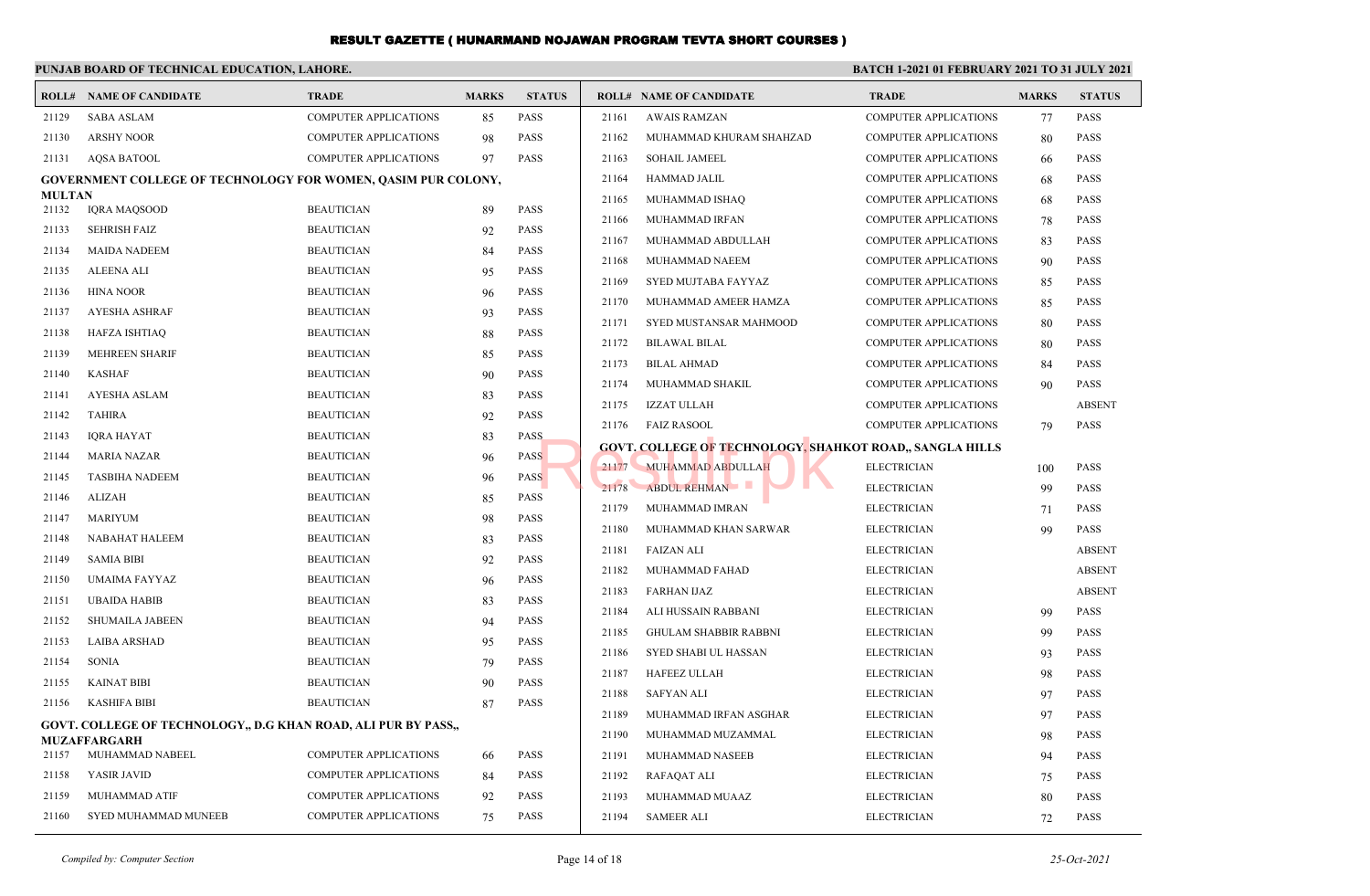|       | PUNJAB BOARD OF TECHNICAL EDUCATION, LAHORE.<br><b>BATCH 1-2021 01 FEBRUARY 2021 TO 31 JULY 2021</b> |                              |              |               |       |                                                  |                              |              |               |
|-------|------------------------------------------------------------------------------------------------------|------------------------------|--------------|---------------|-------|--------------------------------------------------|------------------------------|--------------|---------------|
|       | <b>ROLL# NAME OF CANDIDATE</b>                                                                       | <b>TRADE</b>                 | <b>MARKS</b> | <b>STATUS</b> |       | <b>ROLL# NAME OF CANDIDATE</b>                   | <b>TRADE</b>                 | <b>MARKS</b> | <b>STATUS</b> |
| 21195 | <b>SAIF UL REHMAN</b>                                                                                | <b>ELECTRICIAN</b>           | 70           | <b>PASS</b>   | 21228 | ZUBAIR ANJUM                                     | <b>COMPUTER APPLICATIONS</b> | 95           | <b>PASS</b>   |
| 21196 | SAJID ALI                                                                                            | <b>ELECTRICIAN</b>           | 99           | <b>PASS</b>   | 21229 | SADAM HUSSAIN                                    | <b>COMPUTER APPLICATIONS</b> |              | <b>ABSENT</b> |
| 21197 | <b>ADEEL AHMAD</b>                                                                                   | <b>ELECTRICIAN</b>           | 97           | <b>PASS</b>   | 21230 | <b>ABDUL SALAM</b>                               | <b>COMPUTER APPLICATIONS</b> | 94           | <b>PASS</b>   |
| 21198 | ANSAR ALI NOON                                                                                       | <b>ELECTRICIAN</b>           |              | <b>ABSENT</b> | 21231 | <b>USAMA IDREES</b>                              | <b>COMPUTER APPLICATIONS</b> | 77           | <b>PASS</b>   |
| 21199 | <b>FAHID NASAR</b>                                                                                   | <b>ELECTRICIAN</b>           | 99           | <b>PASS</b>   | 21232 | MUHAMMAD USMAN GORCHANI                          | <b>COMPUTER APPLICATIONS</b> | 75           | <b>PASS</b>   |
| 21200 | ADEEL PASCAL MASIH                                                                                   | <b>ELECTRICIAN</b>           | 100          | <b>PASS</b>   | 21233 | MUHAMMAD ABUZAR                                  | <b>COMPUTER APPLICATIONS</b> | 76           | <b>PASS</b>   |
| 21201 | <b>SHABAN ALI</b>                                                                                    | <b>ELECTRICIAN</b>           | 68           | <b>PASS</b>   | 21234 | MUHAMMAD UMAIR IRSHAD                            | <b>COMPUTER APPLICATIONS</b> | 74           | <b>PASS</b>   |
|       | GOVT COLLEGE OF TECHNOLOGY, , RAHIM YAR KHAN                                                         |                              |              |               | 21235 | SHERAZ AZEEM                                     | <b>COMPUTER APPLICATIONS</b> | 79           | <b>PASS</b>   |
| 21202 | MUHAMMAD GHUFRAN RASHEED                                                                             | <b>AUTOCAD</b>               | 99           | <b>PASS</b>   | 21236 | KHIZER SALEEM                                    | <b>COMPUTER APPLICATIONS</b> | 79           | <b>PASS</b>   |
| 21203 | MUHAMMAD HANAN RIAZ                                                                                  | <b>AUTOCAD</b>               | 92           | <b>PASS</b>   | 21237 | <b>SABTAIN KHALID</b>                            | <b>COMPUTER APPLICATIONS</b> | 81           | <b>PASS</b>   |
| 21204 | <b>IKRAM HUSSAIN</b>                                                                                 | <b>AUTOCAD</b>               | 96           | <b>PASS</b>   | 21238 | INAM ULLAH                                       | <b>COMPUTER APPLICATIONS</b> | 80           | <b>PASS</b>   |
| 21205 | ABDULLAH AZHAR                                                                                       | <b>AUTOCAD</b>               | 94           | <b>PASS</b>   | 21239 | <b>MAQSOOD AHMED</b>                             | <b>COMPUTER APPLICATIONS</b> | 95           | <b>PASS</b>   |
| 21206 | <b>BADAR UL ZAMAN</b>                                                                                | <b>AUTOCAD</b>               | 94           | <b>PASS</b>   | 21240 | HASSAN MUSTAFA                                   | <b>COMPUTER APPLICATIONS</b> | 85           | <b>PASS</b>   |
| 21207 | <b>NABIGHA</b>                                                                                       | <b>AUTOCAD</b>               | 95           | <b>PASS</b>   | 21241 | ZESHAN NAZIK                                     | COMPUTER APPLICATIONS        | 83           | <b>PASS</b>   |
| 21208 | MUHAMMAD MUDASIR                                                                                     | <b>AUTOCAD</b>               | 93           | <b>PASS</b>   | 21242 | AQSA AZAM SIDDIQI                                | <b>COMPUTER APPLICATIONS</b> | 84           | <b>PASS</b>   |
| 21209 | <b>HASSAN TARIQ</b>                                                                                  | <b>AUTOCAD</b>               | 96           | <b>PASS</b>   | 21243 | MUHAMMAD ZEESHAN                                 | <b>COMPUTER APPLICATIONS</b> | 92           | <b>PASS</b>   |
| 21210 | <b>RIZWAN ALI</b>                                                                                    | <b>AUTOCAD</b>               | 96           | <b>PASS</b>   | 21244 | <b>JAHANZAIB SALEEM</b>                          | COMPUTER APPLICATIONS        | 92           | <b>PASS</b>   |
| 21211 | MUHAMMAD SAQIB                                                                                       | <b>AUTOCAD</b>               | 94           | <b>PASS</b>   | 21245 | <b>ADEEL AKRAM</b>                               | <b>COMPUTER APPLICATIONS</b> | 91           | <b>PASS</b>   |
| 21212 | MUHAMMAD AHSAN                                                                                       | <b>AUTOCAD</b>               | 94           | <b>PASS</b>   |       | 21246 SABA SALEEM                                | <b>COMPUTER APPLICATIONS</b> | 92           | <b>PASS</b>   |
| 21213 | MUHAMMAD SHOAIB                                                                                      | <b>AUTOCAD</b>               | 90           | <b>PASS</b>   |       | <b>GOVT. COLLEGE OF TECHNOLOGY, , RAWALPINDI</b> |                              |              |               |
| 21214 | <b>ARSLAN SHOUKAT</b>                                                                                | <b>AUTOCAD</b>               | 94           | <b>PASS</b>   | 21247 | MUHAMMAD SHAHZAD SALEEM                          | PROFESSIONAL COOK            | 95           | <b>PASS</b>   |
| 21215 | <b>SADAQAT ALI</b>                                                                                   | <b>AUTOCAD</b>               | 94           | <b>PASS</b>   | 21248 | <b>ZAHEER AHMAD</b>                              | PROFESSIONAL COOK            | 74           | <b>PASS</b>   |
| 21216 | MUHAMMAD IRFAN                                                                                       | <b>AUTOCAD</b>               | 95           | <b>PASS</b>   | 21249 | SHAKAIB SADIQ                                    | PROFESSIONAL COOK            | 75           | <b>PASS</b>   |
| 21217 | UMAIR ASLAM                                                                                          | <b>AUTOCAD</b>               | 92           | <b>PASS</b>   | 21250 | <b>KABEER SHAH</b>                               | PROFESSIONAL COOK            | 78           | <b>PASS</b>   |
| 21218 | <b>SOHAIB KHAN</b>                                                                                   | <b>AUTOCAD</b>               | 90           | <b>PASS</b>   | 21251 | KAMRAN ALI                                       | PROFESSIONAL COOK            | 96           | <b>PASS</b>   |
| 21219 | <b>FAISAL ABRAR</b>                                                                                  | <b>AUTOCAD</b>               | 94           | <b>PASS</b>   | 21252 | SAEEDA SULTANA                                   | PROFESSIONAL COOK            | 95           | <b>PASS</b>   |
| 21220 | <b>ABDUL REHMAN</b>                                                                                  | <b>AUTOCAD</b>               | 97           | <b>PASS</b>   | 21253 | <b>SOBIA PARVEEN</b>                             | PROFESSIONAL COOK            | 95           | <b>PASS</b>   |
| 21221 | <b>ATTA ULLAH</b>                                                                                    | <b>AUTOCAD</b>               | 90           | <b>PASS</b>   | 21254 | KAINAT HANIF                                     | PROFESSIONAL COOK            | 87           | <b>PASS</b>   |
| 21222 | <b>WAJID ALI</b>                                                                                     | <b>AUTOCAD</b>               | 95           | <b>PASS</b>   | 21255 | <b>TAYABBAH JAMSHAID</b>                         | PROFESSIONAL COOK            |              | <b>ABSENT</b> |
| 21223 | <b>IKRAM RAZA</b>                                                                                    | <b>AUTOCAD</b>               | 92           | PASS          | 21256 | BUSHRA NAJEEB                                    | PROFESSIONAL COOK            | 85           | PASS          |
| 21224 | MUHAMMAD AAMIR IMRAN                                                                                 | <b>AUTOCAD</b>               | 94           | PASS          | 21257 | <b>GULFAM NAJEEB</b>                             | PROFESSIONAL COOK            | 84           | PASS          |
| 21225 | MUHAMMAD SULEMAN                                                                                     | <b>AUTOCAD</b>               | 97           | <b>PASS</b>   | 21258 | <b>ROMEENA ABBAS</b>                             | PROFESSIONAL COOK            | 83           | <b>PASS</b>   |
| 21226 | ZAIN UL ABIDEEN ALI                                                                                  | <b>AUTOCAD</b>               | 93           | <b>PASS</b>   | 21259 | NURANA AROOJ                                     | PROFESSIONAL COOK            | 86           | <b>PASS</b>   |
|       | <b>GOVT. COLLEGE OF TECHNOLOGY, , RAJANPUR</b>                                                       |                              |              |               | 21260 | NAFEESA TARIQ                                    | PROFESSIONAL COOK            | 95           | PASS          |
| 21227 | RASHID AIL                                                                                           | <b>COMPUTER APPLICATIONS</b> | 97           | <b>PASS</b>   | 21261 | <b>SABA AMIN</b>                                 | PROFESSIONAL COOK            | 95           | PASS          |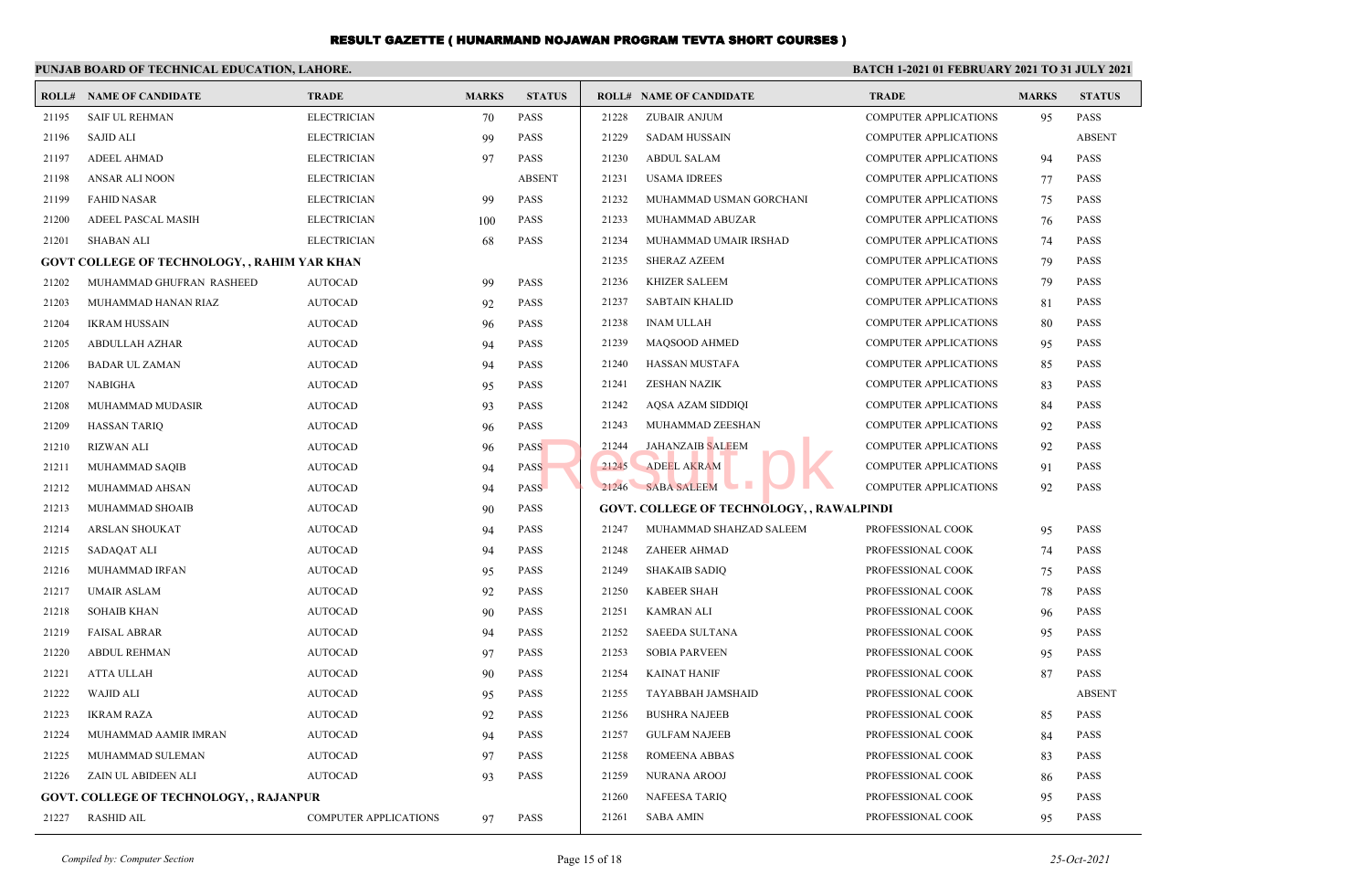|       | PUNJAB BOARD OF TECHNICAL EDUCATION, LAHORE. |                   |              |               |                                                                   | <b>BATCH 1-2021 01 FEBRUARY 2021 TO 31 JULY 2021</b> |              |                            |  |
|-------|----------------------------------------------|-------------------|--------------|---------------|-------------------------------------------------------------------|------------------------------------------------------|--------------|----------------------------|--|
|       | <b>ROLL# NAME OF CANDIDATE</b>               | <b>TRADE</b>      | <b>MARKS</b> | <b>STATUS</b> | <b>ROLL# NAME OF CANDIDATE</b>                                    | <b>TRADE</b>                                         | <b>MARKS</b> | <b>STATUS</b>              |  |
| 21262 | <b>HAREEM ARIF</b>                           | PROFESSIONAL COOK | 77           | PASS          | <b>GOVERNMENT COLLEGE OF TECHNOLOGY, JEHAZ GROUND OLD HARRAPA</b> |                                                      |              |                            |  |
| 21263 | MUHAMMAD EHTISHAM FAISAL                     | PROFESSIONAL COOK | 80           | <b>PASS</b>   | ROAD, SAHIWAL<br>21297                                            | <b>CIVIL SURVEYOR</b>                                |              | <b>ABSENT</b>              |  |
| 21264 | QAMAR NAWAZ                                  | PROFESSIONAL COOK | 84           | <b>PASS</b>   | MUHAMMAD AWAIS IQBAL<br>21298<br><b>AHSAN RAZA</b>                | <b>CIVIL SURVEYOR</b>                                |              | PASS                       |  |
| 21265 | <b>FARAH AZIZ</b>                            | PROFESSIONAL COOK | 81           | <b>PASS</b>   | 21299                                                             |                                                      | 66           | <b>ABSENT</b>              |  |
| 21266 | MUHAMMAD AMER                                | PROFESSIONAL COOK | 96           | <b>PASS</b>   | <b>TARIQ MAHMOOD</b><br>21300                                     | <b>CIVIL SURVEYOR</b>                                |              | <b>ABSENT</b>              |  |
| 21267 | <b>SADIA KOUSUR</b>                          | PROFESSIONAL COOK | 95           | <b>PASS</b>   | YASIR ALI                                                         | <b>CIVIL SURVEYOR</b>                                |              |                            |  |
| 21268 | <b>SUNDAS ISHFAQ</b>                         | PROFESSIONAL COOK | 94           | <b>PASS</b>   | 21301<br><b>MUSADIQ HUSSAIN</b><br>21302                          | <b>CIVIL SURVEYOR</b><br><b>CIVIL SURVEYOR</b>       | 83           | <b>PASS</b><br><b>PASS</b> |  |
| 21269 | TANZEEL UR RAHMAN                            | PROFESSIONAL COOK | 94           | <b>PASS</b>   | <b>TAHIR RAFIQUE</b><br>21303                                     |                                                      | 67           |                            |  |
| 21270 | <b>IRUM HUMA</b>                             | PROFESSIONAL COOK | 92           | <b>PASS</b>   | <b>ABDUL MATEEN</b><br>21304                                      | <b>CIVIL SURVEYOR</b>                                | 65           | <b>PASS</b>                |  |
| 21271 | <b>INAM UL HAQ</b>                           | PROFESSIONAL COOK | 80           | <b>PASS</b>   | MUHAMMAD WALEED ARFAN                                             | <b>CIVIL SURVEYOR</b>                                |              | <b>ABSENT</b>              |  |
| 21272 | MUHAMMAD WALEED QURESHI                      | PROFESSIONAL COOK | 92           | <b>PASS</b>   | 21305<br>MUHAMMAD ZAIN UL ABEDIN                                  | <b>CIVIL SURVEYOR</b>                                |              | <b>ABSENT</b>              |  |
| 21273 | MUHAMMAD ALI                                 | PROFESSIONAL COOK | 90           | <b>PASS</b>   | 21306<br><b>ALI ASAD</b>                                          | <b>CIVIL SURVEYOR</b>                                | 67           | <b>PASS</b>                |  |
| 21274 | MUZAMMIL NAWAZ                               | PROFESSIONAL COOK | 93           | <b>PASS</b>   | 21307<br><b>AMEER HAMZA</b>                                       | <b>CIVIL SURVEYOR</b>                                | 75           | PASS                       |  |
| 21275 | <b>WASIF ABBASI</b>                          | PROFESSIONAL COOK | 89           | <b>PASS</b>   | 21308<br>MUHAMMAD WASIF                                           | <b>CIVIL SURVEYOR</b>                                | 63           | PASS                       |  |
| 21276 | MUHAMMAD YASIR HABIB                         | PROFESSIONAL COOK | 86           | <b>PASS</b>   | 21309<br>MUHAMMAD UMAR                                            | <b>CIVIL SURVEYOR</b>                                | 67           | <b>PASS</b>                |  |
| 21277 | <b>ASMA MUNEER</b>                           | PROFESSIONAL COOK | 88           | <b>PASS</b>   | 21310<br>MUHAMMAD HASSAN MEHMOOD                                  | <b>CIVIL SURVEYOR</b>                                |              | <b>ABSENT</b>              |  |
| 21278 | <b>MAMOONA SAEED</b>                         | PROFESSIONAL COOK | 95           | <b>PASS</b>   | 21311<br><b>AMIR SHAHZAD</b>                                      | <b>CIVIL SURVEYOR</b>                                | 63           | PASS                       |  |
| 21279 | ZIL E HUMA                                   | PROFESSIONAL COOK | 94           | <b>PASS</b>   | 21312<br><b>MUZAMMAL ALI</b>                                      | <b>CIVIL SURVEYOR</b>                                | 79           | PASS                       |  |
| 21280 | NIGHAT SEEMA ALVI                            | PROFESSIONAL COOK | 90           | <b>PASS</b>   | 21313<br><b>ALI HAIDER</b>                                        | <b>CIVIL SURVEYOR</b>                                | 68           | <b>PASS</b>                |  |
| 21281 | <b>SANIA PARVAIZ</b>                         | PROFESSIONAL COOK | 94           | <b>PASS</b>   | 21314<br><b>KAZIM ALI</b>                                         | <b>CIVIL SURVEYOR</b>                                | 73           | PASS                       |  |
| 21282 | KHADIJA JAHANGIR                             | PROFESSIONAL COOK |              | <b>ABSENT</b> | 21315<br><b>AHMED HASSAN</b>                                      | <b>CIVIL SURVEYOR</b>                                | 73           | PASS                       |  |
| 21283 | RABIHA MEHMOOD                               | PROFESSIONAL COOK | 95           | <b>PASS</b>   | 21316<br>MUHAMMAD SAMI                                            | <b>COMPUTER APPLICATIONS</b>                         |              | <b>ABSENT</b>              |  |
| 21284 | <b>SHAHIDA PARVEEN</b>                       | PROFESSIONAL COOK | 89           | <b>PASS</b>   | 21317<br><b>SHARAFAT ALI</b>                                      | <b>COMPUTER APPLICATIONS</b>                         | 87           | <b>PASS</b>                |  |
| 21285 | <b>HAJRA NOOR</b>                            | PROFESSIONAL COOK | 88           | <b>PASS</b>   | 21318<br>MUHAMMAD SHAM ZAKIR                                      | <b>COMPUTER APPLICATIONS</b>                         | 93           | <b>PASS</b>                |  |
| 21286 | <b>MARIA RAMZAN</b>                          | PROFESSIONAL COOK | 83           | <b>PASS</b>   | 21319<br>MUHAMMAD WAQAS                                           | <b>COMPUTER APPLICATIONS</b>                         | 76           | <b>PASS</b>                |  |
| 21287 | <b>SABAHAT HANIF</b>                         | PROFESSIONAL COOK | 87           | <b>PASS</b>   | 21320<br>ZABIH ULLAH                                              | <b>COMPUTER APPLICATIONS</b>                         |              | <b>ABSENT</b>              |  |
| 21288 | <b>ATIF WAZIR</b>                            | PROFESSIONAL COOK | 90           | <b>PASS</b>   | 21321<br>MUHAMMAD SHUJA ALI                                       | <b>COMPUTER APPLICATIONS</b>                         |              | <b>ABSENT</b>              |  |
| 21289 | SADAQAT SOHAIL                               | PROFESSIONAL COOK | 91           | <b>PASS</b>   | 21322<br>MUHAMMAD ARSH                                            | <b>COMPUTER APPLICATIONS</b>                         | 85           | PASS                       |  |
| 21290 | <b>JAVERIA SHAHID</b>                        | PROFESSIONAL COOK | 83           | <b>PASS</b>   | 21323<br><b>ABDUL RAUF</b>                                        | <b>COMPUTER APPLICATIONS</b>                         | 79           | PASS                       |  |
| 21291 | MUHAMMAD USMAN MEER                          | PROFESSIONAL COOK | 88           | <b>PASS</b>   | 21324<br>ALI BAHADAR                                              | COMPUTER APPLICATIONS                                | 95           | PASS                       |  |
| 21292 | <b>TOUSEEF AHMED</b>                         | PROFESSIONAL COOK |              | <b>ABSENT</b> | 21325<br><b>ZAHEER ABBAS</b>                                      | COMPUTER APPLICATIONS                                | 87           | <b>PASS</b>                |  |
| 21293 | <b>SHAIDA KOUSAR</b>                         | PROFESSIONAL COOK | 90           | <b>PASS</b>   | 21326<br>MUHAMMAD UMAIR                                           | <b>COMPUTER APPLICATIONS</b>                         | 80           | <b>PASS</b>                |  |
| 21294 | <b>MARUSHA TARIQ</b>                         | PROFESSIONAL COOK |              | <b>ABSENT</b> | 21327<br><b>SAFDAR ALI</b>                                        | <b>COMPUTER APPLICATIONS</b>                         |              | <b>ABSENT</b>              |  |
| 21295 | <b>RAIESA KHANUM</b>                         | PROFESSIONAL COOK | 97           | <b>PASS</b>   | 21328<br><b>NASEER AHMAD</b>                                      | <b>COMPUTER APPLICATIONS</b>                         | 88           | <b>PASS</b>                |  |
| 21296 | <b>ZOHAIB SADIQ</b>                          | PROFESSIONAL COOK | 85           | <b>PASS</b>   | 21329<br>MUHAMMAD ASAD                                            | <b>COMPUTER APPLICATIONS</b>                         | 81           | <b>PASS</b>                |  |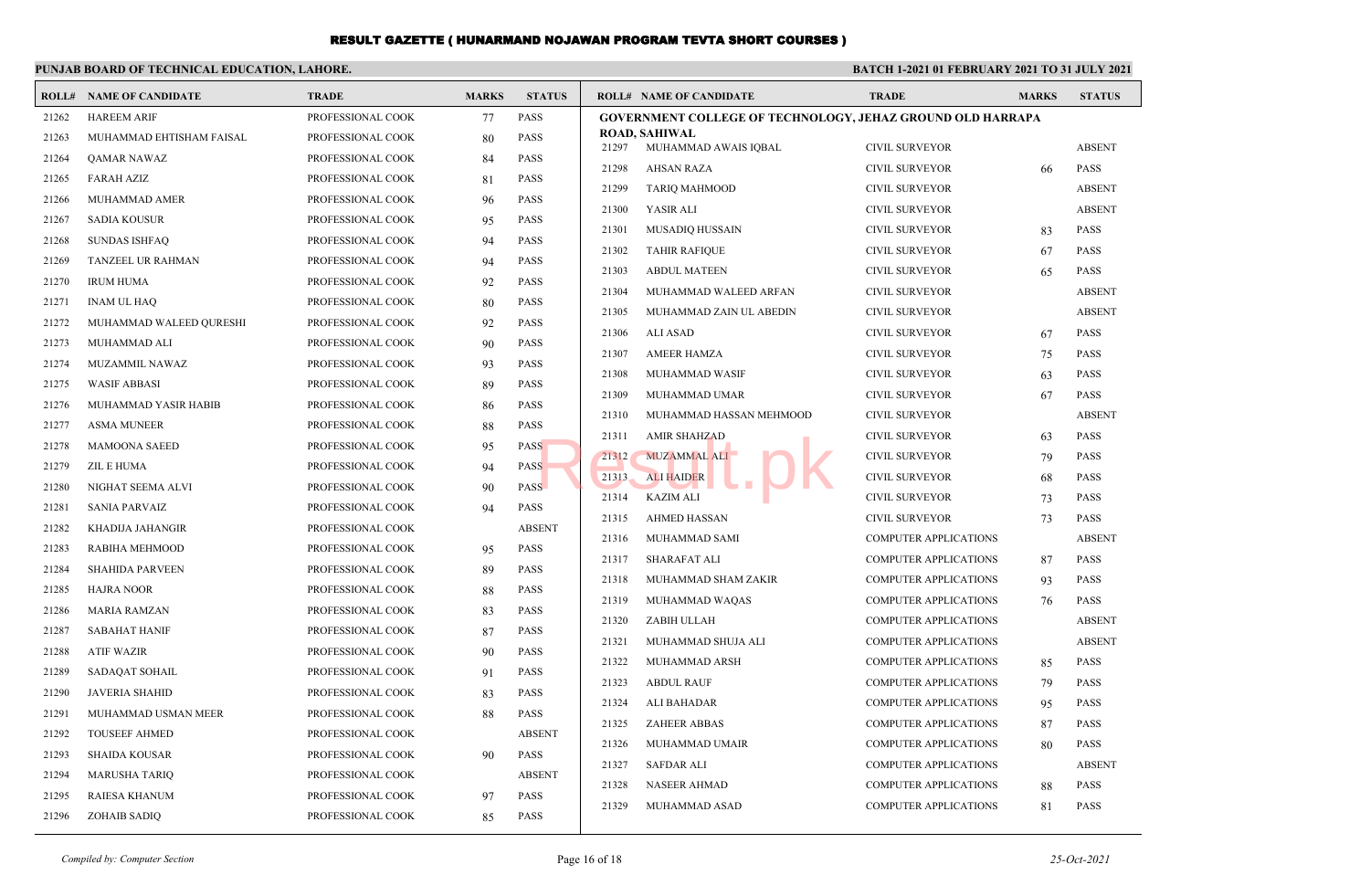|       | PUNJAB BOARD OF TECHNICAL EDUCATION, LAHORE.                        |                              |              | <b>BATCH 1-2021 01 FEBRUARY 2021 TO 31 JULY 2021</b> |       |                                                        |                         |              |               |
|-------|---------------------------------------------------------------------|------------------------------|--------------|------------------------------------------------------|-------|--------------------------------------------------------|-------------------------|--------------|---------------|
|       | <b>ROLL# NAME OF CANDIDATE</b>                                      | <b>TRADE</b>                 | <b>MARKS</b> | <b>STATUS</b>                                        |       | <b>ROLL# NAME OF CANDIDATE</b>                         | <b>TRADE</b>            | <b>MARKS</b> | <b>STATUS</b> |
| 21330 | MUHAMMAD ZAKA                                                       | <b>COMPUTER APPLICATIONS</b> | 77           | PASS                                                 | 21363 | <b>ABIDA PARVEEN</b>                                   | <b>BEAUTICIAN</b>       | 78           | PASS          |
| 21331 | MOIN UD IN                                                          | <b>COMPUTER APPLICATIONS</b> | 83           | <b>PASS</b>                                          | 21364 | <b>MAHNOOR MASOOD</b>                                  | <b>BEAUTICIAN</b>       |              | <b>ABSENT</b> |
| 21332 | <b>RIAZ AHMAD</b>                                                   | <b>COMPUTER APPLICATIONS</b> | 83           | PASS                                                 |       | <b>GOVT COLLEGE OF TECHNOLOGY, PARIS ROAD, SIALKOT</b> |                         |              |               |
| 21333 | IFTIKHAR AHMAD                                                      | <b>COMPUTER APPLICATIONS</b> | 93           | PASS                                                 | 21365 | HAMZA IQBAL                                            | <b>AUTO ELECTRICIAN</b> | 95           | <b>PASS</b>   |
| 21334 | MUHAMMAD NAVEED                                                     | <b>COMPUTER APPLICATIONS</b> | 84           | PASS                                                 | 21366 | <b>ALI SHAN</b>                                        | AUTO ELECTRICIAN        | 80           | PASS          |
| 21335 | MUHAMMAD TAIMOOR ASGHAR                                             | <b>COMPUTER APPLICATIONS</b> | 83           | PASS                                                 | 21367 | <b>ABDUL JABAR</b>                                     | <b>AUTO ELECTRICIAN</b> | 98           | PASS          |
| 21336 | MUHAMMAD NOMAN                                                      | <b>COMPUTER APPLICATIONS</b> | 90           | <b>PASS</b>                                          | 21368 | MUHAMMAD HABIB                                         | <b>AUTO ELECTRICIAN</b> | 87           | PASS          |
| 21337 | ALI HUSNAIN                                                         | <b>COMPUTER APPLICATIONS</b> | 80           | PASS                                                 | 21369 | ZEESHAN YOUSAF                                         | <b>AUTO ELECTRICIAN</b> | 85           | PASS          |
| 21338 | TALHA MUBASHAR                                                      | <b>COMPUTER APPLICATIONS</b> | 79           | PASS                                                 | 21370 | ASAD ALI                                               | <b>AUTO ELECTRICIAN</b> | 90           | PASS          |
| 21339 | <b>HAIDER NAWAZ</b>                                                 | <b>COMPUTER APPLICATIONS</b> |              | <b>ABSENT</b>                                        | 21371 | MUHAMMAD SAAD                                          | <b>AUTO ELECTRICIAN</b> | 98           | PASS          |
|       | <b>GOVT. COLLEGE OF TECHNOLOGY FOR WOMEN, FAREEDIA PARK, KARBLA</b> |                              |              |                                                      | 21372 | MUHAMMAD ABDULLAH RAUF                                 | <b>AUTO ELECTRICIAN</b> | 96           | PASS          |
| 21340 | <b>ROAD,, SAHIWAL</b><br>SHEEZA                                     | <b>BEAUTICIAN</b>            | 82           | PASS                                                 | 21373 | ROHID AKASH GILL                                       | <b>AUTO ELECTRICIAN</b> |              | <b>ABSENT</b> |
| 21341 | <b>NIDA</b>                                                         | <b>BEAUTICIAN</b>            | 79           | PASS                                                 | 21374 | <b>KASHIF MEHMOOD</b>                                  | <b>AUTO ELECTRICIAN</b> | 90           | <b>PASS</b>   |
| 21342 | ABIDA YASMIN                                                        | <b>BEAUTICIAN</b>            | 81           | PASS                                                 | 21375 | <b>BILAL KHAN</b>                                      | <b>AUTO ELECTRICIAN</b> | 96           | PASS          |
| 21343 | <b>MARYAM NASEER</b>                                                | <b>BEAUTICIAN</b>            | 85           | PASS                                                 | 21376 | MUHAMMAD MUZAMMIL MUGHAL                               | <b>AUTO ELECTRICIAN</b> | 97           | PASS          |
| 21344 | <b>MARIA YOUSAF</b>                                                 | <b>BEAUTICIAN</b>            | 86           | <b>PASS</b>                                          | 21377 | <b>AHMAD RAZA</b>                                      | <b>AUTO ELECTRICIAN</b> |              | <b>ABSENT</b> |
| 21345 | ANEEQA RIAZ                                                         | <b>BEAUTICIAN</b>            | 79           | <b>PASS</b>                                          | 21378 | <b>MUHAMMAD FARMAN</b>                                 | <b>AUTO ELECTRICIAN</b> | 89           | <b>PASS</b>   |
| 21346 | <b>NAZIA PARVEEN</b>                                                | <b>BEAUTICIAN</b>            | 87           | <b>PASS</b>                                          | 21379 | <b>UMER MAZHAR</b>                                     | <b>AUTO ELECTRICIAN</b> | 91           | PASS          |
| 21347 | AYESHA AJMAL                                                        | <b>BEAUTICIAN</b>            | 81           | PASS                                                 | 21380 | ALEEM ZULFIQAR                                         | <b>AUTO ELECTRICIAN</b> | 98           | PASS          |
| 21348 | AYMAN NAZ                                                           | <b>BEAUTICIAN</b>            | 83           | <b>PASS</b>                                          | 21381 | MUHAMMAD SHAHID NAZEER                                 | <b>AUTO ELECTRICIAN</b> | 96           | PASS          |
| 21349 | <b>SADIA RIAZ</b>                                                   | <b>BEAUTICIAN</b>            | 86           | PASS                                                 | 21382 | <b>SYED QASIM ALI</b>                                  | <b>AUTO ELECTRICIAN</b> | 92           | PASS          |
| 21350 | ZAHRA NASEEM                                                        | <b>BEAUTICIAN</b>            | 83           | <b>PASS</b>                                          | 21383 | <b>BILAL HUSSAIN</b>                                   | <b>AUTO ELECTRICIAN</b> | 88           | PASS          |
| 21351 | MUBEEN                                                              | <b>BEAUTICIAN</b>            | 85           | PASS                                                 | 21384 | MUHAMMAD ATIF IFTIKHAR                                 | AUTO ELECTRICIAN        | 95           | PASS          |
| 21352 | <b>SAMREEN ARSHAD</b>                                               | <b>BEAUTICIAN</b>            |              | <b>ABSENT</b>                                        | 21385 | <b>REEGAN</b>                                          | <b>AUTO ELECTRICIAN</b> | 92           | PASS          |
| 21353 | AYESHA NAWAZ                                                        | <b>BEAUTICIAN</b>            |              | <b>ABSENT</b>                                        | 21386 | <b>GHULAM ALI</b>                                      | <b>AUTO ELECTRICIAN</b> | 96           | PASS          |
| 21354 | <b>IQRA NAWAZ</b>                                                   | <b>BEAUTICIAN</b>            | 81           | PASS                                                 | 21387 | AHMAD AZHAR                                            | <b>AUTO ELECTRICIAN</b> | 95           | <b>PASS</b>   |
| 21355 | AYESHA                                                              | <b>BEAUTICIAN</b>            | 81           | PASS                                                 | 21388 | MUHAMMAD SHEHRYAR                                      | <b>AUTO ELECTRICIAN</b> |              | <b>ABSENT</b> |
| 21356 | HAFIZA IRUM SALEEM                                                  | <b>BEAUTICIAN</b>            |              | <b>ABSENT</b>                                        | 21389 | <b>AQIB JAVED</b>                                      | <b>AUTO ELECTRICIAN</b> | 97           | PASS          |
| 21357 | <b>IQRA SADDIQUE</b>                                                | <b>BEAUTICIAN</b>            | 83           | PASS                                                 | 21390 | <b>FAIZAN AHMAD</b>                                    | <b>CIVIL SURVEYOR</b>   | 96           | PASS          |
| 21358 | ESHA                                                                | <b>BEAUTICIAN</b>            | 77           | PASS                                                 | 21391 | HABIB ULLAH                                            | <b>CIVIL SURVEYOR</b>   | 66           | PASS          |
| 21359 | NIMRA YASMEEN                                                       | <b>BEAUTICIAN</b>            | 78           | PASS                                                 | 21392 | <b>SAAD IQBAL</b>                                      | <b>CIVIL SURVEYOR</b>   | 63           | PASS          |
| 21360 | NIMRA NAZ                                                           | <b>BEAUTICIAN</b>            | 83           | PASS                                                 | 21393 | SYED MUHAMMAD SOHAIB                                   | CIVIL SURVEYOR          | 63           | PASS          |
| 21361 | RAFAY JOSEPH                                                        | <b>BEAUTICIAN</b>            | 86           | PASS                                                 | 21394 | ZAMAN ALI                                              | <b>CIVIL SURVEYOR</b>   | 85           | PASS          |
| 21362 | KHIZRA BATOOL                                                       | <b>BEAUTICIAN</b>            | 83           | PASS                                                 | 21395 | <b>TAYYAB ALI</b>                                      | <b>CIVIL SURVEYOR</b>   | 83           | PASS          |
|       |                                                                     |                              |              |                                                      | 21396 | <b>USMAN ALI</b>                                       | CIVIL SURVEYOR          | 68           | PASS          |